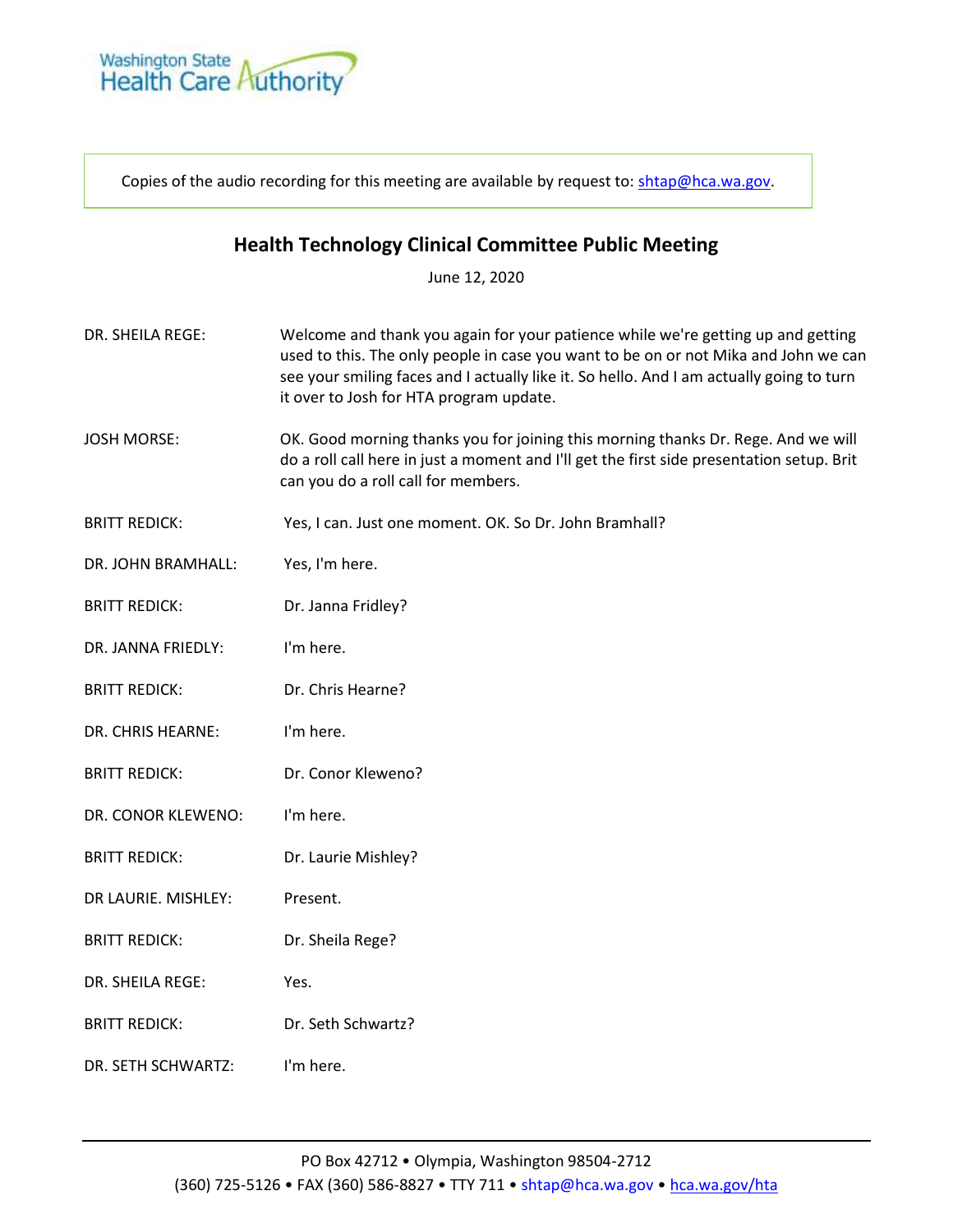| <b>BRITT REDICK:</b> | Dr. Mika Sinanan?                                                                                                                                                                                                                                                                                                                                                                                                                                                                                                                                                                                                                                                                                                                                                                                                                                                                                                                                               |
|----------------------|-----------------------------------------------------------------------------------------------------------------------------------------------------------------------------------------------------------------------------------------------------------------------------------------------------------------------------------------------------------------------------------------------------------------------------------------------------------------------------------------------------------------------------------------------------------------------------------------------------------------------------------------------------------------------------------------------------------------------------------------------------------------------------------------------------------------------------------------------------------------------------------------------------------------------------------------------------------------|
| DR. MIKA SINANAN:    | Here.                                                                                                                                                                                                                                                                                                                                                                                                                                                                                                                                                                                                                                                                                                                                                                                                                                                                                                                                                           |
| <b>BRITT REDICK:</b> | Dr. Kevin Walsh?                                                                                                                                                                                                                                                                                                                                                                                                                                                                                                                                                                                                                                                                                                                                                                                                                                                                                                                                                |
| DR. KEVIN WALSH:     | Here.                                                                                                                                                                                                                                                                                                                                                                                                                                                                                                                                                                                                                                                                                                                                                                                                                                                                                                                                                           |
| <b>BRITT REDICK:</b> | And Dr. Tony Yen?                                                                                                                                                                                                                                                                                                                                                                                                                                                                                                                                                                                                                                                                                                                                                                                                                                                                                                                                               |
| DR. TONY YEN:        | Here.                                                                                                                                                                                                                                                                                                                                                                                                                                                                                                                                                                                                                                                                                                                                                                                                                                                                                                                                                           |
| JOSH MORSE:          | Great. Thanks Brit. Thanks everyone. OK so good morning.                                                                                                                                                                                                                                                                                                                                                                                                                                                                                                                                                                                                                                                                                                                                                                                                                                                                                                        |
|                      | A little housekeeping here: It's always a good idea to have other windows closed<br>during the webinar to I think minimize the burden on your P.C. If you're<br>participating by phone, there's some instruction here about how to mute and<br>unmute yourself and enter the audio pin if you haven't done that. Webinar Controls<br>- I think most of us may be familiar with it. Those should be on your screen. You can<br>raise your hand or send us a message by chat. If you have any questions. All right.                                                                                                                                                                                                                                                                                                                                                                                                                                               |
|                      | Today's agenda includes the topic of stem cell therapy for musculoskeletal pain and<br>previous meeting business today will be limited to the minutes from the May 15th<br>meeting. The consideration of comments on the two topics that were decided as<br>draft decisions on May 15th are currently out for public comment and the<br>committee will have those comments and those final decision questions on their<br>agenda for July 10th.                                                                                                                                                                                                                                                                                                                                                                                                                                                                                                                 |
|                      | So meeting reminders; this is being recorded, a transcript of the proceedings will be<br>made available on our website at some point after the meeting. It does take a few<br>weeks for us to develop that transcript. When participating in discussions please try<br>to remember to state your name and of course speak into whatever microphone<br>you are using today. And to provide public comment during today's meeting we will<br>announce the public comment period and ask for people to let us know if they wish<br>to provide comment and we will take some time to ask for your names, we get<br>spellings correct and any conflict of interest you might have.                                                                                                                                                                                                                                                                                   |
|                      | So a little background about the program, multiple state agencies participate in this<br>program and work to identify topics and implement the policy decisions that come<br>from this program. These programs include the uniform medical plan and the<br>Medicaid program and both of these programs are managed through the Health<br>Care Authority. Also participating is the Department of Labor and Industries and the<br>Department of Corrections participates and uses the decisions from this program.<br>These agencies implement the determinations from the Health Technology clinical<br>committee within their existing statutory frameworks. So again, the HTA program is<br>administered through the Washington State Health Care Authority. It was created in<br>2006 through legislation and it designed this program to use evidence reports in this<br>panel of clinicians to make coverage decisions for selected medical procedures and |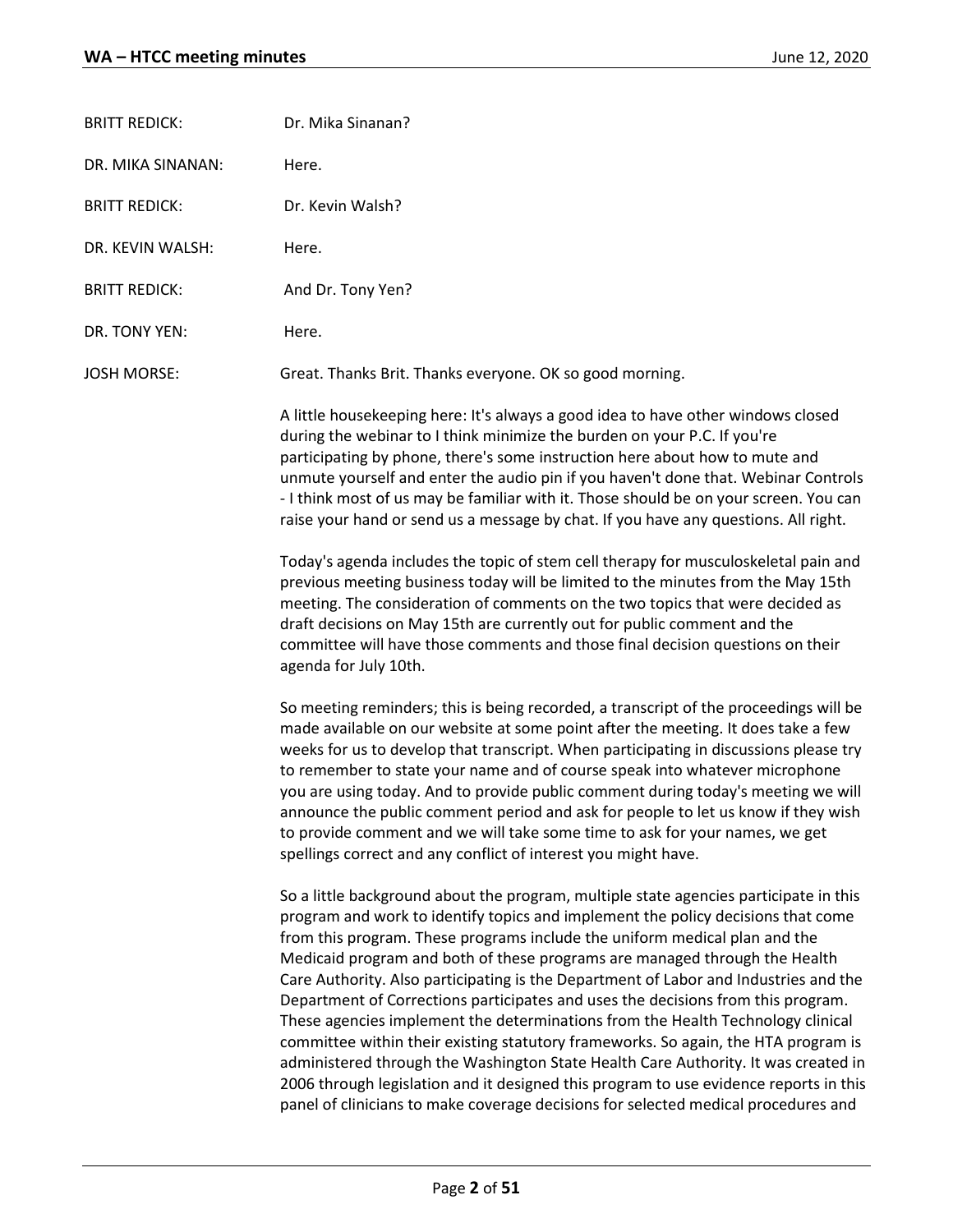tests based on their evidence. The evidence available for safety, efficacy and cost effectiveness. The purpose of this program is to help ensure that medical treatments, devices and services that are paid for with state health care dollars are safe and proven to work.

The program provides a resource for state agencies that are purchasing health care, we develop scientific evidence based reports on medical devices procedures and tests and we facilitate this independent clinical committee of practitioners to determine which medical devices, procedures and tests are appropriate for coverage. There are many ways to participate in the program, the HTA program has a website on the Health Care Authority web pages shown here the U R L is on this slide. Anyone can sign up to receive notifications from us via email using what's called our gov delivery system and you can find information about that on the Health Care Authority Web site. Anyone may provide public comment on topics that are proposed for review, on key questions as they're developed for each topic, on draft and final reports and on draft decisions. And here at these public meetings attendance at the HTCC public meetings is open to anyone and anyone may present comments directly to the committee. Additionally, anyone may petition for a review of a health technology.

Here is the calendar for 2020, we are meeting today June 12th to consider stem cell therapy for musculoskeletal conditions. On July 10th, there will be a short meeting of roughly an hour typically to complete the review of the draft decision from today in the draft decisions from May 15th. And we have September 18th reserved for a committee retreat and if you have questions you can contact me at any time or visit our web pages again on the Health Care Authority Web site we have program contact information there as well. Thank you.

- DR. SHEILA REGE: Thank you Josh. This is Sheila Rege. And since we can't see each other if when we start if we could just, if you comment, we could just put our name and whether we're HTCC committee member or you know kind of how we're here. Josh has brought us up on schedule, I am going to go around the room again alphabetically just get introductions. Just giving a one sentence about ourselves and as a warning. Josh and Britney went into this view and I'm gonna ask any agency medical directors I see Jason's on, Gary's on also to introduce so be prepared. John would you be willing to start?
- DR. JOHN BRAMHALL: Yes of course. So I've been a member of this committee for a few years now. I have a day job as an anesthesiologist, one of the associate medical directors at UW Medicine Harborview campus. It's a pleasure to be here this morning. Thank you.
- DR. SHEILA REGE: Thank you. That's John Bramhall. Janna would you like to go?
- DR. JANNA FRIEDLY: Sure. I'm Janna Fridley. I am a physiatrist at the University of Washington my clinical practice is at Harborview Medical Center and this is my second year on the committee.
- DR. SHEILA REGE: Thank you. Chris.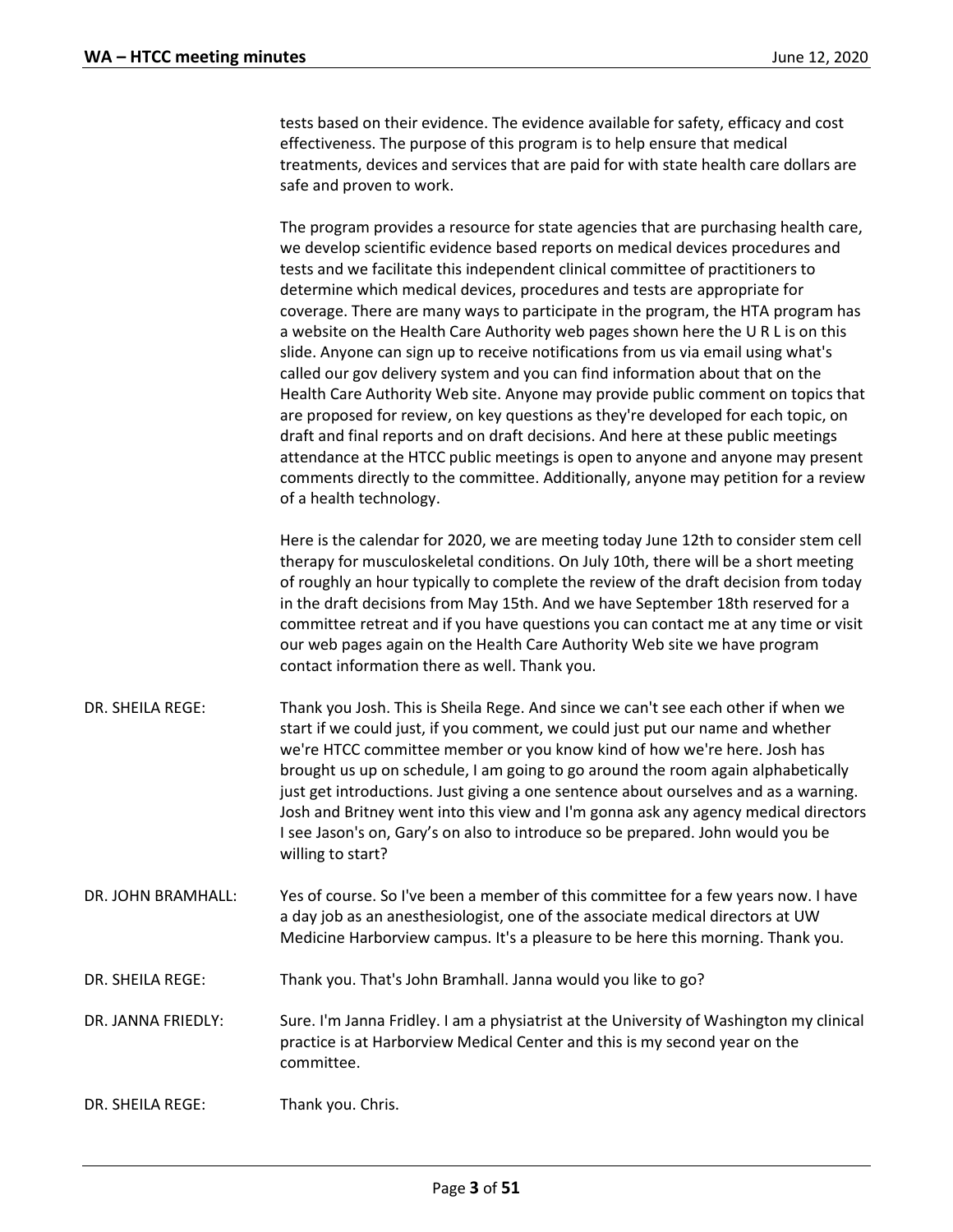| DR. CHRIS HEARNE:   | My name is Chris Hearne. I'm a nurse practitioner. I work in little medicine for<br>Swedish.                                                                                                                                                                                                       |
|---------------------|----------------------------------------------------------------------------------------------------------------------------------------------------------------------------------------------------------------------------------------------------------------------------------------------------|
| DR. SHEILA REGE:    | I hear Chris. Conner And tell us how you say pronounce your last name? Klewano<br>it's what I think, but I'm not sure.                                                                                                                                                                             |
| DR: CONOR KLEWENO:  | Sure. Yeah. My name is Connor Kleweno . I'm an orthopedic trauma surgeon at the<br>University of Washington Harborview campus and this is my first year on the<br>committee.                                                                                                                       |
| DR. SHEILA REGE:    | Thank you Conor. Laurie?                                                                                                                                                                                                                                                                           |
| DR. LAURIE MISHLEY: | Yeah. My name, I'm Laurie Mishley. I am a naturopathic physician and a nutritional<br>neuro epidemiologist.                                                                                                                                                                                        |
| DR. SHEILA REGE:    | And then we have Paul Manner today. Paul would you mind introducing yourself?<br>I'm just going alphabetically.                                                                                                                                                                                    |
| DR. PAUL MANNER:    | Sure. I'm an orthopedic surgeon at University Washington. I specialize in hip and<br>knee replacement and I also served as an editor of "The Orthopedic Journal, Clinical<br>Orthopedics and Related Research".                                                                                    |
| DR. SHEILA REGE:    | Right. Seth Schwartz would you mind going?                                                                                                                                                                                                                                                         |
| DR. SETH SCHWARTZ:  | Yeah, I'm Seth Schwartz, I'm a neurologist at Virginia Mason here in Seattle. I've<br>been on the committee forever - for about nine years.                                                                                                                                                        |
| DR. SHEILA REGE:    | Like you said. Mika?                                                                                                                                                                                                                                                                               |
| DR. MIKA SINANAN:   | Hi, Mika Sinanan. I'm a general surgeon based at UW Medical Center Mob Lake and<br>I've been on the committee for two and a half years.                                                                                                                                                            |
| DR. SHEILA REGE:    | Kevin?                                                                                                                                                                                                                                                                                             |
| DR. KEVIN WALSH:    | Hi, I practice family medicine at a community health center in Ellensburg<br>Washington.                                                                                                                                                                                                           |
| DR. SHEILA REGE:    | Tony, would you mind going next Tony Yen?                                                                                                                                                                                                                                                          |
| DR. TONY YEN:       | Sure. I'm a hospitalist at Evergreen Health in Kirkland Washington. I'm also the Chief<br>Medical Information officer of there as well. And I've been on the committee for<br>several years, I've kind of lost count.                                                                              |
| DR. SHEILA REGE:    | And I think I've got all the committee members. I'm Sheila Rege, I practice in Eastern<br>Washington Tri-Cities, regional medical director Northwest cancer clinic, auto<br>radiation oncologist and president of the College of radiation oncology. Josh Do you<br>mind if I put you on the spot. |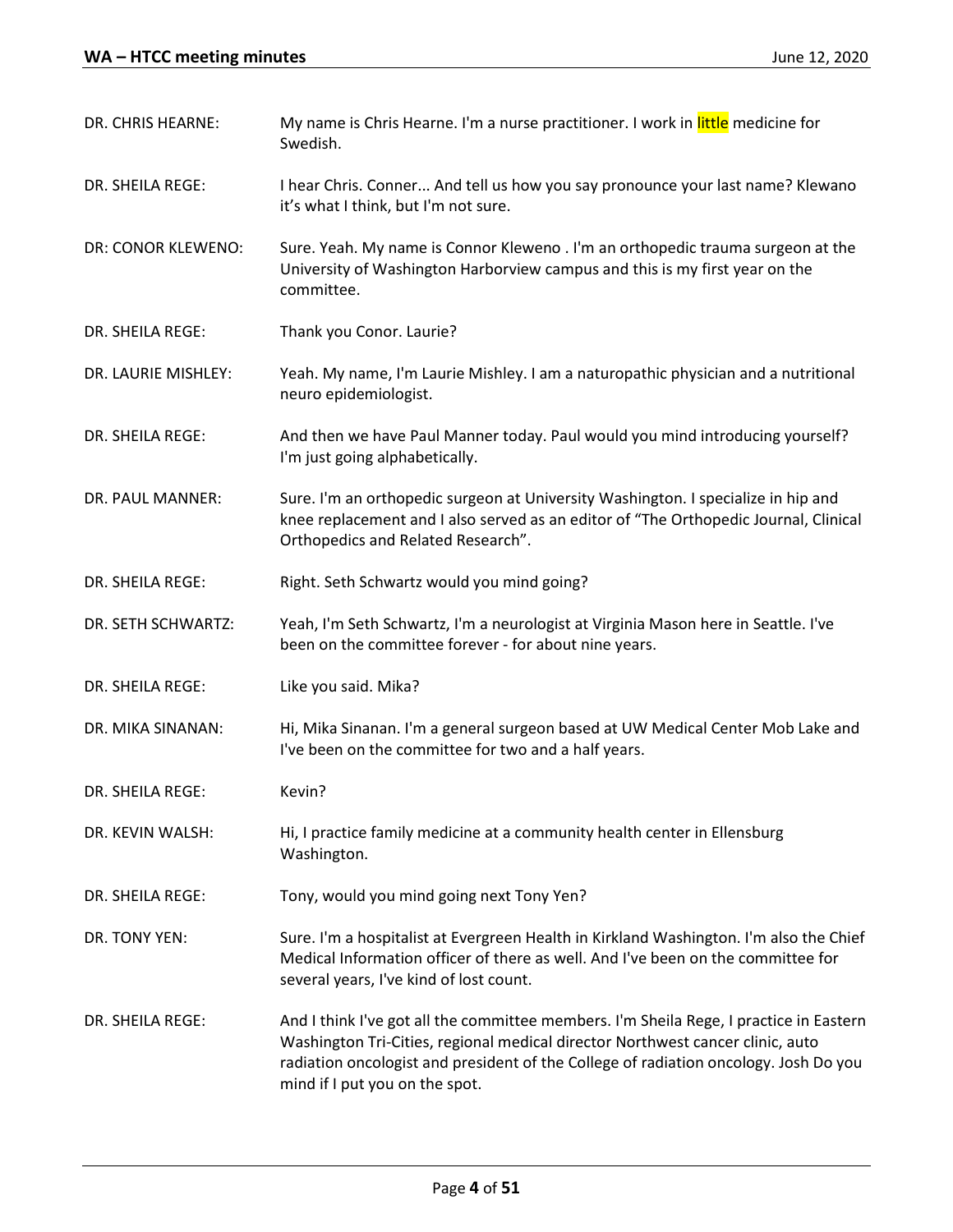| <b>JOSH MORSE:</b>        | Not at all. Thank you. This is Josh Morse. I'm the Health Technology Program<br>Director. I've been with the program since 2011 and I'm a section manager as well<br>here at the Health Care Authority in the fee for service side for Medicaid. Thank you. |
|---------------------------|-------------------------------------------------------------------------------------------------------------------------------------------------------------------------------------------------------------------------------------------------------------|
| DR. SHEILA REGE:          | Thank you. Britney. Would you mind just a short introduction because it's weird not<br>to know who was on the phone.                                                                                                                                        |
| <b>BRITT REDICK:</b>      | Oh yes. So this is Britt Redick. I am a relatively new addition to the program. I am<br>the program manager and happy to be here. Thank you.                                                                                                                |
| DR. SHEILA REGE:          | I know Jason you're gonna be presenting, would you mind starting with an<br>introduction.                                                                                                                                                                   |
| DR. JASON FODEMAN:        | My pleasure. I'm Jason Fodeman, I am internist, primary care doctor and I'm an<br>associate medical director at L and I and have been there for a little over a year.<br>Thanks.                                                                            |
| DR. SHEILA REGE:          | Thank you. I'm not gonna call on but if anybody from the agency would be willing to<br>provide just a one sentence would you mind going. I'm looking at the list here.                                                                                      |
|                           | (CROSSTALK)                                                                                                                                                                                                                                                 |
| DR. JUDY ZERZAN:          | I'm the chief medical officer at HTA. Hello. Good morning.                                                                                                                                                                                                  |
| DR. SHEILA REGE:          | Thank you Judy. Anybody else?                                                                                                                                                                                                                               |
| <b>BRITT REDICK:</b>      | I have to go and unmute them. I'll unmute Dr. Franklin.                                                                                                                                                                                                     |
| DR. GARY FRANKLIN:        | Gary Franklin, L and I. Thank you.                                                                                                                                                                                                                          |
| DR. SHEILA REGE:          | Britney, are we done?                                                                                                                                                                                                                                       |
| <b>JOSH MORSE:</b>        | We also have Christine Masters our HTA program specialist. She is on the webinar as<br>well.                                                                                                                                                                |
| DR. SHEILA REGE:          | Thank you Christine would you like to say something. You've been with us a long<br>time and I know you're behind the scenes magic with Josh and Britney.                                                                                                    |
| <b>CHRISTINE MASTERS:</b> | Well that's awfully sweet of you Dr. Rege. I'm Christine Masters. I've been here<br>almost as long as Josh and I am excited to be working in this new environmentof<br>virtual meetings.                                                                    |
| DR. SHEILA REGE:          | Britney or Josh anybody else that we missed on introductions? I have just been the<br>first meeting after meeting that I know of here virtually.                                                                                                            |
| DR. GARY FRANKLIN:        | This is Gary Franklin. Joel McCullough, another one of our associate medical<br>directors is also on.                                                                                                                                                       |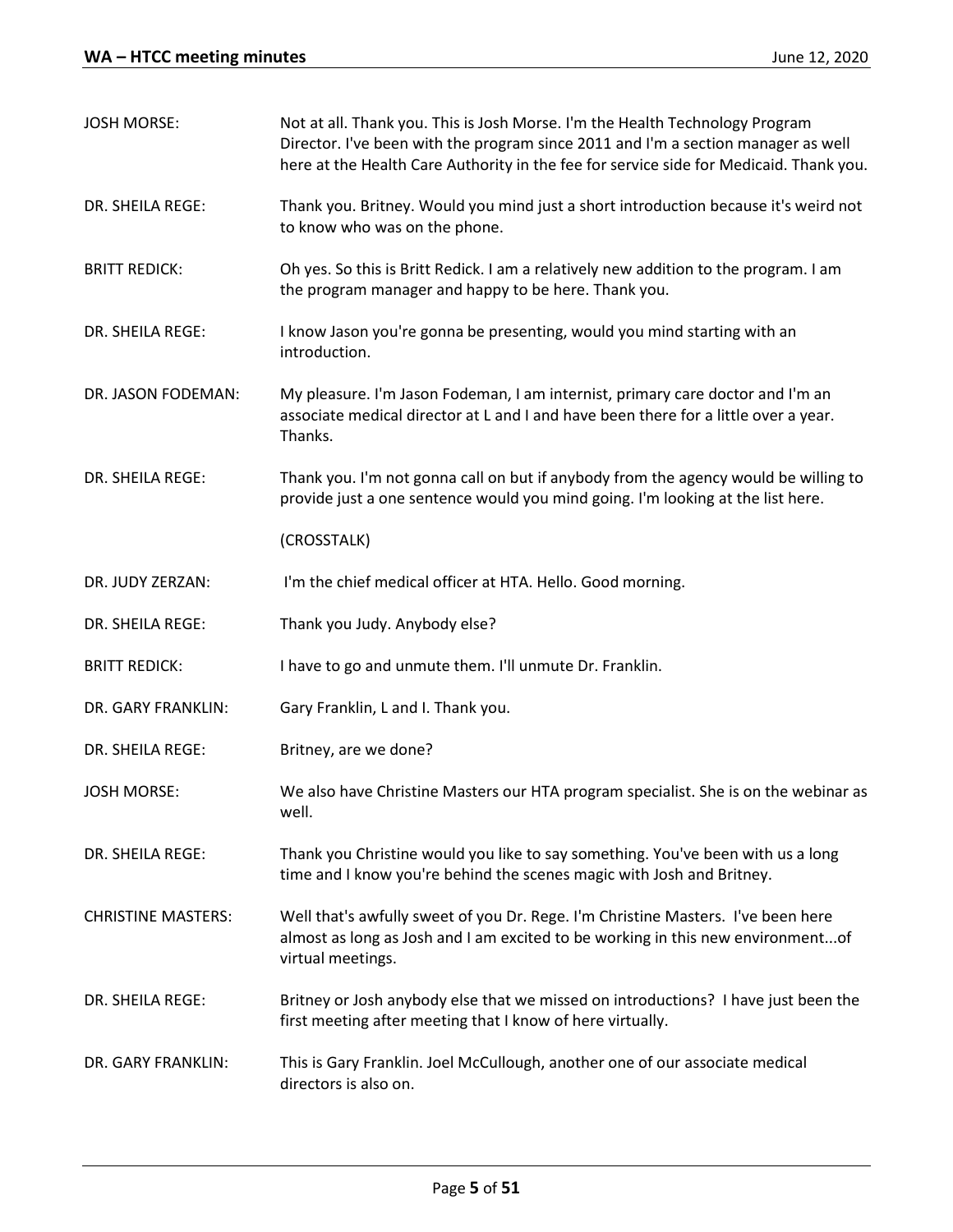| <b>BRITT REDICK:</b> | And I can unmute. One moment.                                                                                                                                                                                                                                                                                                                                                                                                                                                                                                                                                                                                                                                                                                                                                  |
|----------------------|--------------------------------------------------------------------------------------------------------------------------------------------------------------------------------------------------------------------------------------------------------------------------------------------------------------------------------------------------------------------------------------------------------------------------------------------------------------------------------------------------------------------------------------------------------------------------------------------------------------------------------------------------------------------------------------------------------------------------------------------------------------------------------|
| DR. JOEL MCCULLOUGH: | Yeah. This is Joel McCullough. Like Gary said I'm Associate Medical Director at L&I.                                                                                                                                                                                                                                                                                                                                                                                                                                                                                                                                                                                                                                                                                           |
| DR. SHEILA REGE:     | Welcome. Thanks, Joel. Alright. Well, I'm sorry if I missedwe missed anybody. If we<br>could pull up the May meeting minutes and we've all have a chance to look at this<br>and so absent any corrections, I would take a motion to approve these minutes?                                                                                                                                                                                                                                                                                                                                                                                                                                                                                                                     |
| DR. JANA FRIEDLY:    | So moved.                                                                                                                                                                                                                                                                                                                                                                                                                                                                                                                                                                                                                                                                                                                                                                      |
|                      | (Inaudible.)                                                                                                                                                                                                                                                                                                                                                                                                                                                                                                                                                                                                                                                                                                                                                                   |
| DR. SHEILA REGE:     | AllJosh is it OK with you if we just take anybody who opposes these minutes<br>please pick up now?                                                                                                                                                                                                                                                                                                                                                                                                                                                                                                                                                                                                                                                                             |
|                      | Is that OK or do you need to take roll call?                                                                                                                                                                                                                                                                                                                                                                                                                                                                                                                                                                                                                                                                                                                                   |
| <b>JOSH MORSE:</b>   | Ino I think we're OK doing that as we did last time. We'll assume everybody is<br>approving unless we hear a "nay" or an "abstain" "abstention" and                                                                                                                                                                                                                                                                                                                                                                                                                                                                                                                                                                                                                            |
| DR. SHEILA REGE:     | So, any names? Any names, now? Any abstains? Josh back to you.                                                                                                                                                                                                                                                                                                                                                                                                                                                                                                                                                                                                                                                                                                                 |
| <b>JOSH MORSE:</b>   | OK, and Britt will be recording the votes today so she may be asking for clarity<br>around the vote count as we move forward on the more complicated votes.                                                                                                                                                                                                                                                                                                                                                                                                                                                                                                                                                                                                                    |
| DR. SHEILA REGE:     | Thank you. And now we're entering the stem cell therapy for musculoskeletal pain.                                                                                                                                                                                                                                                                                                                                                                                                                                                                                                                                                                                                                                                                                              |
|                      | Before we begin, we have a clinical expert, Paul Manner. Would you mindI'm<br>going to give you just a spotlight again on your expertise with this and thank you for<br>being with us. Anything you wish to say a minute before we start just on your<br>expertise, not on data or anything like that.                                                                                                                                                                                                                                                                                                                                                                                                                                                                         |
| DR. PAUL MANNER:     | Sure. OK, so I'm an orthopedic surgeon that specializes in hip and knee<br>replacements so, my area of expertise is arthritis. Asin my younger years, I was<br>also at the NIH at the cartilage biology branch of NIAMS. I was there for about five<br>years and I was specifically looking at cartilage biology and in fact, working on stem<br>cells in the lab to build cartilage. I also did some research whilewhen it came to<br>University of Washington where we were looking at various matrices and substrates<br>for stem cells specifically for rebuilding cartilage. And then as in my later guise, as an<br>editor, obviously, I see a fair number of manuscripts that focus on arthritis, joint<br>replacement and cell biology specifically cartilage biology. |
| DR. SHEILA REGE:     | Thank you. Thank you very much and we are lucky we also have Conor Kleweno,<br>who is an orthopedic surgeon who is also on our committee. And Conor feel free<br>you know, to pipe up as we go on in discussion. Right on time if it's OK I'd like to<br>turn it over to the state agencythe agency representatives.                                                                                                                                                                                                                                                                                                                                                                                                                                                           |
| <b>JOSH MORSE:</b>   | Great. Thank you and Jason Fodeman will be making the presentation.                                                                                                                                                                                                                                                                                                                                                                                                                                                                                                                                                                                                                                                                                                            |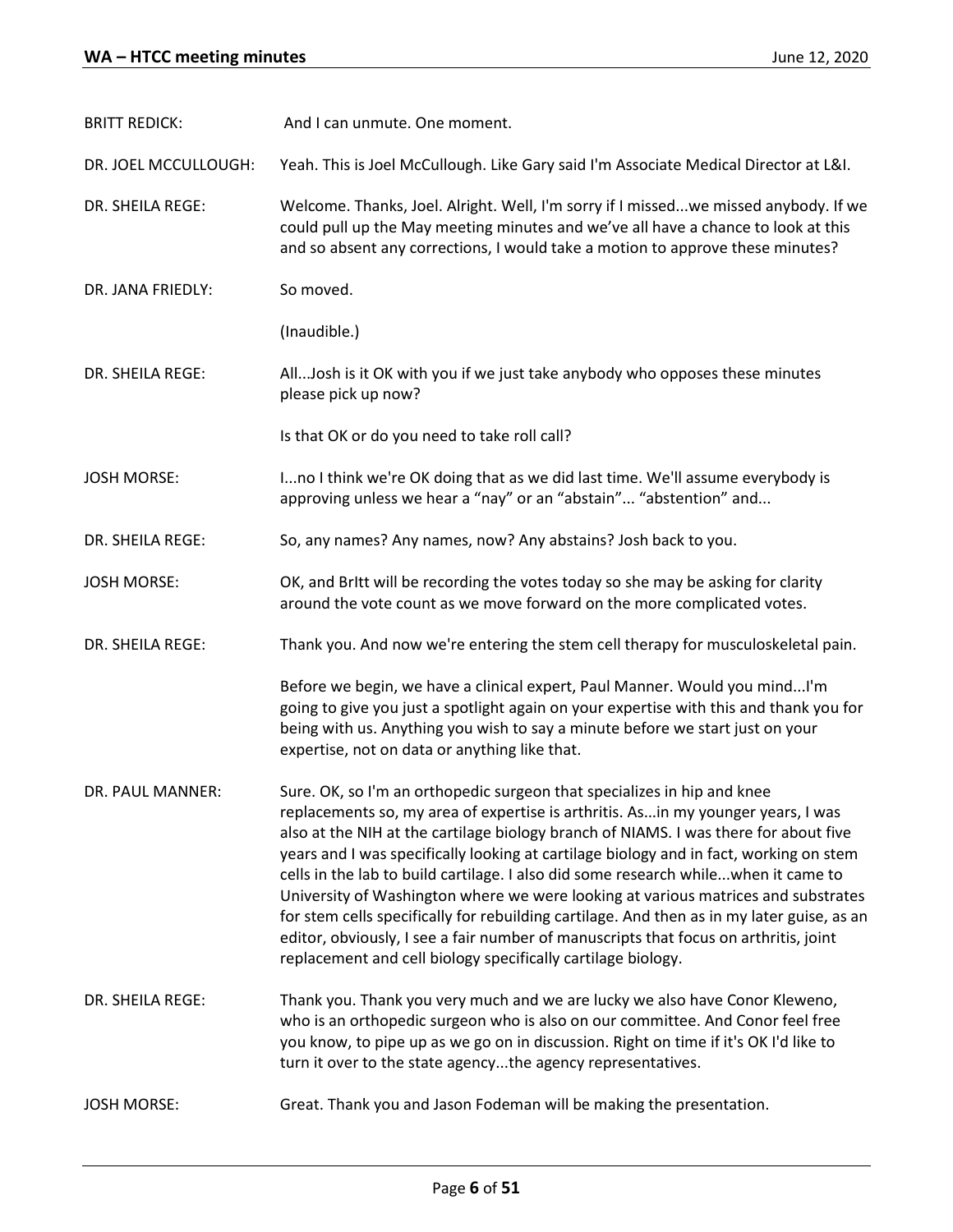| DR. JASON FODERMAN: | Alright, let's hope you guys are handing over to me. Perfect. Can everybody or<br>somebody at least see that?                                                                                                                                                                                                                                                                                                                                                                                                                                                                                                                                                                                                                                                                                                                                                                                                      |
|---------------------|--------------------------------------------------------------------------------------------------------------------------------------------------------------------------------------------------------------------------------------------------------------------------------------------------------------------------------------------------------------------------------------------------------------------------------------------------------------------------------------------------------------------------------------------------------------------------------------------------------------------------------------------------------------------------------------------------------------------------------------------------------------------------------------------------------------------------------------------------------------------------------------------------------------------|
| UNIDENTIFIED:       | Yes.                                                                                                                                                                                                                                                                                                                                                                                                                                                                                                                                                                                                                                                                                                                                                                                                                                                                                                               |
| UNIDENTIFIED:       | Yes.                                                                                                                                                                                                                                                                                                                                                                                                                                                                                                                                                                                                                                                                                                                                                                                                                                                                                                               |
| UNIDENTIFIED:       | Yes.                                                                                                                                                                                                                                                                                                                                                                                                                                                                                                                                                                                                                                                                                                                                                                                                                                                                                                               |
| DR. JASON FODERMAN: | Oh, perfect. Right, I just wanted to just wanted to make sure. And everybody can<br>hear me OK?                                                                                                                                                                                                                                                                                                                                                                                                                                                                                                                                                                                                                                                                                                                                                                                                                    |
| <b>JOSH MORSE:</b>  | Yes.                                                                                                                                                                                                                                                                                                                                                                                                                                                                                                                                                                                                                                                                                                                                                                                                                                                                                                               |
| DR. SHEILA REGE:    | Yes, very clear. Thank you.                                                                                                                                                                                                                                                                                                                                                                                                                                                                                                                                                                                                                                                                                                                                                                                                                                                                                        |
| DR. JASON FODERMAN: | Alright. Perfect. Thanks so much. We had to do several dry runs of this so I'm so glad<br>it paid off.                                                                                                                                                                                                                                                                                                                                                                                                                                                                                                                                                                                                                                                                                                                                                                                                             |
|                     | So, alright. Thank you so much, Josh and Dr. Rege. And thank you so much for<br>everybody's time today. So, I'm Jason Fodeman. I'm an Associate Medical Director.<br>And today we're going to be talking about stem cell therapy for musculoskeletal<br>conditions. The safety and efficacy of stem cells from peripheral blood or bone<br>marrow for hematopoietic reconstitution in conditions such as leukemia and<br>lymphoma has been well established. This is not what we will be talking about<br>today.                                                                                                                                                                                                                                                                                                                                                                                                   |
|                     | What we will be talking about today is this. The number of US businesses marketing<br>direct-to-consumer stem cell therapy has increased rapidly in recent years. A 2016<br>report found that nationally, 351 businesses were advertising stem cell therapy<br>treatments at 570 clinics across the country.                                                                                                                                                                                                                                                                                                                                                                                                                                                                                                                                                                                                       |
|                     | Some of these clinics specialize while others take a broader approach offering stem<br>cell therapy for up to over 30 diseases and injuries. Commonly marketed conditions<br>include degenerative disorders, neurological conditions, spinal cord injuries,<br>pulmonary disease, heart issues, urological pathology, and cosmetic use. Orthopedic<br>disorders and pain were the two most commonly marketed conditions. So, why are<br>we here today? Why review stem cell therapy? Stem cells are being targeted for a<br>large broad range of conditions. These disorders have a high prevalence and there is<br>controversy and uncertainty about the role of stem cells in treatment. Yet despite<br>this, there is aggressive marketing and promotion of these products and patients<br>may be vulnerable to this direct marketing. Agency medical directors have concerns.<br>We have concerns about safety |
| Dr. SHEILA REGE:    | I just lostthis is Sheila Rege, I just lost JoshJason, sorry. Jason, Yeah. He's away<br>from the microphone probably.                                                                                                                                                                                                                                                                                                                                                                                                                                                                                                                                                                                                                                                                                                                                                                                              |
| DR. GARY FRANKLIN:  | Jason, are you there? He's still talking.                                                                                                                                                                                                                                                                                                                                                                                                                                                                                                                                                                                                                                                                                                                                                                                                                                                                          |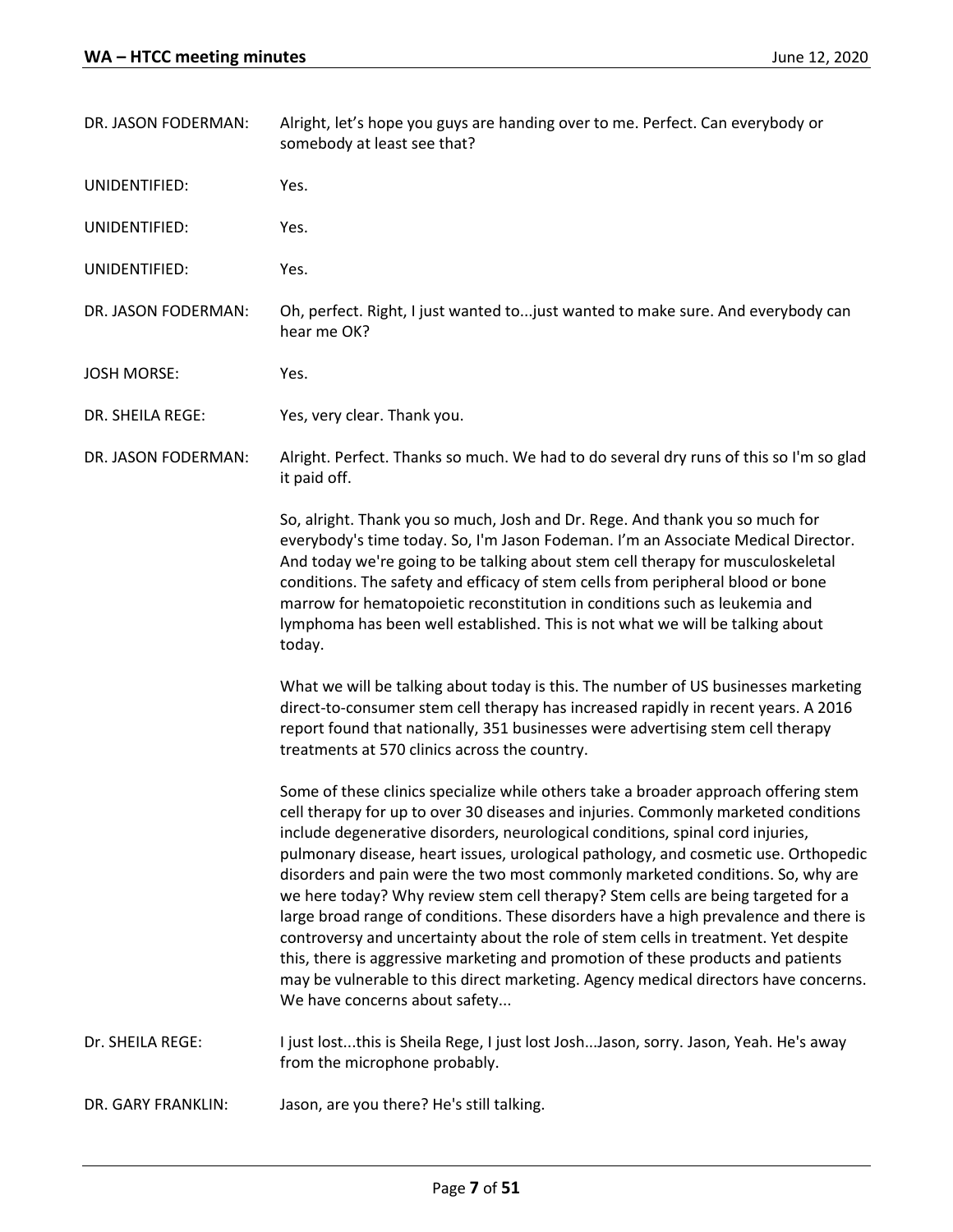| UNIDENTIFIED:       | No. He's still talking?                                                                                                                                                                                                                                                                                                                                                                                                                   |
|---------------------|-------------------------------------------------------------------------------------------------------------------------------------------------------------------------------------------------------------------------------------------------------------------------------------------------------------------------------------------------------------------------------------------------------------------------------------------|
| DR. GARY FRANKLIN:  | He is. He doesn't know it yet. I don't think. Let me see.                                                                                                                                                                                                                                                                                                                                                                                 |
| DR. GARY FRANKLIN:  | I'll text him.                                                                                                                                                                                                                                                                                                                                                                                                                            |
| UNIDENTIFIED:       | He's offline. It says he's offline.                                                                                                                                                                                                                                                                                                                                                                                                       |
| DR. JASON FODERMAN: | November 27What?                                                                                                                                                                                                                                                                                                                                                                                                                          |
| <b>JOSH MORSE:</b>  | Jason, we lost you about two slides ago. Your audio went out.                                                                                                                                                                                                                                                                                                                                                                             |
| DR. JASON FODERMAN: | Oh.                                                                                                                                                                                                                                                                                                                                                                                                                                       |
| <b>JOSH MORSE:</b>  | Back on the readings slide.                                                                                                                                                                                                                                                                                                                                                                                                               |
| DR. JASON FODERMAN: | Oh, really. I had no idea. Can you hear me now?                                                                                                                                                                                                                                                                                                                                                                                           |
| <b>JOSH MORSE:</b>  | Yes.                                                                                                                                                                                                                                                                                                                                                                                                                                      |
| DR. JASON FODERMAN: | Alright. Can you tell me what slide to go back to? I'm so sorry. I'm not sure what<br>happened.                                                                                                                                                                                                                                                                                                                                           |
| <b>JOSH MORSE:</b>  | It's back to the safety, efficacyyes, that slide.                                                                                                                                                                                                                                                                                                                                                                                         |
| DR. JASON FODERMAN: | This onedid youdo you want me to start with the beginning of the slide? You<br>didn't hear anything?                                                                                                                                                                                                                                                                                                                                      |
| <b>JOSH MORSE:</b>  | I think we got about halfway through.                                                                                                                                                                                                                                                                                                                                                                                                     |
| DR. JASON FODERMAN: | OK. Thank you for letting me know. I'm sorry for the inconvenience.                                                                                                                                                                                                                                                                                                                                                                       |
|                     | So the Agency Medical Directors have concerns. Concerns about safety at a high<br>level, we have concerns about efficacy at a high level and we have concerns about<br>cost high as well. The Food and Drug Administration, the FDA has concerns as well.                                                                                                                                                                                 |
|                     | In March 2017, the New England Journal of Medicine FDA leadership "Outside a few<br>well-established indications, the assertion that stem cells are intrinsically able to<br>sense the environment into which they are introduced and address whatever<br>functions require replacement or repair is not based on scientific evidence.                                                                                                    |
|                     | In November 2017, the FDA released two comprehensive policy documents to<br>provide additional clarity to industry and other stakeholders and layout its current<br>thinking.<br>In light of this new guidance, the FDA has given lower-risk products 36 months of<br>enforcement discretion. The FDA has incorporated new concepts and tools to help<br>small investigators and firms and the FDA is encouraging investigators to engage |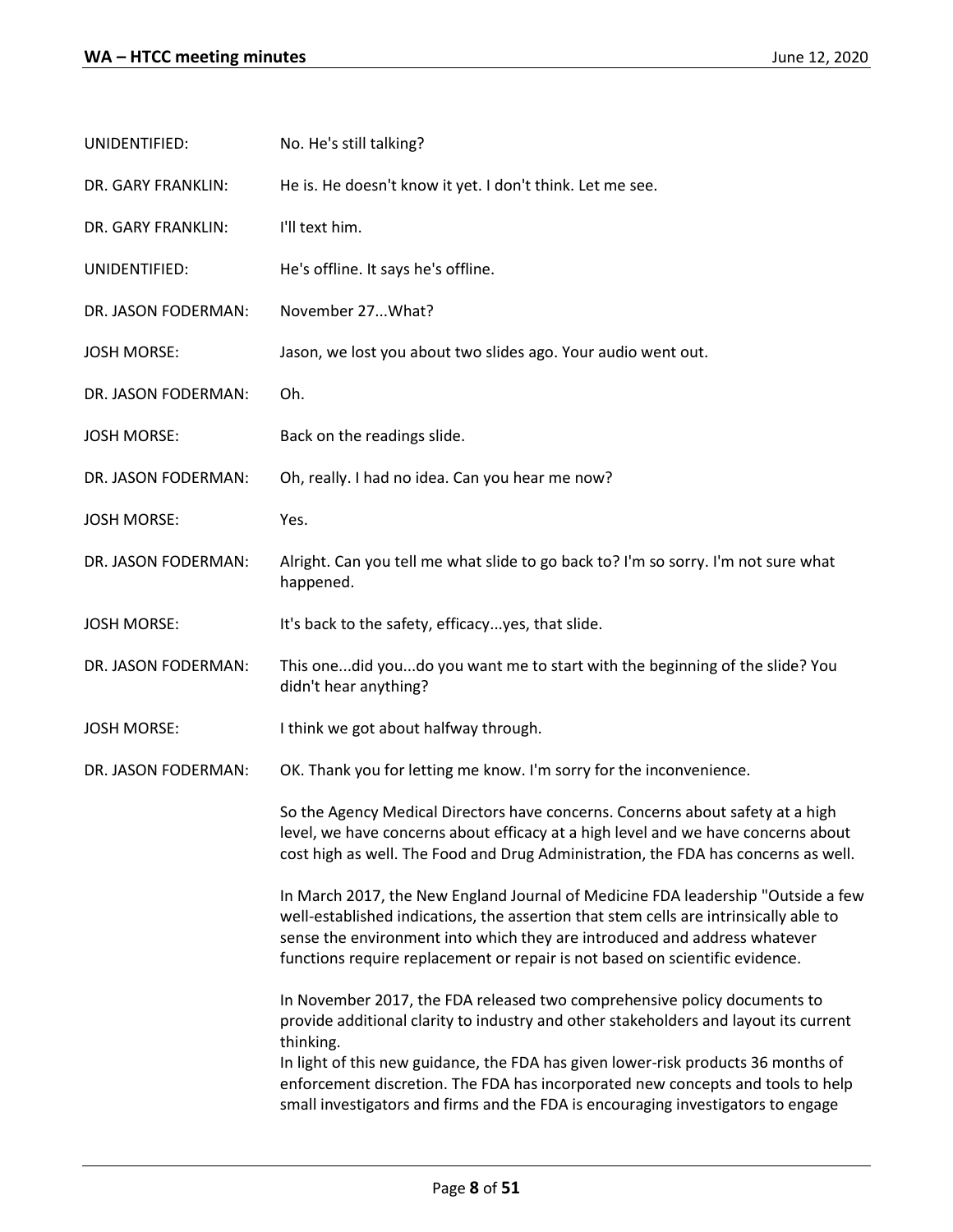early on in the process with the agency.

As far as regulations of human cells, tissues, and cellular and tissue-based products HCT/Ps, the FDA utilizes a tiered risk-based regulatory framework and I...and we included an overview of that framework below for your convenience. Irrespective of the regulatory framework, what we need to know is does it work. Here's the evidence. The evidence report looked at four key questions.

What is the evidence of the short and long-term efficacy of autologous or allogenic stem cell therapy?

What is the evidence regarding short and long-term harms and complications of autologous or allogenic stem cell therapy? Is there evidence of differential efficacy, effectiveness, or safety of autologous or allogenic stem cell therapy compared with conventional treatment options, surgery, or no treatment/placebo? And then finally, what is the cost-effectiveness of autologous or allogenic stem cell therapy? According to the evidence report, there are currently not established guidelines or standard protocols to isolate stem cells, to concentrate and process them, and the number to inject. The evidence report found 14 RCTs across the spectrum of musculoskeletal conditions.

Most of these, 12 were for knee osteoarthritis, one was for lumbered degenerative disc disease and one was for Achilles tendinopathy.

Overall, the quality of evidence was deemed poor. RCTs predominantly had a moderately high risk of bias. The majority of studies were for knee osteoarthritis with limited research beyond that and in general, studies did not abide by the proposed standards for reporting of clinical stem cell studies. As far as efficacy and effectiveness, there was significant heterogeneity. There was heterogeneity as far as patient populations, stem cell sources and preparations, use of adjunctive biological components, and heterogeneity as far as pre and post-injection therapy is.

The sample sizes were small. There was variable reporting of co-interventions and post-treatment rehabilitation protocols that could impact outcomes. Follow-up rarely exceeded a year limiting the ability to assess the long-term impact of stem cells on pain and function and the need for subsequent interventions was usually not assessed.

As far as safety, overall the quality of evidence was poor as well. Adverse events were poorly specified and poorly reported. Small sample sizes in the majority of studies are likely too small to identify anything but common side effects and most studies had follow-up of less than one year likely preventing the ability to evaluate long-term risks of stem cell therapy such as neoplasm or other long term consequences. The MMWR published a case series of cases of serious infections from clinics in Florida, Texas, and Arizona in patients after they received injections with stem cells. The injection sites included the knee, the shoulder, the cervical, and lumbar spine. The infections were severe infections including osteomyelitis, septic arthritis, and epidural abscess.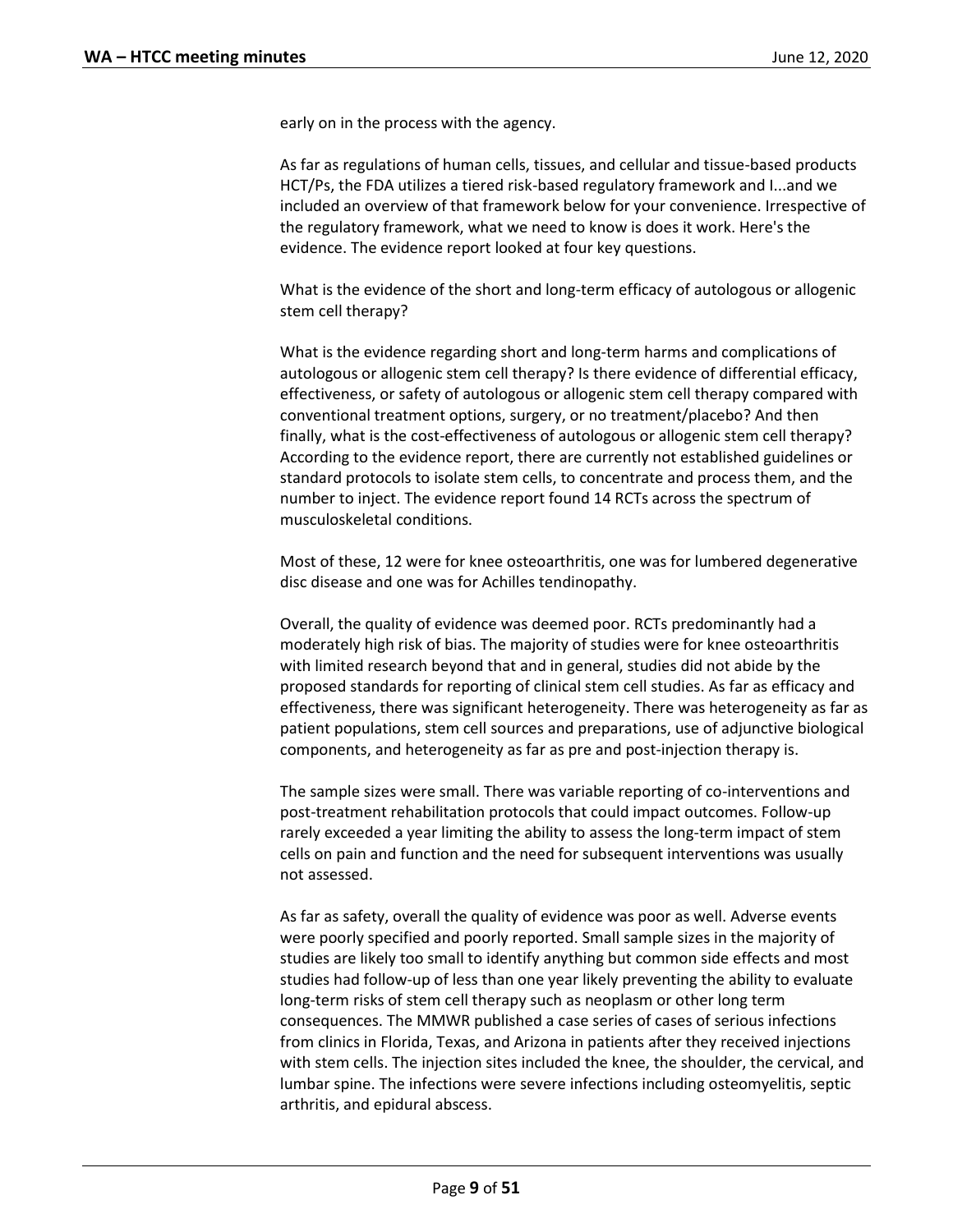Eight out of 12 of these patients became bacteremic and all 12 patients were hospitalized. The causative agents included E Coli, Proteus, Enterococcus, Enterobacter, and Citrobacter.

The article concludes "this investigation highlights the serious potential risk to patients of stem cell therapies administered for unapproved and unproven uses other than hematopoietic or immunological reconstitution." In December of 2019, the FDA issued a public safety alert on stem cell and exosome products. The alert highlighted serious AEs among multiple patients treated in Nebraska with exosome products. According to the FDA, other potential safety concerns of stem cells include the cells moving from the injection site and changing into unintended cell types and or multiplying, the cells not working as expected, and tumor growth. With the current use of stem cells, the FDA warns that adverse events are likely more common than recognized given there is no reporting requirement of AEs when these interventions are performed outside of clinical trials.

In September of 2019, the FDA warned "the US Food and Drug Administration is concerned that some patients seeking cures and remedies are vulnerable to stem cell treatments that are illegal and potentially harmful. And the FDA is increasing its oversight and enforcement to protect people from dishonest and unscrupulous stem cell clinics while continuing to encourage innovation so that the medical industry can properly harness the potential of stem cell products." The FDA advises patients to be sure that if they are considering stem cells, the stem cells are either FDA approved or in

a study under an investigational new drug application in IND. For key question number three, differential efficacy, effectiveness or harms, no evidence was identified by the evidence report.

And for key question number four, cost-effectiveness, no evidence was identified as well.

So how much does this cost? In the United States, treatment protocols vary based on the clinic and the treatment provider. A one-time stem cell intervention utilizing blood drawn from the patient can cost \$1,500. Other protocols involving stem cells from bone marrow or adipose tissue can cost as much as \$15,000 to \$30,000. To learn more about the costs of stem cell therapy, researchers contacted 273 out of 317 US centers offering direct-to-consumer stem cell therapies for musculoskeletal conditions. Using a simulated 57-year-old male with unilateral knee osteoarthritis, the authors found the mean price of a unilateral stem cell knee injection was \$5,156 with a standard deviation of \$2,446 and the prices ranged from \$1,150 to \$12,000.

CMS, the Centers for Medicare and Medicaid Services does not have a national coverage determination for stem cell therapy for musculoskeletal conditions, and the payers deem it investigational and experimental. The Agency Medical Directors' Group recommend that stem cell therapy for treating musculoskeletal conditions is not a covered benefit. And we base this recommendation on insufficient evidence of efficacy and effectiveness, safety concerns, and a very high cost especially if use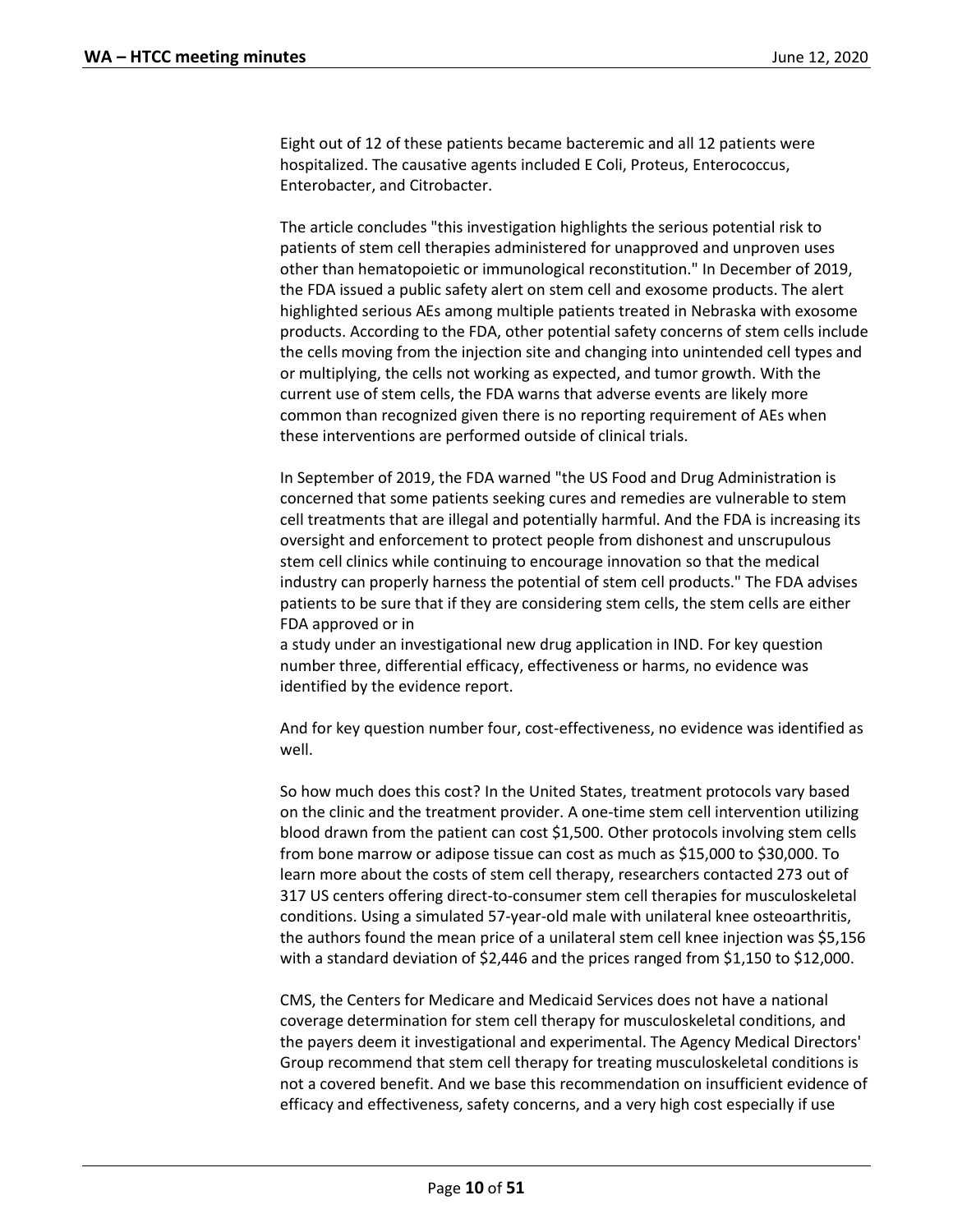lightens as well as commercial payers deeming it investigational and experimental. Any questions? And again, sorry for the technical difficulties (AUDIO DISTORTS).

Thank you. Any questions?

DR. MIKA SINANAN: Hi, Mika Sinanan. Can you tell me what the prevalence of direct-to-consumer marketing in Washington State is? Is it...is that something that's growing? Big issue? I personally haven't seen the advertising but I haven't looked for it.

> Excellent question. So, as you may know, I've only lived in Washington for a little over a year but in that time I have seen advertising for this. I think there's been some significant advertising in the Seattle Times. I've seen I believe several of those and I honestly I just haven't been looking for it just come across it but there definitely have been some prominent advertising in this area.

> Mika, I can tell you this...I can tell you that patients ask about this all the time. This is out there. Patients will often come in with printouts from websites. There are several centers in Seattle that market this pretty excessively.

DR. CONOR KLEWENO: Yeah, this is Conor Kleweno. I agree with Paul. This is on major local news stations with advertising as well as local newspaper releases. I've seen both and I've seen it frequently and increasing.

Yeah, that's exactly what happens on news segments on this as well, on this topic.

DR. JOHN BRAMHALL: Jason, this is John Bramhall. Thanks for your presentation. It's very very enlightening.

> Can I ask you if someone...if a patient, a potential patient or consumer is persistent they see these advertisements in the Seattle Times and they go to a facility and perhaps that's not going to be covered by any financial management organization. Is other opportunities in let's just say the Seattle area for someone to be enrolled in a trial? Are there any locally functioning trials?

DR. JASON FODERMAN: So, that's a great question and I think this issue has come up before as far as our decisions and how it impacts trials and I don't want to you Know, misspeak Josh or perhaps you can add on but my Understanding is that you know, or any decision that we were to make as far as the HDA today that that wouldn't impact the ability to participate in a trial and their separate policies for that.

Is that correct, Josh?

- JOSH MORSE: Hi. Thanks, Jason. Yes, that is correct.
- DR. JOHN BRAMHALL: Right. Thank you.
- DR. JASON FODERMAN: Great question. Thank you.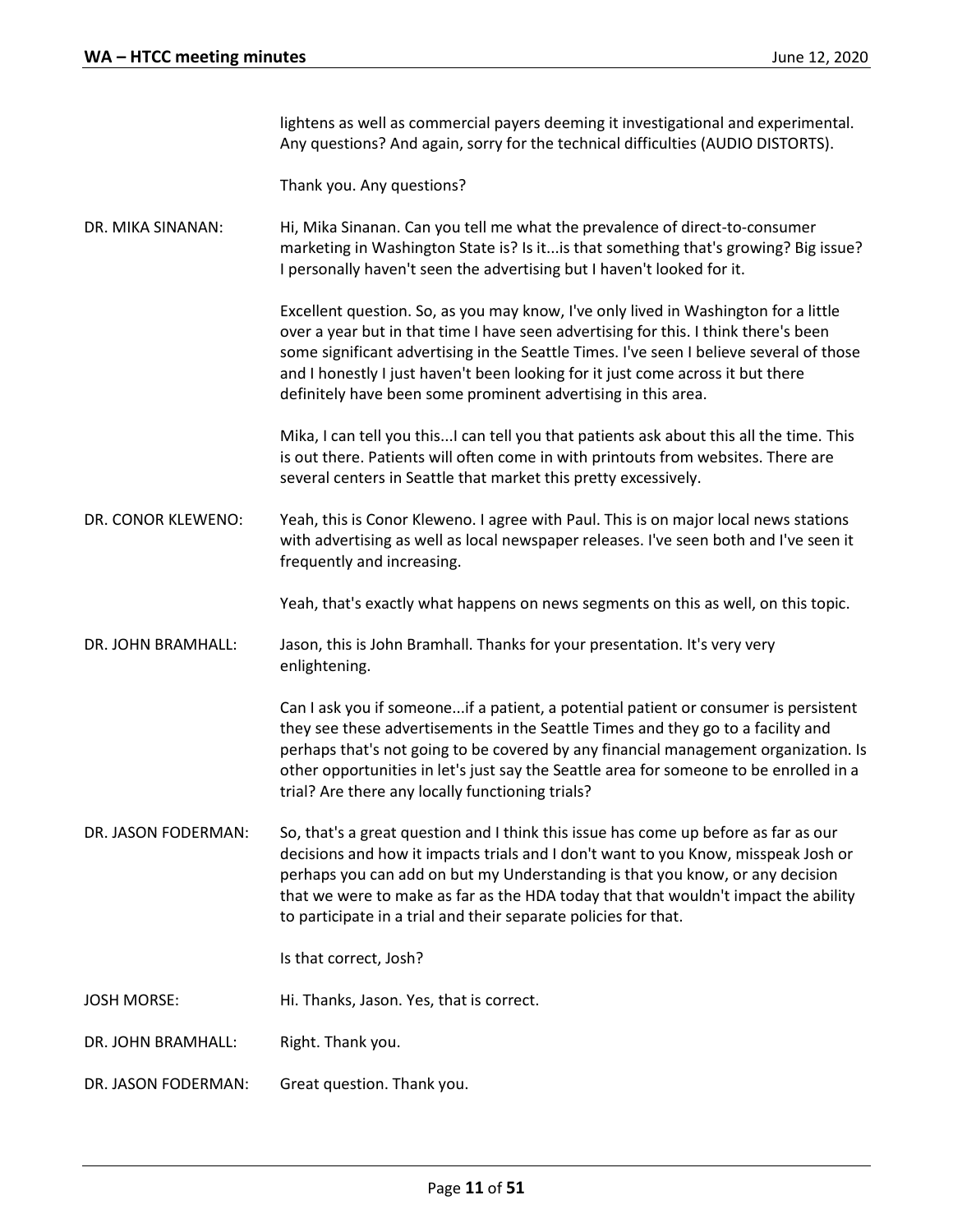| DR. SHEILA REGE:          | Any more questions? This is Sheila Rege. Any more questions for Jason about<br>utilization outcome? Thank you, Jason. I think we will now go to the open public<br>comment. Are there any scheduled and                                                                                                                                                                                                                                                                                                                                    |
|---------------------------|--------------------------------------------------------------------------------------------------------------------------------------------------------------------------------------------------------------------------------------------------------------------------------------------------------------------------------------------------------------------------------------------------------------------------------------------------------------------------------------------------------------------------------------------|
|                           | I'm gonna turn it over to Britney to unmute and direct us.                                                                                                                                                                                                                                                                                                                                                                                                                                                                                 |
| <b>BRITT REDICK:</b>      | Yes, thank you. So we have one so far. Christine if you can confirm (INAUDIBLE)<br>Leslie Emerick?                                                                                                                                                                                                                                                                                                                                                                                                                                         |
| <b>CHRISTINE MASTERS:</b> | I'll go ahead and let you know. Yes, Leslie Emerick.                                                                                                                                                                                                                                                                                                                                                                                                                                                                                       |
| DR. SHEILA REGE:          | If you could tell us introin your introduction tell us you know, why you're here,<br>if anybody's paying for your way here beforeand your full name for the record and<br>thank you for coming or thank you for virtually coming.                                                                                                                                                                                                                                                                                                          |
| LESLIE EMERICK:           | Sure. My name is Leslie Emerick.                                                                                                                                                                                                                                                                                                                                                                                                                                                                                                           |
|                           | I'm the Public Policy Director for the Washington Acupuncture and Eastern Medicine<br>Association and they do pay me as their public policy director. So, thank you for the<br>opportunity to speak this morning. My public comment isn't related to the stem cell<br>therapy because this is an open public comment period.                                                                                                                                                                                                               |
|                           | So I just wanted to make sure that the committee was aware that our association<br>has sent a letter to the members of the health technology clinical committee as well<br>as the health care authority and the Washington State legislature about concerns<br>that we have about a data bias against non-pharmacological alternatives. And I'm<br>not gonna spend a lot of time talking about the details of the letter but I just wanna<br>make sure that all the members of the committee are aware of the letter and have<br>seen it.  |
|                           | Also, I just wanted to make you aware that our association has petitioned the health<br>care technology committee for re-review of acupuncture for migraines. We've<br>submitted 36 new studies to be reviewed and I really would like the commission to<br>please consider how you are making non-pharmacological opportunities or options<br>available for patients.                                                                                                                                                                     |
|                           | We fully support evidence-based medicine and when we meet the standards of<br>safety and effectiveness and cost-effectiveness but yet are not allowed to re-review<br>some of the decisions it creates a lot of frustration and we just perceive that there is<br>a bias towards pharmacological options as opposed to ones that aren't. So that's all<br>pretty much I have to say today but I'd like to know how we can get this on your<br>radar screen. Is this something that can be brought up during work session in the<br>future? |
|                           | Is there a way that we can have the committee review how you are looking at these<br>different options because it has a huge impact like for instance the migraines one<br>regions quit paying for acupuncture provider and headaches. You know that's<br>affected thousands and thousands of patients in Washington State and it's very                                                                                                                                                                                                   |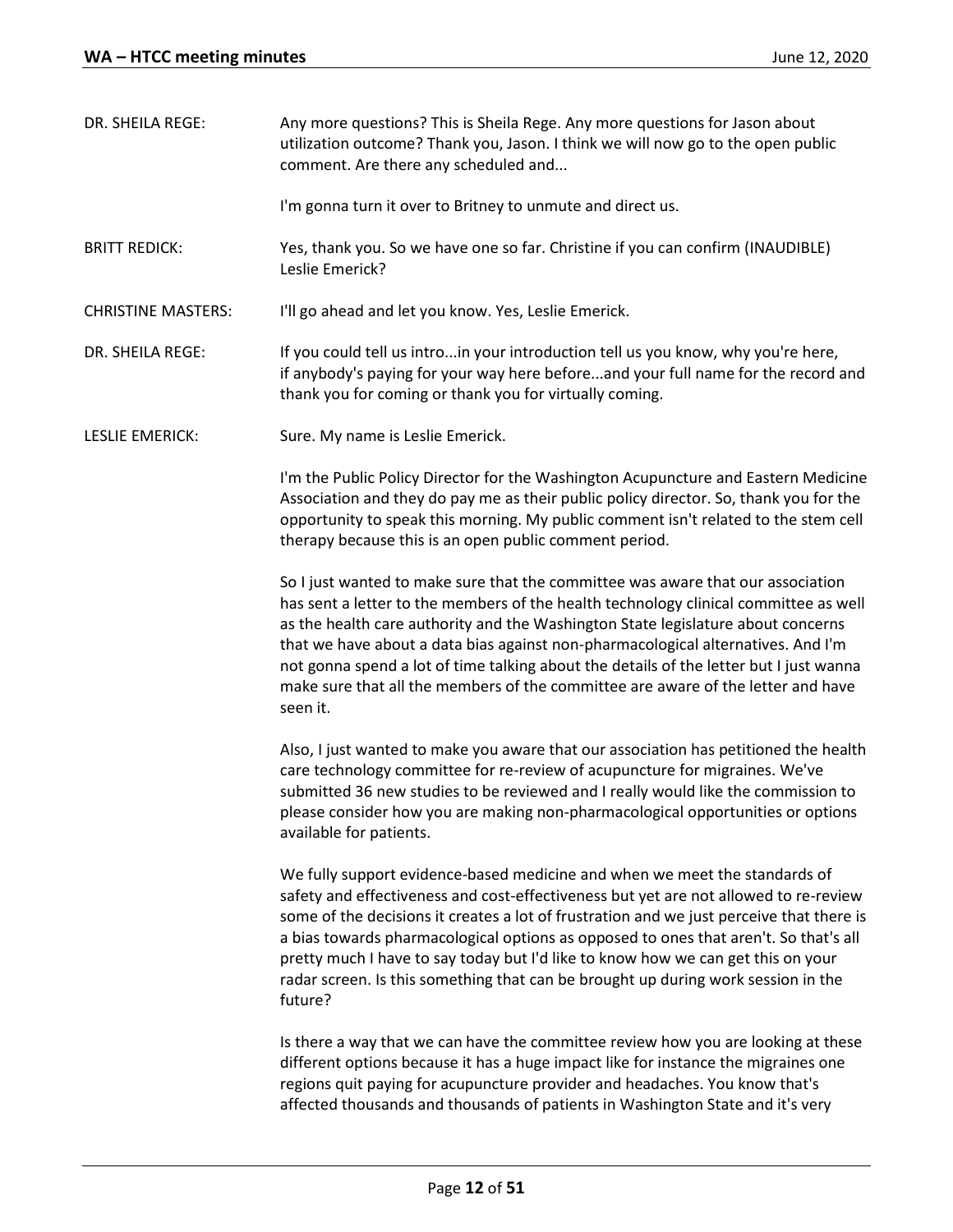|                     | disconcerting and even when we're asking for a re-review we have concerns that<br>you know, the standards that you use and the studies that you get from<br>pharmaceutical companies which are extremely well funded tend to overshadow<br>decisions that are being made.                                                                                                                                                                                                                                                                                                  |
|---------------------|----------------------------------------------------------------------------------------------------------------------------------------------------------------------------------------------------------------------------------------------------------------------------------------------------------------------------------------------------------------------------------------------------------------------------------------------------------------------------------------------------------------------------------------------------------------------------|
|                     | So basically I'm just trying to get this on your radar screen and trying to figure out a<br>way we can have a discussion about this in the future. Thank you.                                                                                                                                                                                                                                                                                                                                                                                                              |
| DR. SHEILA REGE:    | Thank you, Leslie.                                                                                                                                                                                                                                                                                                                                                                                                                                                                                                                                                         |
|                     | Thank you. Thank you. Thank you for bringing that to our attention and weyou<br>know, I know our agency staff are very very vigilant and so we willwe will talk<br>about that and thank you for bringing it here today. Anyany other comment? Will<br>wethis is a question for staff. Do we have a way to monitor the lines in case<br>somebody comes in with a public comment if we move on earlier than 9am to the<br>evidence report?                                                                                                                                   |
|                     | Yes, we do have a way to monitor people joining the webinar either by phone or<br>online.                                                                                                                                                                                                                                                                                                                                                                                                                                                                                  |
|                     | OK, so we then we'll be you know, make sure we monitor that even while we go to<br>the evidence report. And Erica and your team since we have ten minutes if weif<br>you wouldn't mind introducing your team or have your team members introduce<br>each other and Brit you can unmute Erica starts since I think you're presenting and<br>then if Andrea's here or Shelby. So I'll let you direct us, Erica. Just a one-minute<br>introduction on who you are and just trying to get to know people since we can't<br>see you or see each other in-person. Thank you.     |
|                     | I think Erica might be just getting set up. Andrea or Shelby did you wanna introduce<br>yourselves?                                                                                                                                                                                                                                                                                                                                                                                                                                                                        |
| <b>ERICA BRODT:</b> | Hello, This is Erica. Can you hear me?                                                                                                                                                                                                                                                                                                                                                                                                                                                                                                                                     |
|                     | Yes.                                                                                                                                                                                                                                                                                                                                                                                                                                                                                                                                                                       |
|                     | Yes, and that's a cute picture.                                                                                                                                                                                                                                                                                                                                                                                                                                                                                                                                            |
|                     | Oh, goodness that's my little boy who's not so little anymore. Let me see. I need to<br>fix my screen here but real quick I'll justYeah, I'll just introduce myself. Erica Brodt.<br>I am Vice President and a Research Associate here in Aggregate Analytic and I'll be<br>giving the report on stem cell therapy for musculoskeletal conditions today. We're<br>honored to be a vendor (INAUDIBLE) here westarting with (INAUDIBLE) research<br>back years ago and we're one of the first evidence centers. So we're just very<br>privileged to be part of this process. |
| DR. SHEILA REGE:    | Thank you, Andrea are you there and is Brit Will you be able to unmute Andrea?                                                                                                                                                                                                                                                                                                                                                                                                                                                                                             |
| DR. ANDREA SKELLY:  | Hi, thanks Brit and Dr Rege. This Can you hear me?                                                                                                                                                                                                                                                                                                                                                                                                                                                                                                                         |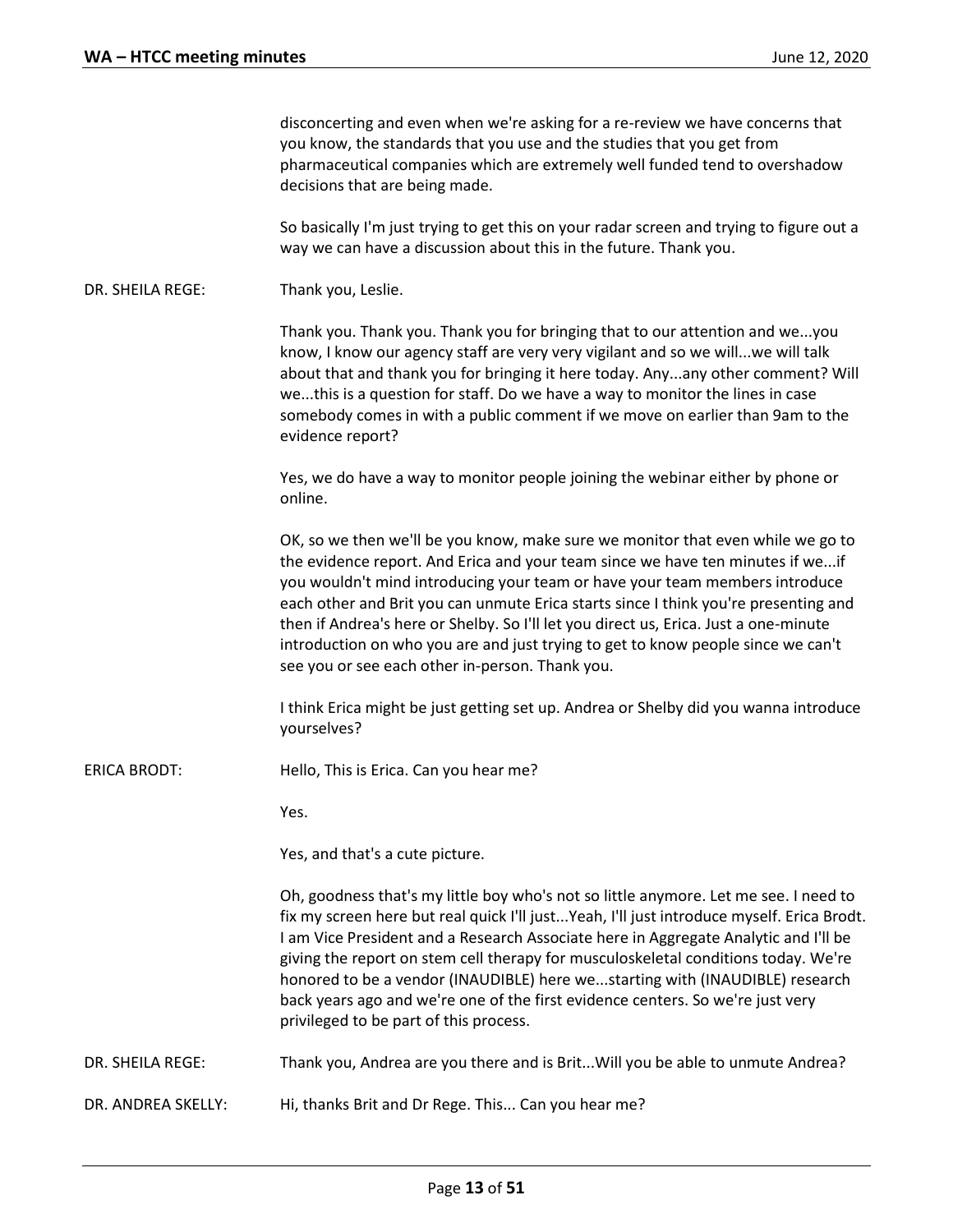DR. SHEILA REGE: Yes, this is Sheila. Yes, I can.

DR. ANDREA SKELLY: OK, great. Yeah. Yeah, this is Andrea Skelly. I'm President of Aggregate Analytics. I'm an epidemiologist by education and as Erica mentioned we have been an evidence vendor since 2007 and we're happy to be able to present our findings today.

(CROSSTALK)

SHELBY KANTNER: Yeah, I'm Shelby. I am the Research Assistant with Aggregate Analytics.

And Mark is our statistician and he's not gonna be here.

- DR. SHEILA REGE: And Christine and Brit you will let us know if anybody comes on the line for a public comment but if it...will go ahead Erica.
- ERICA BRODT: OK, great. And I wanna make sure everyone can hear me and they can see the full slide correct.
- DR. SHEILA REGE: Yes.

(CROSSTALK)

ERICA BRODT: OK, great. So we'll get right into some background here. So musculoskeletal diseases are common and can lead to chronic pain, disability, and reduced quality of life. In 2015, more than half of US adults reported having a musculoskeletal medical condition and for many of these people it affects their ability to work.

> The most common conditions leading to disability are back or neck pain and arthritis and chronic joint pain. Many musculoskeletal tissues have a limited capacity for endogenous repair and for many with repeated conditions effective non-surgical treatment options are limited. So there has been a lot of interest in and research on the use of cell-based therapies including the use of stem cells to stimulate repair and regeneration of tissues for these kinds of conditions.

And as Jason explained and showed previously there's been a dramatic increase in the number of clinics offering such therapy. So a very basic introduction to stem cells.

I think most of us probably understand that stem cells are the basis of all tissues and organs. They have three general properties which distinguish them from other cells in the body as defined by the National Institute of Health. This is the ability to selfrenew in order to ensure a steady supply of replacement cells for those lost to disease, injury, and age. They are unspecified and they have the ability to differentiate into diverse specialized cell types.

So beyond these three critical properties or abilities those stem cells vary widely in what they can and cannot do and in the circumstances under which they can and cannot do certain things.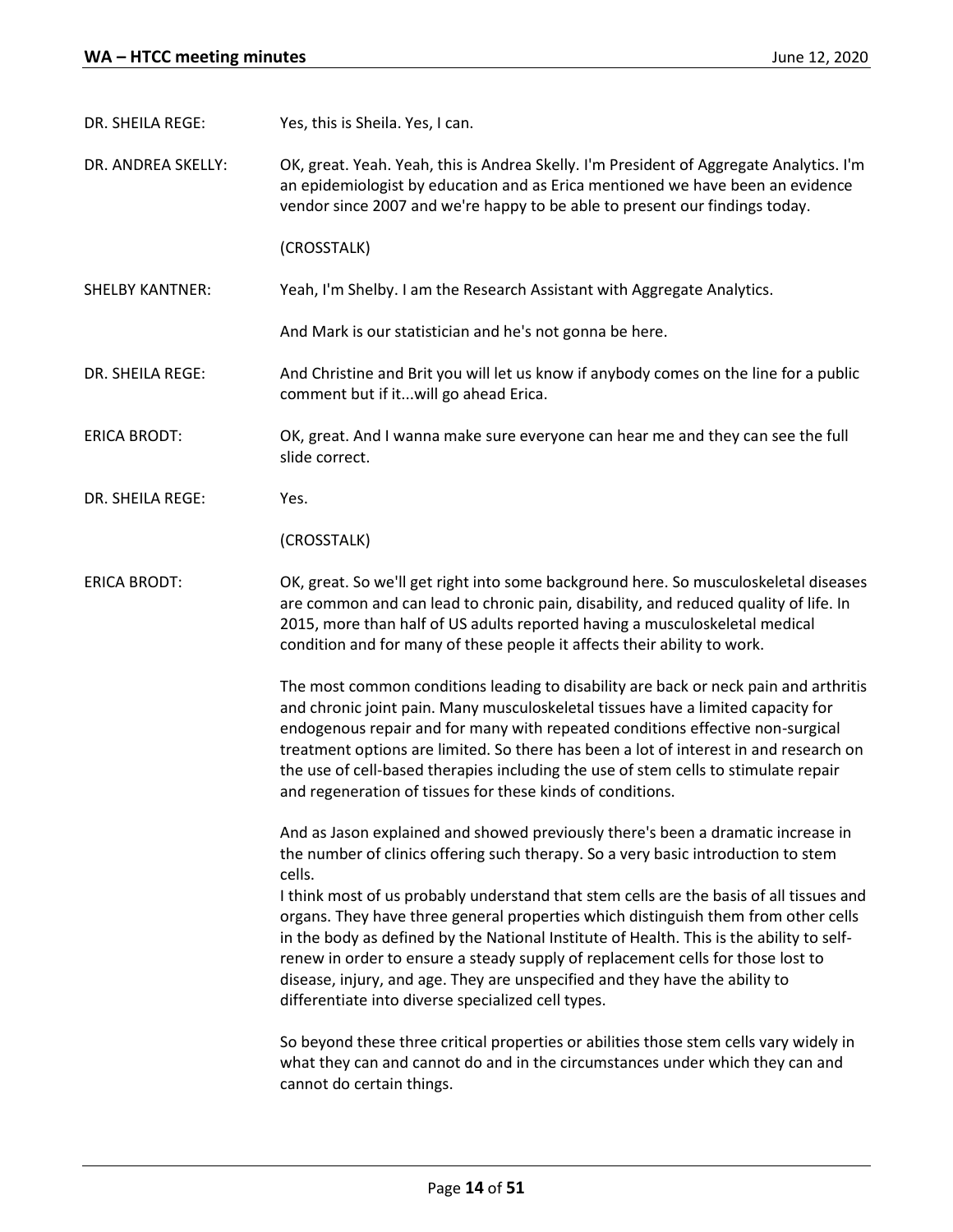So in the next slide, I'll go into more detail regarding types of stem cells. But in general stem cells are often described as embryonic but these exist at the earliest stages of development. Tissue-specific also referred to as adult or somatic stem cells. And on this slide, that term is highlighted because these are the types of stem cells most commonly described for the treatment of the conditions in this HTA. And recently induced pluripotent stem cells which are engineered from specialized cells.

So stem cells sources maybe autologous. That is comes from the person themselves and is re-injected or allergenic which are cells from a donor. The biological activity may differ between these two general sources. So you'll notice that throughout the report we have stratified our data according to these sources.

So let's table on this slide provides an overview of kind of a classic type of stem cells that have been described and is organized from top to bottom according to the degree of cell potency. So those cells at the top of the table turns totipotent and pluripotent have the highest potency. They are undifferentiated with the ability to generate all cell types. So they're really the only types of cells that meet the NIH definition of a stem cell described on the previous slide. At the very bottom of the slide, unipotent cells on the other hand are technically not even stem cells so they can only differentiate into one cell type.

So in the middle and it's like (INAUDIBLE) taking up most of the slides. These are multipotent cells and these are the types of cells of interest for the purpose of this HTA.

As mentioned on the previous slide, tissue-specific or adult or somatic stem cells are the types of stem cells used by the trials in this report. They are a type of multipotent stem cells meaning they have already differentiated into specialized cells but they do have the potential to produce some or all of the mature cell type contained in a specific organ of tissue such as musculoskeletal tissues. There are two ty...basic types of tissue-specific stem cells. Hematopoietic which give rise to all types of blood cells and non-hematopoietic which are circled there in red on the slide which are also...they're commonly harvested from bone or adipose tissue and demonstrate an ability to make bone cartilage in fat cells.

So these non-hematopoietic stem cells are what is being used in the trials included in this HTA. Collectively they are referred to as mesenchymal stem cells though its important to note that the term mesenchymal stem cells, mesenchymal stromal cell, and mesenchymal multipotent cells are broadly used in the literature and maybe and accurately applied. We'll talk a bit more about terminology later as well.

Also of note, the concentration of truth stem cells contained in an extracted sample regardless of source may be small. So culturing them could be important to increasing the quantity of stem cells to a therapeutic level. For the US Food and Drug Administration regulate tissues and human cells intended for implantation, infusing, or transplantation via the Center for Biologics Evaluation and Research.

And there's more information on this process in the full report. To date, it talked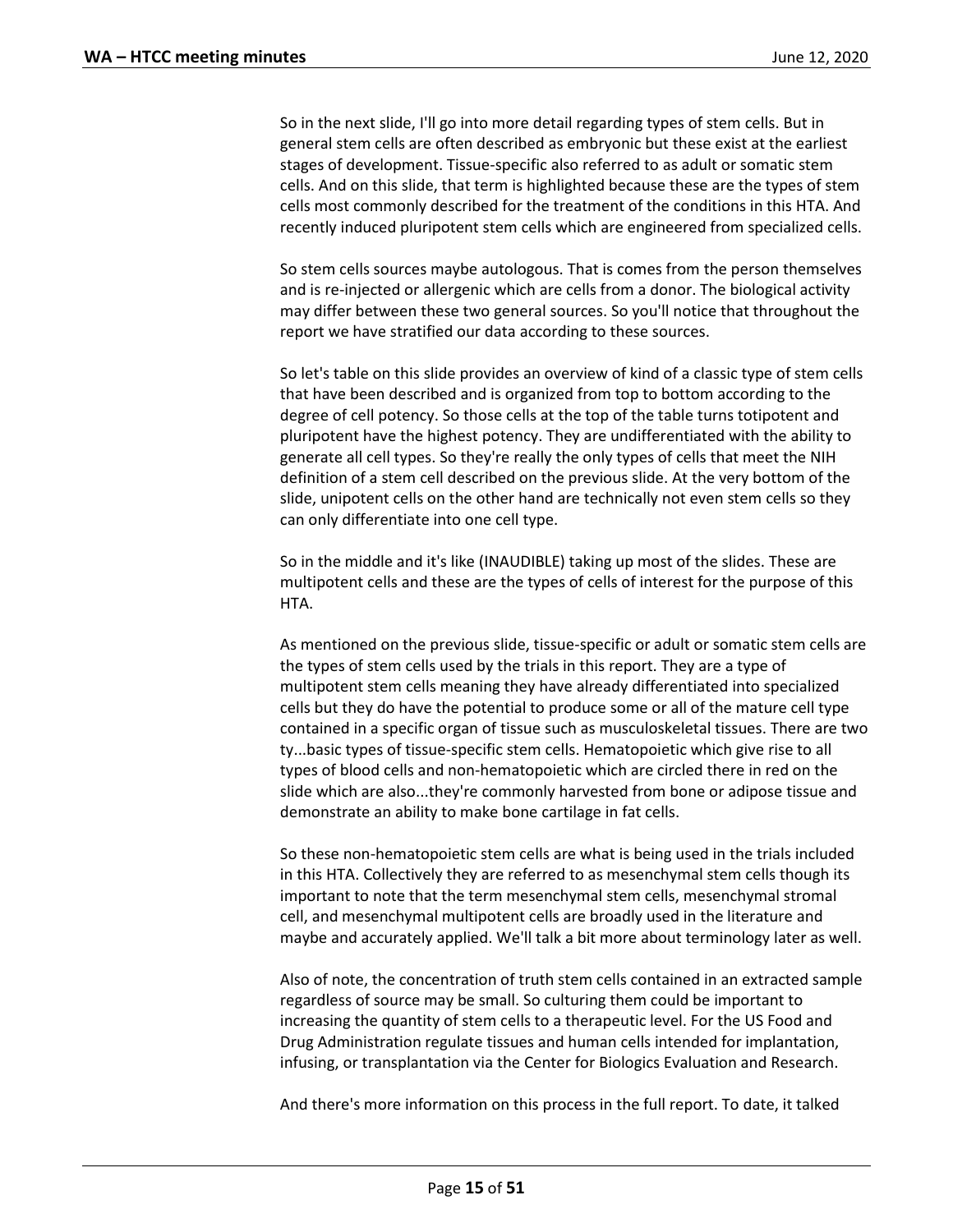about previously the only stem cell therapy explicitly approved by the FDA for use in the United States consists of hematopoietic or blood stem cell transplantation from bone marrow for the treatment of leukemia, lymphoma as well as specific bloodrelated disorders. And as mentioned on the previous slide because there is low concentration of stem cells and tissues they likely need to be expanded in order to have a quantity that may be therapeutic. However, there are no established therapeutic level and culture expand itself for orthopedic applications are not FDAapproved at this time. The exception would be if the treatment was part of an FDAapproved clinical trial.

By contrast, minimally manipulated cells for homologous use and not combined with another substance are not regulated in this way and do not require FDA approval for use. So these minimally manipulated cells are generally the type of cells described as being used by many of these stem cell therapy clinics. Again, because of the distinction between culture expanded and nonculture expanded cells. We've also stratified our results based on those two types of preparations. So given the properties described previously stem cells have the theoretical potential to facilitate repair and regeneration of tissue. They are further thought to have antiinflammatory properties and may support and stimulate other cells to enhance the repair process.

Some have referred to the use of stem cell therapy as part of quote regenerative medicine. These properties make them very attractive and promising approaches for the treatment of a variety of medical conditions for which non-surgical treatment options are limited. However, stem cell therapies have the potential to create some unique and serious risks depending on the processes for obtaining, manipulating, and reinserting them into a person whether from autologous or allergenic sources. And the potential for adverse events is influenced by multiple patient factors such as comorbidities, medications, age, and disease processes for example.

So some of the potential safety concerns in addition to the potential failure of cells to work as expected include and again, these are mentioned by Jason administration site reactions or infection, abnormal immune reaction, undesirable bone formation, the ability of cells to migrate and differentiate into inappropriate cell types or even the excessive multiplication of cells which may cause or promote tumor growth.

So although the safety of stem cells derived from peripheral blood or bone marrow or hematopoietic reconstitution is well established the extent to which this would carry over to other applications is unknown. Conventional treatments for musculoskeletal conditions vary by ideology. Common treatments include conservative strategies such as physical therapy, exercise, weight reduction or pharmacological management as well as minimally invasive injection.

These treatments may improve some burden and facilitate natural innate healing processes but are not considered curative. Surgical options are a current standard. Excuse me. For many, however, they may not be feasible in all patients. So we identified two clinical guidelines both of which essentially concluded that there is a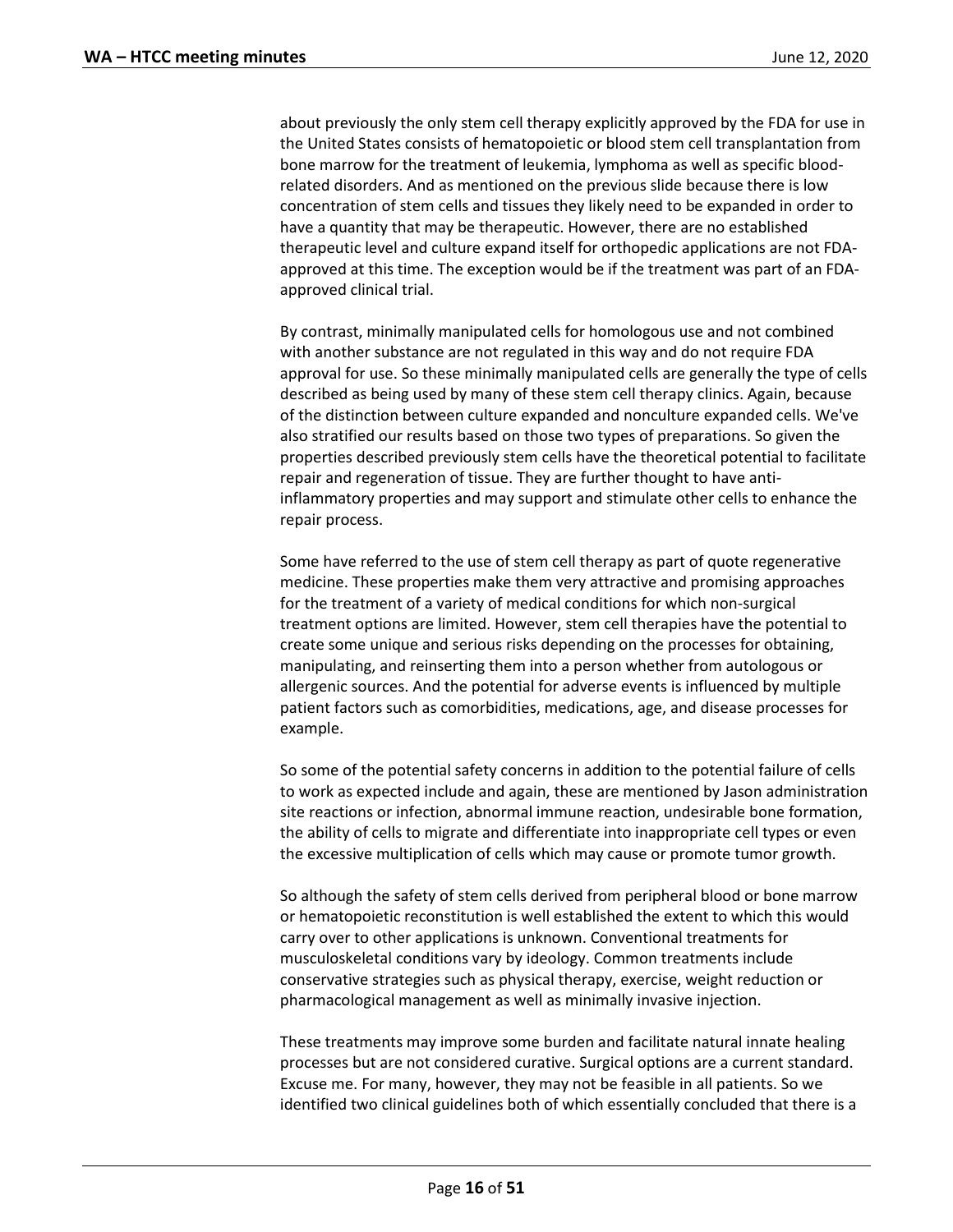lack of evidence from high-quality clinical trials to recommend the clinical use of mesenchymal stem cell therapies for joint or tendon regeneration. The American Society of Interventional Pain Physicians limited their guidance to low back pain only and basically suggested that biologics follow the FDA-recommended draft guidelines. The Australasian College of Sports Physicians evaluated mesenchymal stem cell therapy for various other musculoskeletal conditions listed there.

And recommended that their use be limited to...rigorous trials or individual therapy. So we also identified two expert consensus and research statements one put out by the American Academy of Orthopedic Surgeons and the National Institute of Health as well as the International Society for Stem Cell Research and both suggest that stem cell therapy may have potential but that further research is needed and clinical recommendations cannot be made at this time. Regarding coverage policies just to reiterate what Jason said previously there is no national coverage determination from CMS and across the four bellwether payers you see there mesenchymal stem cell therapy is considered investigational and not medically necessary for any orthopedic application.

Just wanted to take a minute and talk about some of the challenges we encountered in trying to interpret the stem cell literature and the studies included in this report. So first, the terminology is imprecise, inconsistent, and sometimes is inaccurate. The consensus opinion is that the term stem cell has been overused to encompass uncharacterized minimally manipulated cell preparation as well as tissue-derived culture-expanded cells. And in fact a 2018 AAOS NIH consensus statement I mentioned on the prior slide recognizes that stem cells have unique properties not met by this minimally manipulated mixed cell preparation and they actually suggest the term "cell therapy" be used instead. So meeting the International Society for Cell Therapy criteria must be cultured in the laboratory and cultured cells are not currently FDA-approved.

There are no established guidelines or standard protocol for how to isolate, concentrate or process stem cells or on the number to inject. And this is reflected in the inconsistent and inadequate reporting of these types of variables in the literature. Lastly, some processes for curing and expanding mesenchymal stem cells may be proprietary. So the bottom line is that this leads to a lot of heterogeneity making it difficult to compare across trials and you'll hear me say that more than once throughout this report. So our key questions are pretty standard and ask what is the evidence of short and long-term efficacy and effectiveness, harms and complication, differential efficacy and effectiveness or safety and cost effectiveness of stem cell therapy compared with common treatment options.

And as mentioned previously we found no studies that met inclusion criteria that address key questions three or four so all the results that follow will pertain only to key questions one and two. We included adults with the musculoskeletal conditions listed here to receive autologous or allergenic stem cell therapy in an outpatient or office setting compared with conventional nonoperative and surgical treatment as well as placebo or surveillance.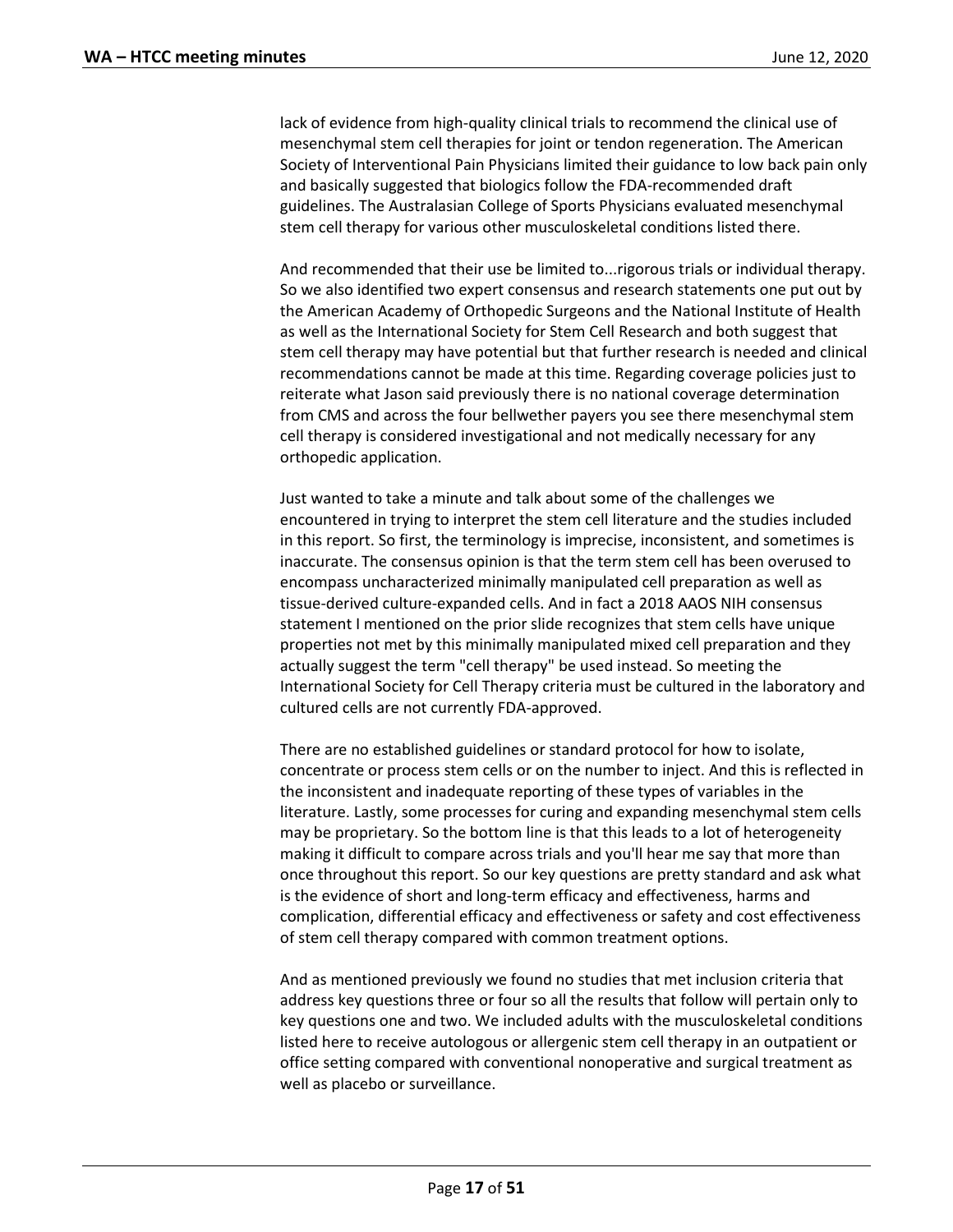Our focus was on the primary outcomes you see listed here and on our safety data when available. I would like to note that we did not include comparisons of different cell types, concentrations, preparations, or procedures for efficacy and effectiveness. We did include them for safety when applicable.

And for a list of all the inclusion and exclusion criteria you can see table six in the full report. So as usual all comparative studies that we identified were assessed individually for risk of bias using this criteria. The top three are specific to randomized control trials and shortcomings in any of these areas can introduce bias.

So Appendix E contains the risk of bias evaluation for all the studies if you're interested. And of note, P series were all considered high-risk bias. So while the previous slide indicated what we do for individual studies this slide shows what we do across all studies and I think most of you are fairly familiar with our process of grading strength of evidence which is based on HRQ's recommendations and our application of grade. So the overall strength of evidence is assessed separately for each primary outcome.

After assessing across all studies reporting that outcome these five criteria. So risk of bias, consistency, directness. For this report, all outcomes were considered direct. Decision and publication bias. For this report for the individual outcomes, it was difficult to assess publication and reporting bias given the small number and the type of studies identified though we considered it unknown. And again just to reiterate, SOE is not set for any secondary outcome.

So to recap a systematic review process we identify eligible studies via a formal systematic search of the literature, assess the risk of bias of individual studies, synthesize and analyze the data and come to a consensus regarding the strength of evidence across comparative studies by primary outcome.

The final strength of evidence rating for each primary outcome represents how confident we are that the evidence reflects the true effect. So from a total of almost 26,000 citations identified by our search, 51 studies across 56 publications met inclusion criteria form the evidence base to this report. As part of our hands searching we looked at prominent cell therapy...a prominent cell therapy website and cross checked all study cited with our search results and our inclusion-exclusion criteria. In addition, we identified two trials on clinicaltrial.gov that provided results.

So getting to the results.

So this table gives an overview of the evidence-based by condition and key question addressed. There were a total of 14 RCTs identified across 16 publications as shown there with the green circle. 12 of these were in Knee OA and one each in degenerative disc disease and tendinopathies specifically Achilles tendinopathy.

Evidence for the remainder of the conditions came primarily from case series, those are the red diamonds. Case series of single arm registry study as well. Or poor quality cohort studies, which is the yellow square.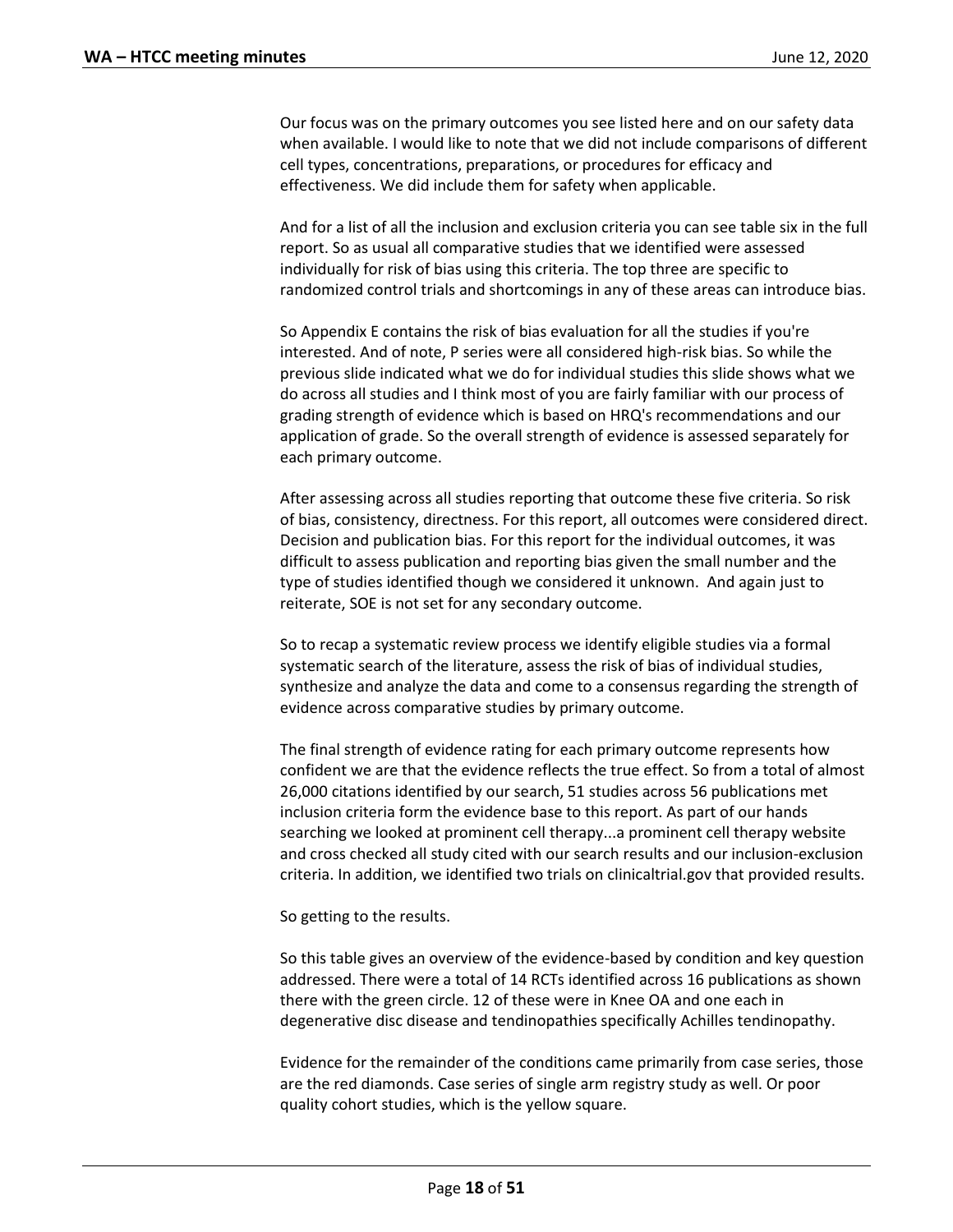For this presentation, I'll be focusing on those three conditions at the top of the table, for which we have RCTs. And on primary outcomes, common across the RCTs within those conditions. I'll spend most of my time on evidence where we have low strength of evidence. If you're interested, data for secondary outcomes and cohorts or case series can be found at the very end of this slide presentation in an appendix.

Beginning on slide 50.

So I will begin with knee osteoarthritis for which we have the most data by far and by way of orientation for this and all conditions, I'll be presenting the data first by stem cell source autologous, then allogenic and within each of those categories by non-culture-expanded followed by culture-expanded cells.

Five small trials were identified that evaluated autologous, non-culture-expanded stem cells. Four used bone marrow derived cells and the fifth used adipose-derived cells. The total sample size across all trials was 200. So I just want to point out, we're talking about pretty small trials here.

I'd also like to draw specific attention to the fact that the grade of Knee OA varied across the studies and in some cases between groups within studies. Comorbidities were not reported, which is a problem as I talked about the effect it might have on safety. Neither were concomitant medications. The extent to which studies verified specific types of STEM cells and the cell characteristics also varied as did the total number of cells injected. Most trials included other biologics such as PRP and posttreatment care varied from nothing to structured physical therapy.

So again, we just would like to underscore the fact that there's a lot of heterogeneity between these studies and it's unclear to what extent some of these additional factors could have impacted outcomes.

So beginning with function, so autologous, non-culture-expanded stem cells. The only outcome we could pull was the 12 month change score for the KOOS across only two small trials with a total of 83 patients. Comparing bone marrow derived cells with hyaluronic acid, there were no differences between groups with the exception of one of the subscales, the KOOS spot, which slightly favored stem cells, though the confidence interval was wide and approach zero. That's the third row down in the figure. However, all the data was considered insufficient.

Just before I move on to orient you to these spots part, we do with the risk of bias of each of the studies, the specific intervention, whether it's bone marrow, adiposederived, et cetera. And what the comparator treatment is. So that's all there for your information.

So for pain, results according to the VAS and the KOOS pain scales were pooled across at most four trials with a total of 182 patients, and there were no differences between groups. So the main change from baseline at any time point. The strength of evidence for this outcome is low.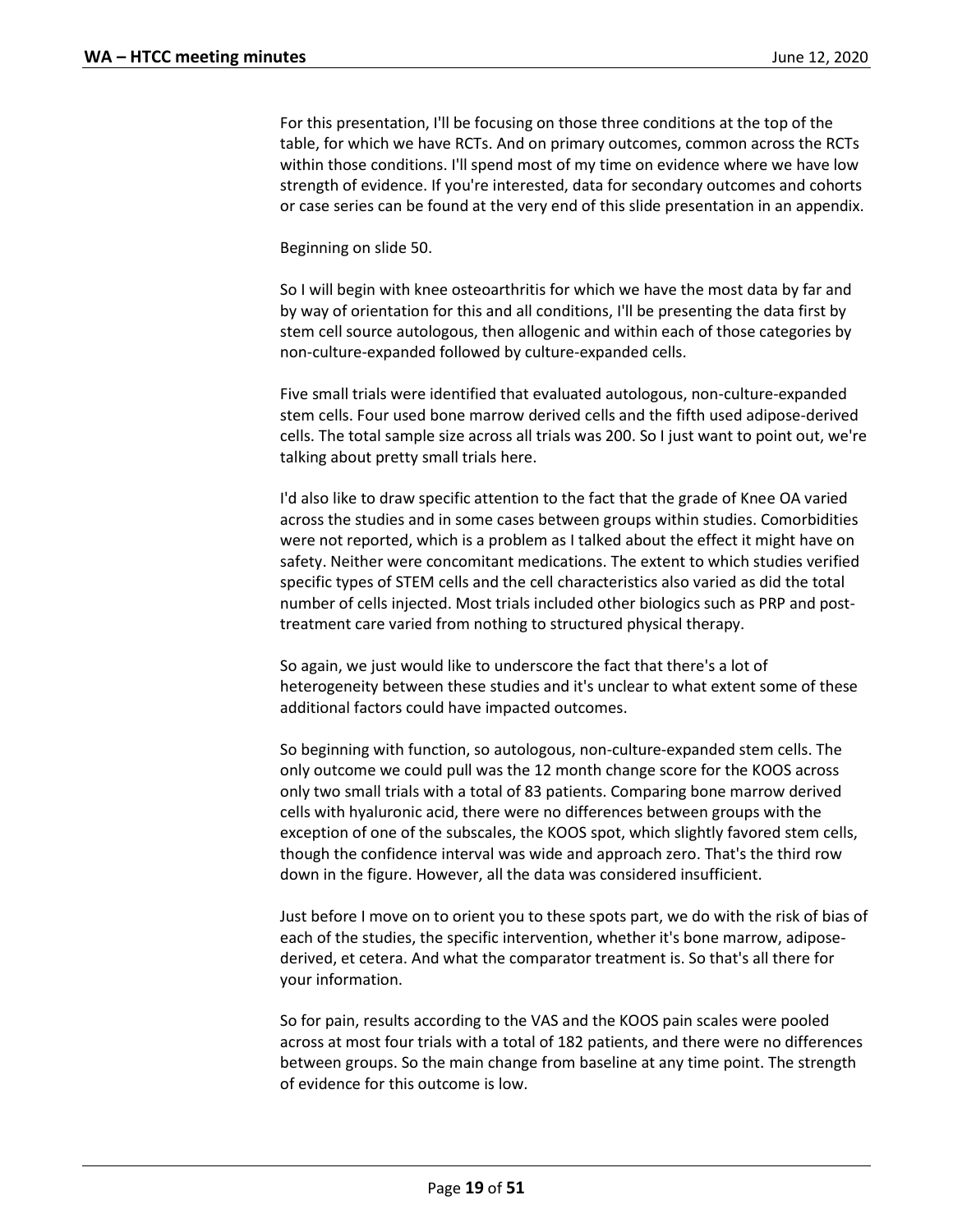So moving on now to autologous, culture-expanded stem cells, for which there were also five trials to using bone marrow, derived mesenchymal stem cells, and three, using adipose-derived mesenchymal stem cells. Total sample size is 183. So again, small trials.

There's differences in sex distribution and osteoarthritis grade. Comorbidities again were not reported. And with the exception of one trial, neither were concomitant medications. The extent to which studies verified specific types of stem cells and stem cell characteristics, again, varied as did the total number of cells injected. In this case only one trial used another biologic hyaluronic acid. And post-treatment care, again deferred. So we just, again, would like to underscore the heterogeneity across some of these trials.

So this slide shows functions success or their proportion of patients meeting a predefined cutoff for improvements, usually considered clinically meaningful. Three RCTs reported this outcome, but defined success differently. Measured it at different time points and the results were inconsistent across the trial.

Only two of the trials reported statistical significance between groups for some of the outcomes, not all, at 12 months as shown here on the slide, which did favor stem cells. However, the evidence was rated as insufficient for the reasons cited below.

Function was also evaluated using the WOMAC total score across at most five RCTs evaluating autologous, culture-expanded stem cells. There was a total of 173 patients, when these were all pulled together. We found low strength of evidence of no difference between groups in the pool of estimates. That is the mean difference in follow-up scores up to 12 months. But as you can see, there was substantial heterogeneity.

So the exclusion of one outlier trial of Lamino Espinosa which compared bone marrow mesenchymal stem cells with hyaluronic acid. The exclusion of this trial did result in somewhat larger effect sizes. Though still wide confidence interval which favored stem cells at three and six months. At 12 months, the testicle heterogeneity was still high and there remained no difference between groups.

The clinical significance of these findings is unclear as we could not identify a published minimally clinically important difference for the total WOMAC score in patients with Knee OA. One of the included trials, SITO, reported an MCID of eight points, but did not provide a reference for how that MCID was validated.

Again, the source of heterogeneity is unclear here. It could be that Lamino Espinosa is dealing with different severities of OA. He also injected hyaluronic acid with the stem cells. So those are some possibilities, but we're still unclear. And the evidence that 48 months kind of hiding down there, some once small, poor quality trial was considered insufficient.

Similarly pooled results for the WOMAC physical function scores reported by up to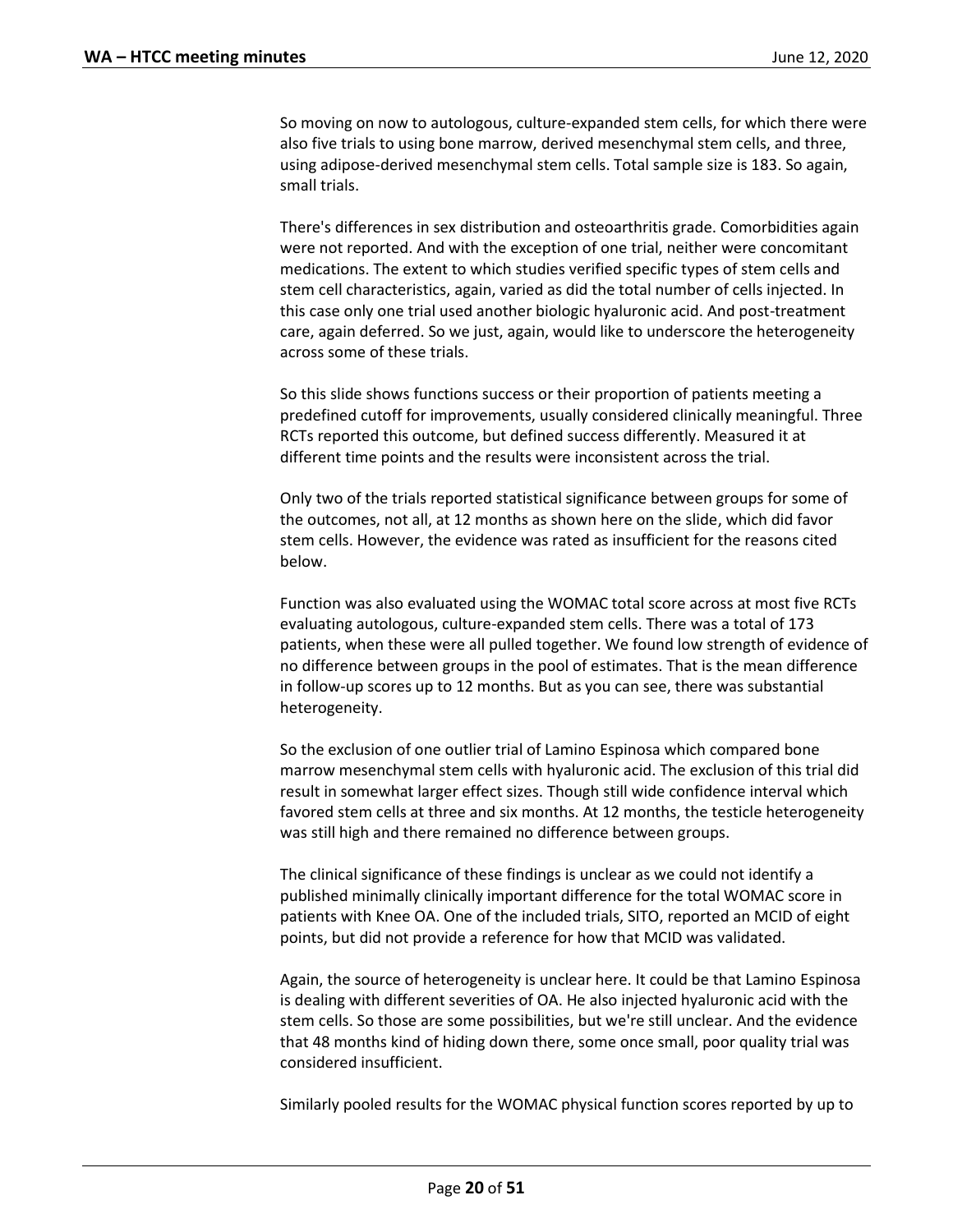four RCTs with a total of 144 patients showed no difference between groups at any time point. The strength of evidence was low at three and six months and insufficient at 12 months.

Again, the exclusion of Lamino Espinosa, the outlier trials at three and six months did reduce statistical heterogeneity and resulted in larger effect sizes, which favored stem cells at three, but not at six months. The clinical significance of these differences, again, it's unclear, although an MCID of 9.1 has been suggested to be clinically significant and a population of Knee OA being treated with NSAID.

So moving on to pain outcomes, and we're still talking about autologous, cultureexpanded stem cells for Knee OA, starting with pain success. Like function success, this was defined differently across two very small RCTs, which reported differing results. And again, the strength of evidence was considered insufficient for this outcome.

So the main difference in pain scores according to the VAS. Patients reported less pain with stem cell therapies versus the comparator treatments at six and 12 months. There was no difference in the earlier three months pooled in estimate. The strength of evidence at these time points was considered low and differences may be clinically important.

The minimally clinically important difference cited for the VAS was 1.9. Again, for patients with Knee OA chewed with NSAID that was the only population for which we can find an MCID for VAS. And longer-term follow up at 48 months from one small poor quality trial was considered insufficient.

So still talking about pain, but now WOMAC pain scores. There were no differences between groups in the pool to estimate at any time point for this outcome. Strength of evidence was low at three and six months and insufficient at 12 months.

The final two RCTs identified for Knee osteoarthritis evaluated allogenic, cultureexpanded stem cells. So coming from a donor, different person. Again, these are very small trials with different stem cell sources and concentrations, as well as different comparators. Again, there was a lack of reporting of comorbidities and medication.

So only one of the RCTs reported on function using two different measures, the WOMAC and the Lequesne. Though the results may suggest improved function in the intermediate term with bone marrow, mesenchymal stem cells compared with hyaluronic acid, were unable to draw conclusions because the strength of evidence was considered insufficient.

Regarding pain, there were no differences between groups at any time point for the VAS pain scores as reported by both RCTs. Or for WOMAC pain scores as reported by one RCT. Again, this data was considered insufficient.

So turning now to safety for Knee osteoarthritis, beginning with autologous, non-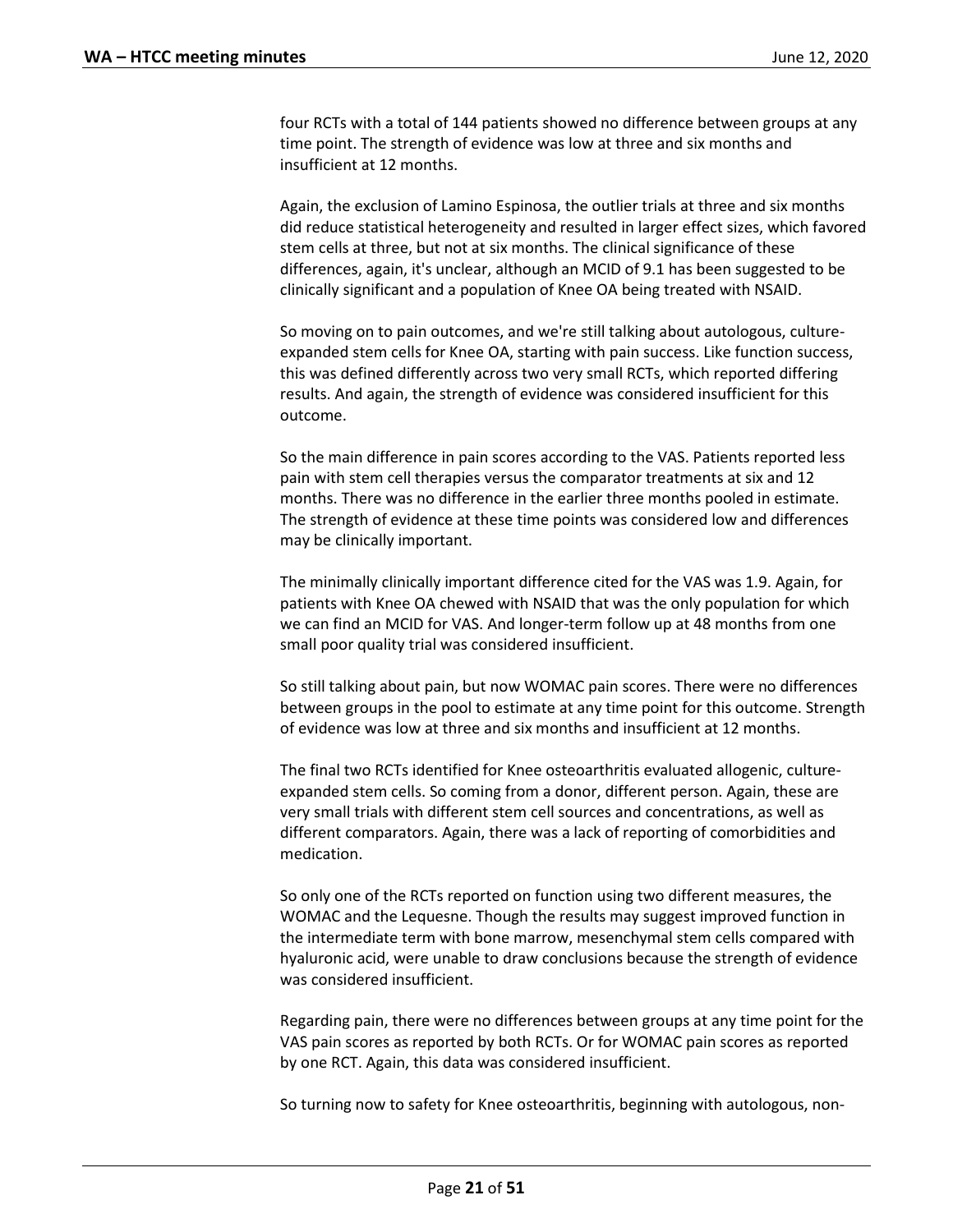culture-expanded stem cells. This is the first of two slides for this group.

So there's low strength of evidence from RCTs and case theories suggesting that pain and/or swelling at the injection site and a fusion may be common. Pain, swelling was the most common adverse event in the registry studies, single arm registry study, which accounted for two-thirds of all the adverse events reported in that study. And that registry is the one we have the most numbers for, the highest sample size.

And I'd just like to mention before moving on that for these and all safety outcomes, really we have to interpret these results cautiously given the study limitations and the very small sample sizes that we're seeing. The latter especially makes some of these percents a bit misleading.

The evidence was considered insufficient to draw conclusions for all of the adverse events you see listed here. Again, talking about autologous, non-culture-expanded stem cells.

While mortality and serious adverse events may be rare based on limited data from included trials and the registry study, sample sizes were small and likely inadequate to identify serious adverse events, especially uncommon or rare events.

Follow-up was also short, with the longest being 12 months for the RCTs and 18 months for the registry. The registry study which looked at bone marrow concentrate plus PRP with and without lipoaspirate, so it was doing a bunch of stuff there. Did evaluate a variety of other outcomes. Listed kind of the bottom half of the table there. But these were poorly described and adjudicated. And again, with a small sample sizes, the percent may be misleading such as for serious non-infections shown by the one RCT there.

So now this is the first slide of two slides showing the safety results for autologous, culture-expanded stem cells for Knee Osteoarthritis. Again, beginning with those outcomes for which we have low strength of evidence. So the frequencies of any non-serious treatment related adverse events and joint pain maybe common following stem cell therapy across three RCTs and potentially more common than some compared to treatments. However, the number of patients again are very small and percents are a bit misleading here.

I did want to briefly mention that the two RCTs that looked at different numbers of injections or different doses. So that's the RCT comparing stem cells with usual care and the one comparing stem cells with hyaluronic acid. They suggest there may be more complications with increased doses of stem cells, however, they are isolated studies and need to be interpreted cautiously.

So again while mortality and serious adverse events may be rare based on limited data from included trials, sample sizes were small and again, likely inadequate to identify serious adverse events and uncommon or rare events. The longest followup available was 12 months in the RCTs. And again, percents are a bit misleading given the small number of patients and many of these outcomes are just poorly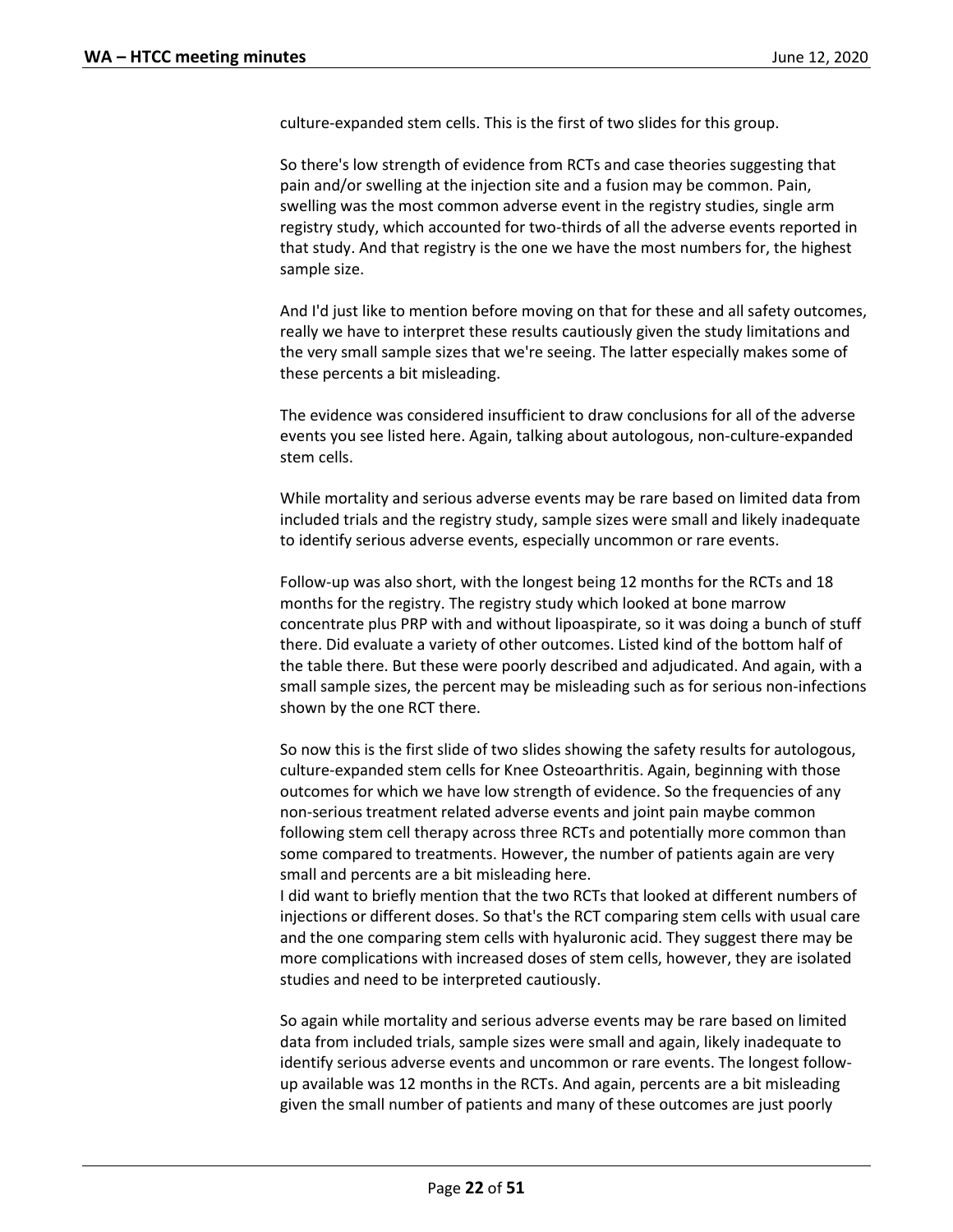described in the studies. Therefore the strength of evidence for these outcomes is insufficient to draw firm conclusions.

Regarding safety for allogenic, culture-expanded stem cells. One child reported that no serious adverse events occurred and pain fusion and/or swelling at the injection site was common across those trials. However, the data was insufficient to draw conclusion.

So now we'll talk about degenerative disc disease for which we only identified one RCT, and there will be only one slide related to efficacy for this condition. So the one RCT which evaluated allogenic, culture expanded stem cells found no difference between bone marrow mesenchymal stem cells and sham in either function or pain at any time point. However, the data was considered insufficient. Again, a very small study, 24 patients.

Similarly for tendinopathy, we identified only one RCT in Achilles tendinopathies specifically. So one of the function measures and VAS pain did show some limited improvement with stem cells. That's the bolded data you see there. At earlier time points only. However data from this one small, poor quality trial was insufficient to draw conclusions regarding the use of adipose-derived stem cells compared with PRP for Achilles tendinopathy.

So safety for both of these conditions, degenerative disc disease and tendinopathy. All safety data was considered insufficient to draw conclusions. For degenerative disc disease, no serious adverse events were reported across any study, one RCT and five case series. For tendinopathy, one RCT and one case series reported that no adverse events occurred in their population.

So this slide just shows all the various other conditions for which we had primarily non-competitive or single arm data and all were considered higher at the bias and the evidence was considered insufficient. The vast majority were autologous, nonculture-expanded stem cells, primarily bone marrow concentrate.

Briefly regarding effectiveness, they all reported improvement from baseline and function and pain with stem cells and they reported no serious adverse events, although minor complications, similar to those stated previously such as pain and swelling at the injection site and skin reactions were common. However, again, the data was considered insufficient for all of these conditions. And please see the full report for details.

So this slide is here just as a reminder that case series do not answer the question of comparative effectiveness and safety, which should be somewhat obvious I suppose. In the absence of the control arms from the same underlying population, it's not possible to know the extent to which an intervention is truly effective. So that is to what degree a given treatment results in an incremental benefit compared to a relevant comparator.

So as this figure shows, there's some proportion of a treatment response that likely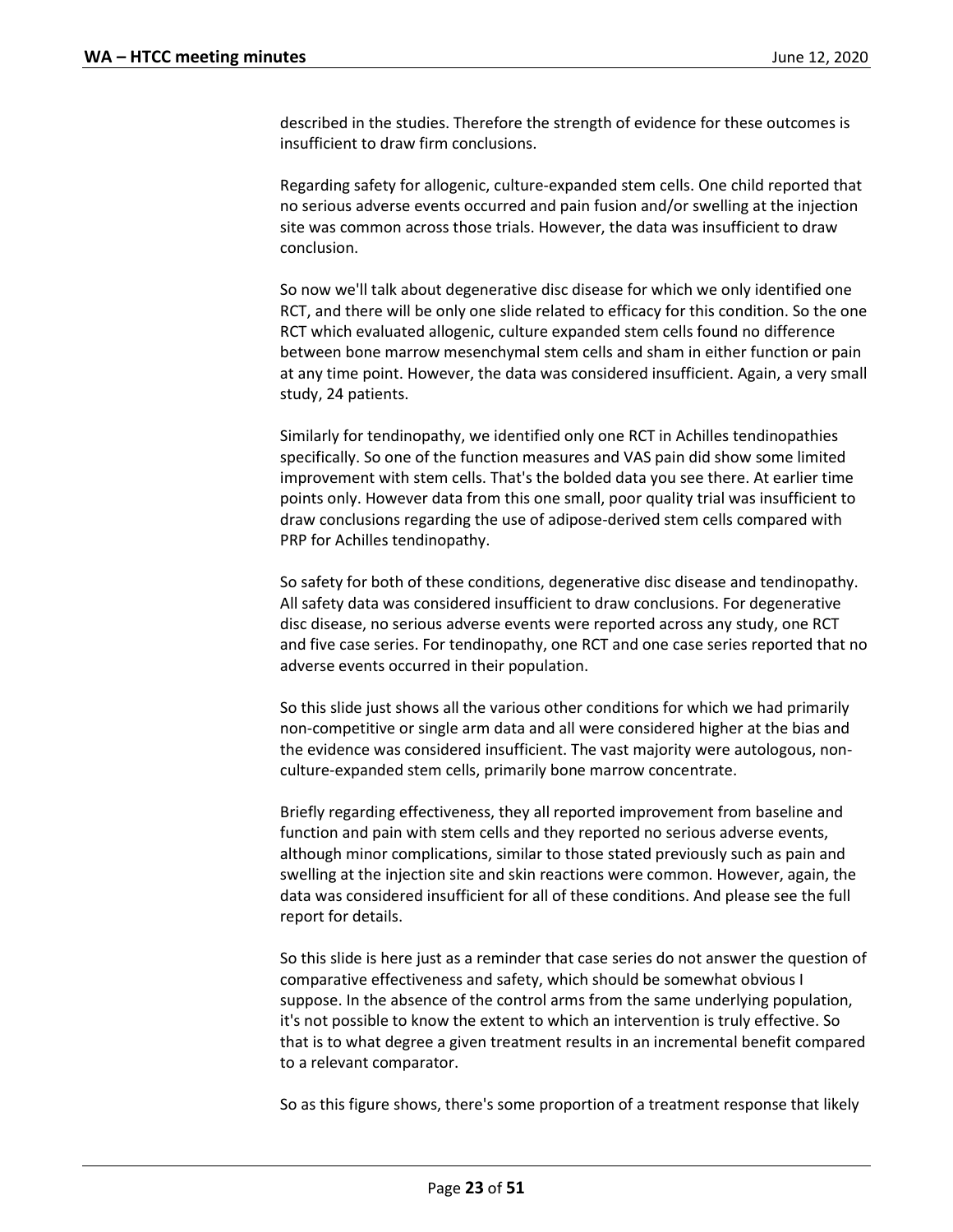would have occurred in the absence of any treatment, such as the natural history of a disease. And there's also the effect of the placebo response. So as a result, most case series simply helped to generate hypotheses, but just don't answer clinical questions of efficacy or effectiveness.

This slide provides a high level summary of the three conditions for which we had evidence from RCTs. So here we're talking about efficacy and effectiveness, primarily function and pain. The conditions are listed to the left as is the category of stem cells consistent with how I presented the results.The light gray and dark gray cells indicate insufficient or no evidence respectively.

For autologous, non-culture-expanded stem cells, for Knee OA, we could not say anything about function, but there was low evidence of no difference between groups in pain, according to the VAS and the KOOS over 12 months. And this is indicated by the yellow or orange shaded cells. And just for your reference, any orange, yellow cells, indicate low strength of evidence of no difference.

For autologous culture-expanded stem cells, there was low evidence of no difference between groups in the WOMAC total and the WOMAC physical function of KOOS up to 12 months.

For pain, actually we had some low evidence of an improvement in pain according to VAS. VAS only, and sorry, not the WOMAC, as you can see there. Differences were significant at 6 and 12 months and maybe clinically important. The difference at six months was 1.9 and at 12 months was 2.3. And again, an MCID of 1.9 has been suggested as clinically relevant for the VAS. However, some people may or may not consider these differences clinically meaningful. So that's why I have the question mark there.

For allogenic, culture-expanded stem cells for Knee OA and the other two conditions, all evidence was insufficient or not reported.

Some of the challenges to drawing conclusions regarding efficacy or effectiveness. This is kind of an overview or reiteration of many of the things I said previously. There was substantial heterogeneity in the patient populations, in the stem cell sources and the preparations.

The characterization of the injectate cellular composition and stem cell concentration was inadequate, particularly for autologous, minimally manipulated stem cells. Many studies use adjunctive, biological components, such as PRP and many use pre or post injections as well. Inadequate reporting of co-interventions such as NSAID use, or post-treatment rehabilitation makes comparisons difficult.

Small sample sizes and no long-term follow-up as well as poor quality studies and the potential for publication bias were all concerns here for us.

So turning now to safety. This slide shows a summary of the safety data against the three conditions for which we had RCT data. The only condition for which we had at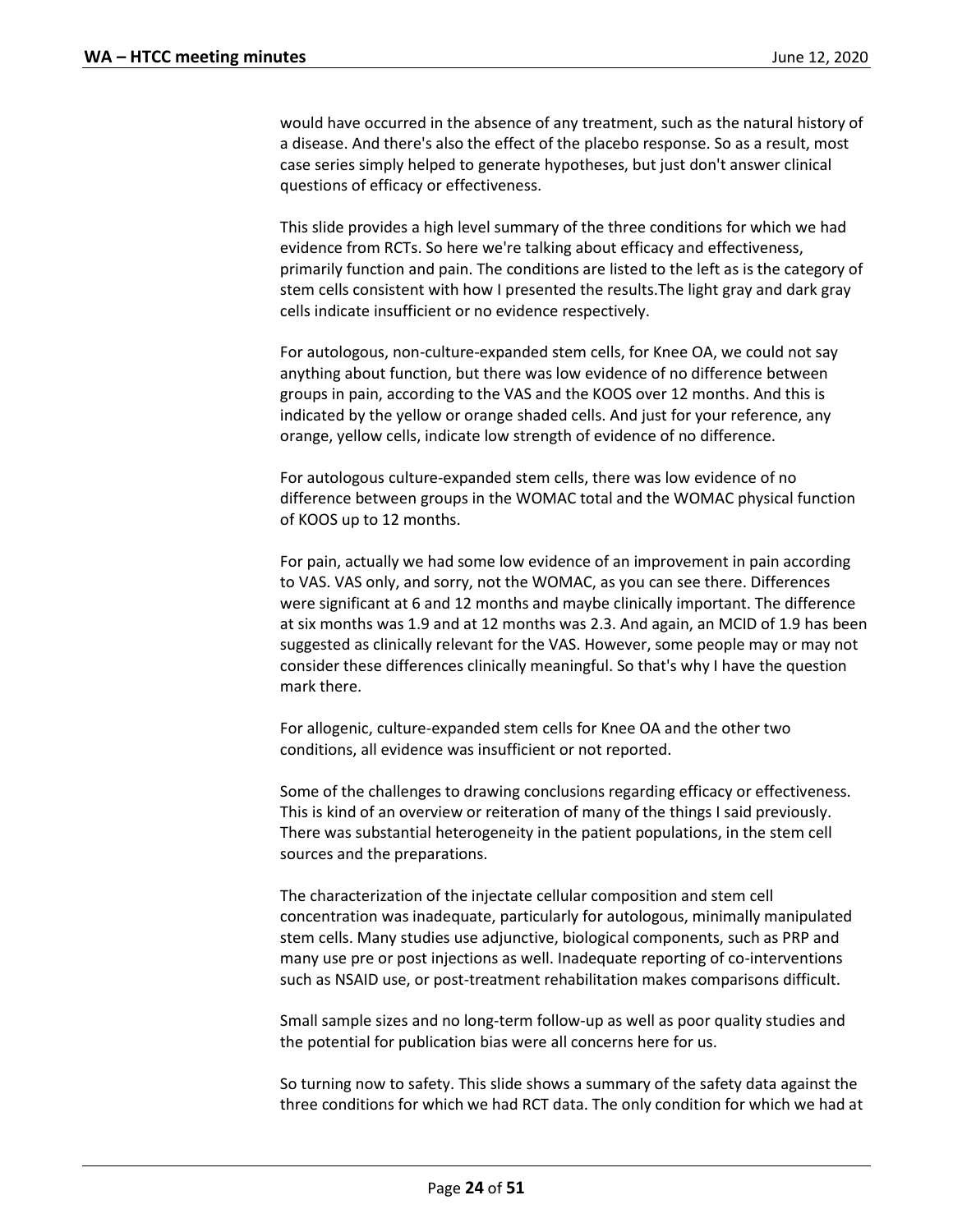least low strength of evidence, again, was Knee OA.

As you can see for both autologous, non-culture-expanded and culture expanded stem cell, pain and/or swelling at the injection site may be common as reported across the studies. A fusion may also not be uncommon as reported by two trials of autologous, non culture-expanded stem cells. And treatment, injectate and/or procedure related adverse events were reported frequently across three RCTs, but these were really poorly described and adjudicated, and it was difficult to make sense of them to be honest.

So again, looking at some of these percentages, I just want to reiterate the small sample sizes and the fact that many of these percentages are a bit misleading.

Again, reiterating challenges to drawing conclusions regarding safety. The adverse events were variably defined and adjudicated, as I've mentioned previously. Studies did not describe potential treatments, specific adverse events or priority.

So give us a little bit of pause regarding possible reporting bias. There is no differentiation between the adverse events that could be due to the injection procedure versus the injectate component or both, follow up with short twelve months or less, precluding evaluation of important long term consequences such as Neoplasia. Again sample sizes were very small and likely inadequate to detect all but extremely common event.

Are there any questions?

DR. SETH SCHWARTZ: Yeah I had one question just I think regarding the autologous injection for Knee OA. There was one study you excluded as an outlier. Tell us a little bit more about why you excluded that study.

ERICA BRODT: Sure, let me find that. Let me see here. Yeah.

So. these slides as you can see all the point estimate pretty much are favoring stem cells. There are all kind on the left side of that line. Some might be over to left more than others but they're all kind of in the general, same general direction except for Lamo-Espinosa, He's just way over favoring the control. So and you can see the heterogeneity here.92% ,89%, 96%. So really high.

So we had to we felt it was worth excluding that outlier and see what the evidence showed. It did change the pooled estimate a little bit there. So and again I think as I stated you know, it's unclear why some of these studies why there's so much heterogeneity. This study in particular this was not a well done study. The comparator with hyaluronic acid and they also gave patients in the bone marrow group an injection of hyaluronic acid at the same time. So you know, I don't know what impact that could have had on the stem cell injection. You know there's many variables that could have impacted it why this is an outlier. Then here you know same pattern. The other two studies here are on the left side the line Lamo-Espinosa is on the right. So does that help answer your question?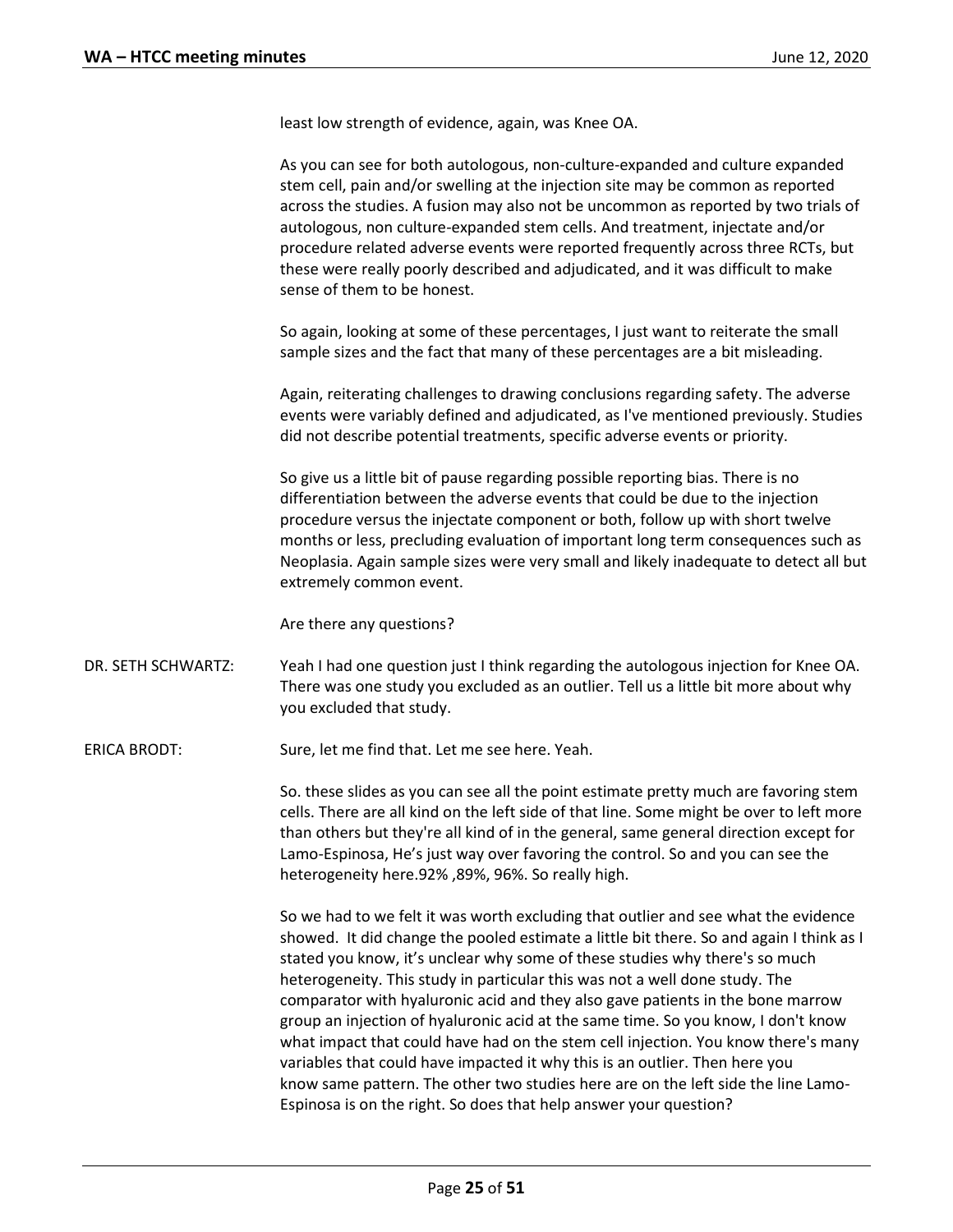| DR. SETH SCHWARTZ: | Somewhat, I mean, I think just excluding it if you think that the quality that study<br>was significantly poorer than the others that makes sense. If you're just because it<br>has a different finding that doesn't make so much sense. So I'm just trying to<br>understand whether it was because it altered the outcomes of the pooled analysis<br>that you excluded it or was it because that study seemed of lesser quality than the<br>others that you're including.                                                                                                                                                               |
|--------------------|------------------------------------------------------------------------------------------------------------------------------------------------------------------------------------------------------------------------------------------------------------------------------------------------------------------------------------------------------------------------------------------------------------------------------------------------------------------------------------------------------------------------------------------------------------------------------------------------------------------------------------------|
| DR. ANDREA SKELLY: | Let me briefly speak to that when we do meta-analysis. It's very common for us to<br>see to explore the heterogeneity and excluding an outlier such as Lamo-Espinosa is<br>part of sensitivity analysis to see what happens to the heterogeneity from a<br>statistical standpoint. We also attempt to look at from a biological or pathological<br>standpoint, is there a potential reason for that. So it's a part of a matter of<br>completeness for evaluating the heterogeneity but also to point out that it's<br>unexplainable in this case. And so that you have the complete data before you. If<br>that adds to the discussion. |

- DR. SETH SCHWARTZ: Well I think that makes a lot of sense if you're looking at 10 studies and you have one outlier. If you have three studies and you have one outlier, is it really an outlier? I guess what I'm getting at…
- DR. ANDREA SKELLY: And you're right. You know and we have so few studies. It's very difficult to really ascribe meaning to some of that. Nonetheless, again we felt that it was important for transparency to do that.
- DR. SETH SCHWARTZ: Thank you.
- DR. CONOR KLEWENO: This is a Conor Kleweno, I have one question and just a comment to the panel. The use of hyaluronic acid for the competitor definitely shouldn't be considered as a standard of care comparison group. So I agree that that's a potential confounding variable. My question is, were there any aspects of the discussion methodology that explained why this small sample sizes given the high prevalence of Knee OA in particular.
- ERICA BRODT: That's a great question. Not that I can remember. I would have to go back to the studies themselves.

DR. ANDREA SKELLY: I don't believe that they really gave a rationale for the small sample sizes.

ERICA BRODT: Yeah. Nothing.

DR. ANDREA SKELLY: Frequently it's not done.

- DR. SETH SCHWARTZ: Theoretically you would include a power analysis in a well-designed study. So I guess that's another way of asking the question of you know, were there studies appropriately powered based on their prior power analysis or not.
- DR. ANDREA SKELLY: We would have to go back and look and see if any provided power analysis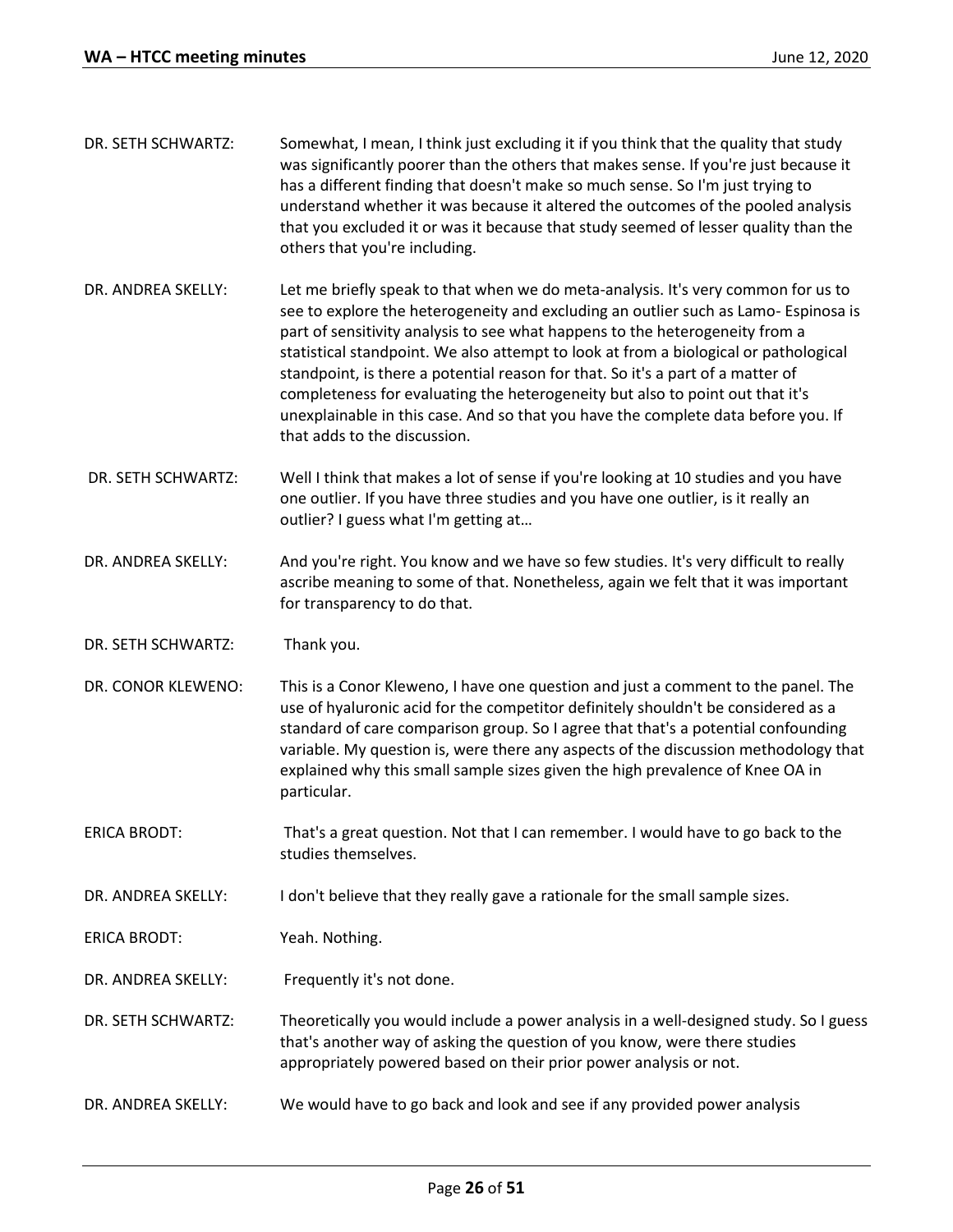| DR. MIKA SINANAN:  | Hi, Mika Sinanan. I wanted to thank you for your slides 45 and 47 those summary<br>slides which I think really are a helpful way to present this kind of information. I had<br>a question which I think really may go best to Dr. Manner. How does this actually<br>work. Does a patient come into the clinic and get if it's a tally guess, does the clinic<br>do the actual processing or is it done by a commercial firm? Does a commercial firm<br>come into the clinic and do it or is it shipped off? What's the process?                                                                                                                                                                                                                                                                          |
|--------------------|----------------------------------------------------------------------------------------------------------------------------------------------------------------------------------------------------------------------------------------------------------------------------------------------------------------------------------------------------------------------------------------------------------------------------------------------------------------------------------------------------------------------------------------------------------------------------------------------------------------------------------------------------------------------------------------------------------------------------------------------------------------------------------------------------------|
| DR. PAUL MANNER:   | Thanks. Because you know it's a good question and you know the short answer is it's<br>a little bit of the Wild West out there. And you know, I don't do these injections, we<br>don't do them at UW but you know, it could either be done you simply take a large<br>needle poke it into a body part that is potentially a rich source of whatever cell it is<br>you think you're injecting and you know you take it into the back room process it a<br>little bit and go ahead and re-inject. You can also have it done commercially. You<br>can have it send out commercially so there really are a number of different ways<br>that you can do this. And the stem cell world is very entrepreneurial. Let's put it that<br>way. And so there are any number of ways that that that this can be done. |
|                    | There are a couple of companies out there that advertise fairly aggressively.<br>Regenexx is one and they typically will contract with a with a provider to give the<br>services and then essentially take a cut of the of the fee of the reimbursement.                                                                                                                                                                                                                                                                                                                                                                                                                                                                                                                                                 |
| DR. SHEILA REGE:   | You know we used to have somebody standing at the microphone but let's have<br>questions in the evidence report first and then we can go around the room with a<br>round robin before or after the break depending on how much time we have and<br>discuss you know our feeling about this. But any questions for Erika and her team on<br>the evidence?                                                                                                                                                                                                                                                                                                                                                                                                                                                 |
| DR. PAUL MANNER:   | I actually do have a question where I did take a brief look at the journals involved<br>are these open access journals? what's the level of peer review with these and<br>within these journals? do we know anything about impact factor for example or you<br>know sort of what their editorial processes are.                                                                                                                                                                                                                                                                                                                                                                                                                                                                                          |
| DR. ANDREA SKELLY: | This is Andrea; we don't usually look into that. The journals are listed. One could<br>look up what their impact factor et cetera are. I think that at least from our<br>experience in the last 10-15 years looking at Orthopedics journals, sometimes and I<br>don't mean this derogatorically really but we've actually recently published a<br>systematic review of systematic reviews. Some of the highest impact journals do not<br>necessarily publish the highest research quality. But we don't we don't routinely,<br>systematically look at the quality of the journal or their editorial process but realize<br>that's a very important thing.                                                                                                                                                |
| DR. PAUL MANNER:   | Yeah. Your point is well taken. You know the reason I'm concerned about this is that<br>I look at a number of these journals and I don't recognize a number of them and I<br>wonder if some of these are sort of the open access large predatory journals that<br>really have very little in the way of peer review or in the way of you know sort of<br>editorial oversight.                                                                                                                                                                                                                                                                                                                                                                                                                            |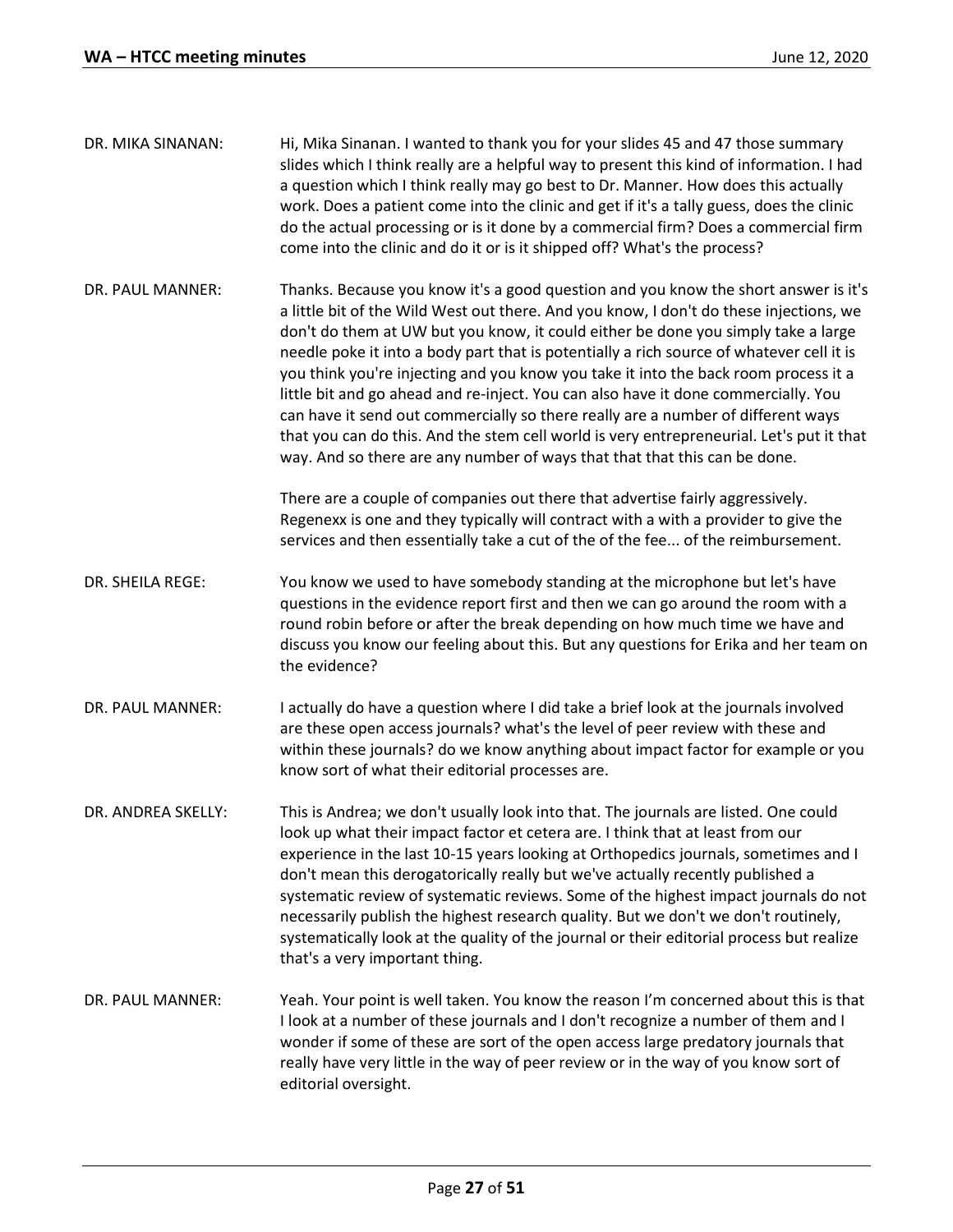| DR. ANDREA SKELLY:   | That may be. We do to the extent possible try to rely on things that are indexed in<br>PubMed National Library of Medicine.                                                                                                                                                                                                                                                                                                                                                                                                                                                                                                                                                                                                   |
|----------------------|-------------------------------------------------------------------------------------------------------------------------------------------------------------------------------------------------------------------------------------------------------------------------------------------------------------------------------------------------------------------------------------------------------------------------------------------------------------------------------------------------------------------------------------------------------------------------------------------------------------------------------------------------------------------------------------------------------------------------------|
| DR. PAUL MANNER:     | Sure.                                                                                                                                                                                                                                                                                                                                                                                                                                                                                                                                                                                                                                                                                                                         |
| DR. ANDREA SKELLY:   | That said there still is a lot of variability in the quality of journals that are indexed.                                                                                                                                                                                                                                                                                                                                                                                                                                                                                                                                                                                                                                    |
| DR. PAUL MANNER:     | OK. Fair enough. Thank you.                                                                                                                                                                                                                                                                                                                                                                                                                                                                                                                                                                                                                                                                                                   |
| DR. MIKA SINANAN:    | Can you talk a little bit about the 93 excluded articles which left you with what are<br>not apparently great quality 56 publications you actually reviewed.                                                                                                                                                                                                                                                                                                                                                                                                                                                                                                                                                                  |
| DR. ANDREA SKELLY:   | Do you have the big question about the excluded articles?                                                                                                                                                                                                                                                                                                                                                                                                                                                                                                                                                                                                                                                                     |
| DR. MIKA SINANAN:    | They were excluded for a number of different reasons from the full text review or at<br>full text review.                                                                                                                                                                                                                                                                                                                                                                                                                                                                                                                                                                                                                     |
| <b>ERICA BRODT:</b>  | Sorry Andrea, in the appendix we do with all the studies excluded and the reason<br>why and most likely they did not meet a prior inclusion or exclusion criteria. I<br>believe a lot of them were excluded because themselves were used in conjunction<br>with surgery for instance which is just not the population that we're looking at. I<br>know a lot were excluded because they were in conditions like osteonecrosis or<br>avascular necrosis which were excluded. And some may have looked at different cell<br>population or cell preparations and things like that which were excluded. So but you<br>can you we should have and I'm positive in the appendix we've listed the reasons<br>why they were excluded. |
| DR. ANDREA SKELLY:   | Yeah. Appendix C is the listing of things excluded at full text and the reasons.                                                                                                                                                                                                                                                                                                                                                                                                                                                                                                                                                                                                                                              |
| DR. MIKA SINANAN:    | OK. Thank you.                                                                                                                                                                                                                                                                                                                                                                                                                                                                                                                                                                                                                                                                                                                |
| DR. SHEILA REGE:     | Anymore questions on the evidence report? Thank you Erica. We're about. We<br>thank you. We're about 10 minutes early. Were there any other public comments<br>that call them that we missed because we went 10 minutes ahead of schedule.                                                                                                                                                                                                                                                                                                                                                                                                                                                                                    |
| <b>BRITT REDICK:</b> | No. Dr. Rege, I'll just note that this is Brit Reddick. I will send a message to the entire<br>audience and let them know that they can email me if they'd like to make a<br>comment. Because I do see it there might be a few people that have called in but<br>they're not able to use the question box function. So if they're just on the phone or<br>so we just may need to take that up after the break but I will contact the group and<br>let them know how to do that.                                                                                                                                                                                                                                               |
| DR. SHEILA REGE:     | OK. I know people are having a little trouble with the hand raise. If you have trouble<br>I think what I'm hearing from Brit is use the question mark to send a message to her<br>and that's what Brit, you were monitoring. Correct? In case somebody feels that<br>they're not being heard or has technical problems.                                                                                                                                                                                                                                                                                                                                                                                                       |
| <b>BRITT REDICK:</b> | Yes, that would be good. Thank you.                                                                                                                                                                                                                                                                                                                                                                                                                                                                                                                                                                                                                                                                                           |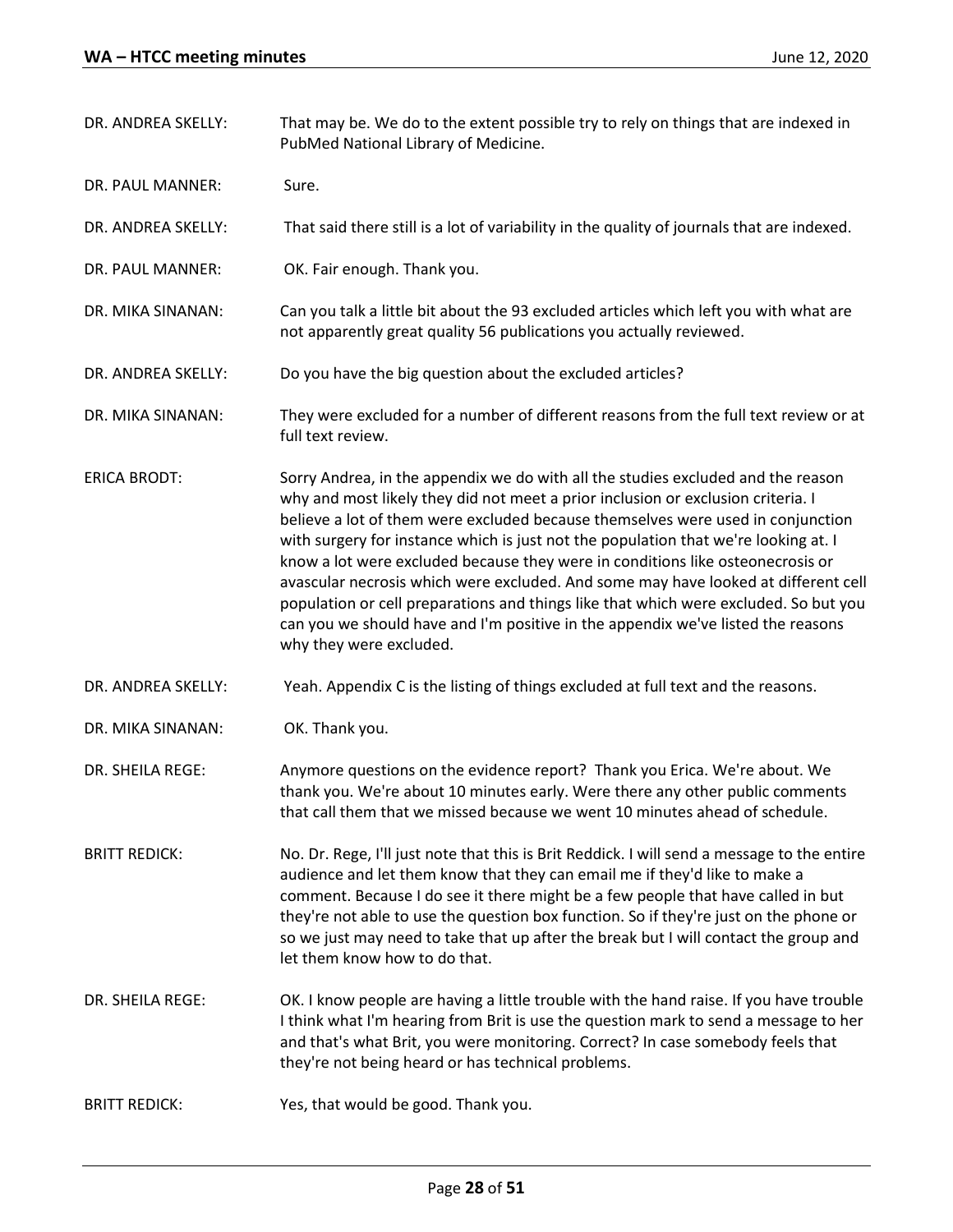| DR. SHEILA REGE: | Maybe, we could do our break now and come back at 10 which is 10am and we<br>would start then with what we've done before kind of a round robin around the<br>room on the evidence report. Just our thoughts on the strength, the evidence<br>and what they feel about it. So be prepared. And just as a warning I'll start at the<br>bottom of the alphabet this time. Tony you would be a great firstabsent any<br>objections we will take a break. OK. Break for 10 minutes. I would recommend<br>staying on because and just muting your phones or your computers. Thank you                                                                                                                                                                                                                                                                                                                                                                                 |
|------------------|------------------------------------------------------------------------------------------------------------------------------------------------------------------------------------------------------------------------------------------------------------------------------------------------------------------------------------------------------------------------------------------------------------------------------------------------------------------------------------------------------------------------------------------------------------------------------------------------------------------------------------------------------------------------------------------------------------------------------------------------------------------------------------------------------------------------------------------------------------------------------------------------------------------------------------------------------------------|
| DR. SHEILA REGE: | Sheila Rege here. I believe everyone should be unmuted. Tony, would you mind just<br>round-robin on your thoughts on the evidence report.                                                                                                                                                                                                                                                                                                                                                                                                                                                                                                                                                                                                                                                                                                                                                                                                                        |
| DR. TONY YEN:    | Sure. I think of I really appreciated Seth's comments before about why that one<br>study was excluded on page, I think 25 and 26 of the evidence report. And I think<br>those are the slides that I tend to focus on because if anything that would be<br>probably the most compelling in terms of showing that this therapy actually works<br>because that's a culture expanded stem cell therapy. And at least in terms of my<br>own thinking I think that's probably the type of intervention that would give this<br>therapy the best chance of working. Even by excluding outlier therapy by Loma<br>Espinosa, it appears that the pooled results still don't show a significant difference.<br>Now by, I think mentally adding back Loma Espinosa study that the pulled results<br>would still cross zero, which I think shows no significance in the intervention. So my<br>general feeling about this intervention is that it doesn't incur any benefit. |
|                  | Thank you, Tony. Kevin, if you wouldn't mind sharing your thoughts at this time.                                                                                                                                                                                                                                                                                                                                                                                                                                                                                                                                                                                                                                                                                                                                                                                                                                                                                 |
| DR. KEVIN WALSH: | There we go. Now can you hear me?                                                                                                                                                                                                                                                                                                                                                                                                                                                                                                                                                                                                                                                                                                                                                                                                                                                                                                                                |
| DR. SHEILA REGE: | Yes.                                                                                                                                                                                                                                                                                                                                                                                                                                                                                                                                                                                                                                                                                                                                                                                                                                                                                                                                                             |
| DR. KEVIN WALSH  | OK, thanks. First, I want to say I'm really enthusiastic about the possibility of this<br>technology. I care for a lot of patients who whose mobility and function is impaired<br>by their knee osteoarthritis, and I'm excited about this as a potential therapy for<br>them, but also for me because I have very debilitated knees personally. In terms of<br>safety, I don't think any of the studies raised issues of concern. I'll choose to speak<br>to the knee studies only because I don't think that the other studies at other<br>locations were sufficient to consider. In terms of autologous non-expanded therapy<br>I didn't find any benefit in either pain or function. However, there was some<br>improvement in pain at 12 months in the autologous expanded therapy group.                                                                                                                                                                   |
|                  | To me, I want to say that as someone who cares for a lot of people with chronic<br>pain, and has to manage patients who have come with significant opioid burden, I<br>don't feel that treating to pain is nearly as important as treating to function. So<br>while there is an improvement in pain at 12 months in that autologous expanded<br>group, there is no change in function. So I don't think that there is a benefit to the<br>technology for that specific technology. And then finally for the allergenic, I don't<br>think that there is appreciable difference for function or pain. So I don't think that                                                                                                                                                                                                                                                                                                                                        |

this technology has demonstrated sufficient benefit to be covered at this point.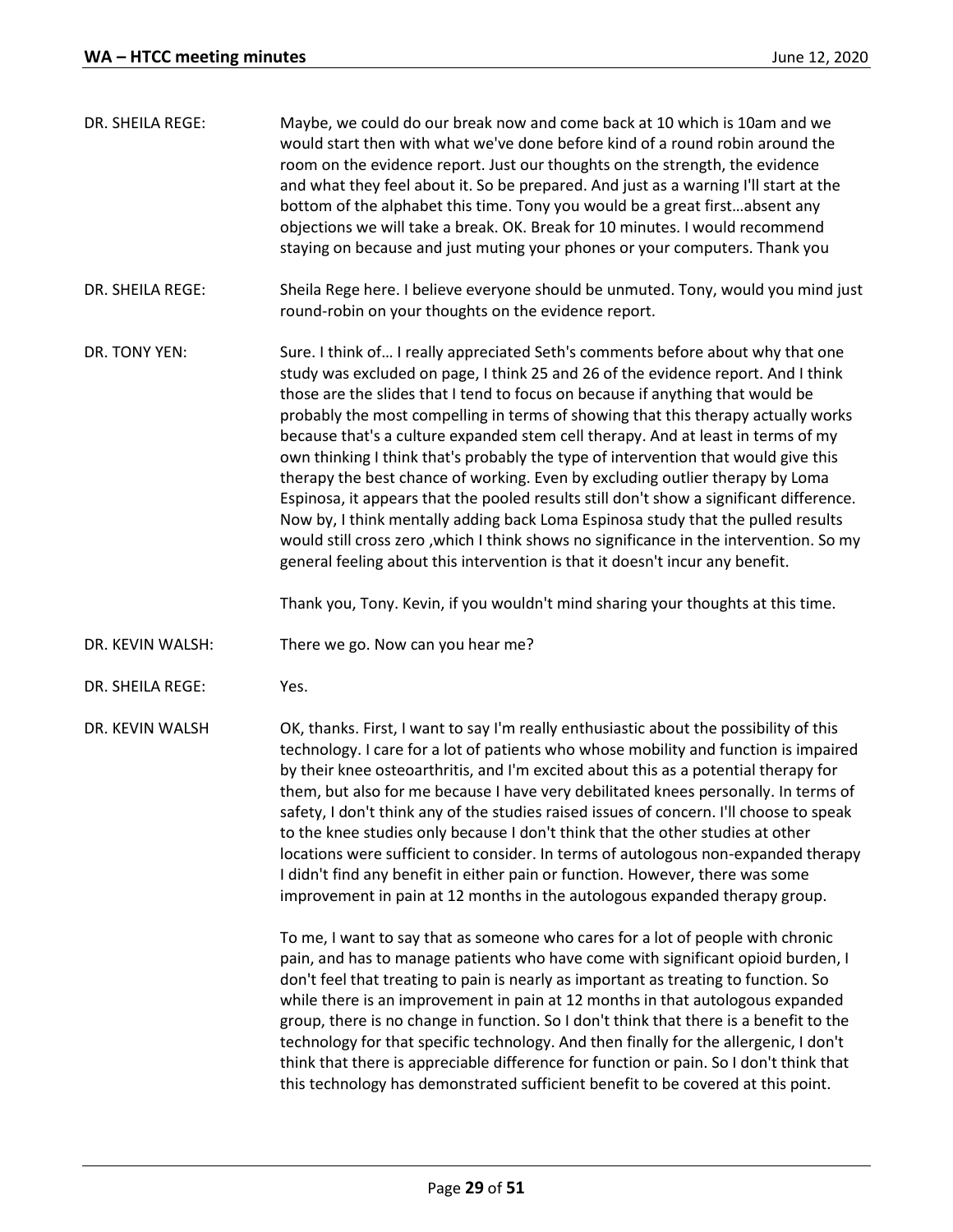Lastly, I noticed Dr. Bramhall sporting some new facial hair, and I really liked the look, John. If you can hear me, I've lost video. I've lost the audio to everybody now.

DR. SHEILA REGE: I can hear you.

DR. KEVIN WALSH: Now I can hear people. Thank you. There was a prolonged silence I thought I was gone.

- BRITT REDICK: Hi, this is Britt Reddick. The audio seems to be having some mishaps here. So if you could just because bear with us and might have to go through it manually and mute each committee member as you speak, but then after that hopefully you'll have the freedom to speak as you as you wish. Dr. Rege, are you able to speak now?
- DR. SHEILA REGE: Yes. Thank you. Mika Sinanan is next. We could unmute him first.

DR. MIKA SINANAN: I think I'm unmuted. Can you hear me?

- DR. SHEILA REGE: Yes.
- DR. MIKA SINANAN: Good. Thank you.

So I look forward to hearing what Paul Manner has to say about this in the context of his experience more broadly. And that may or may have some influence on my opinion. I'm surprised that what appears to be a very prevalent problem has been so poorly studied with low quality studies, and poor comparaters. It seems to me this is not being dealt with as a sort of serious medical intervention but more as a marketing opportunity very often. And clearly there are a lot of people out there who gravitate to what sound to be more natural, more organic, more lower risk types of interventions than often surgery as the option.

And so taking advantage of that concern and fear there's a whole market for this type of intervention. Having that perspective and seeing what the available evidence is the very small numbers, and the low response rates across the board don't seem to support, at this point, supporting this. It just doesn't seem that that the value of any types of stem cell therapy, autologous, cultured, non cultured, expanded, or allergenic has been proven, I think. I would agree that function is probably more important than pain, but somebody who has chronic pain might have a different opinion about that. But even in those cases it doesn't appear that it's been particularly effective. The evidence even in those cases is pretty low. Thank you.

DR. SHEILA REGE: Seth, would you be willing to give us your opinion next?

DR. SETH SCHWARTZ: Yeah. I don't think my perspectives are all that different. I think I pull out knee osteoarthritis first and say that I would agree that with regard to everything else there is insufficient evidence to make any comment. Was initially impressed to see 12 randomized trials on something. That's that's unusual for us to get that. But then I was quite disappointed at the quality and size of those trials. I think it's right that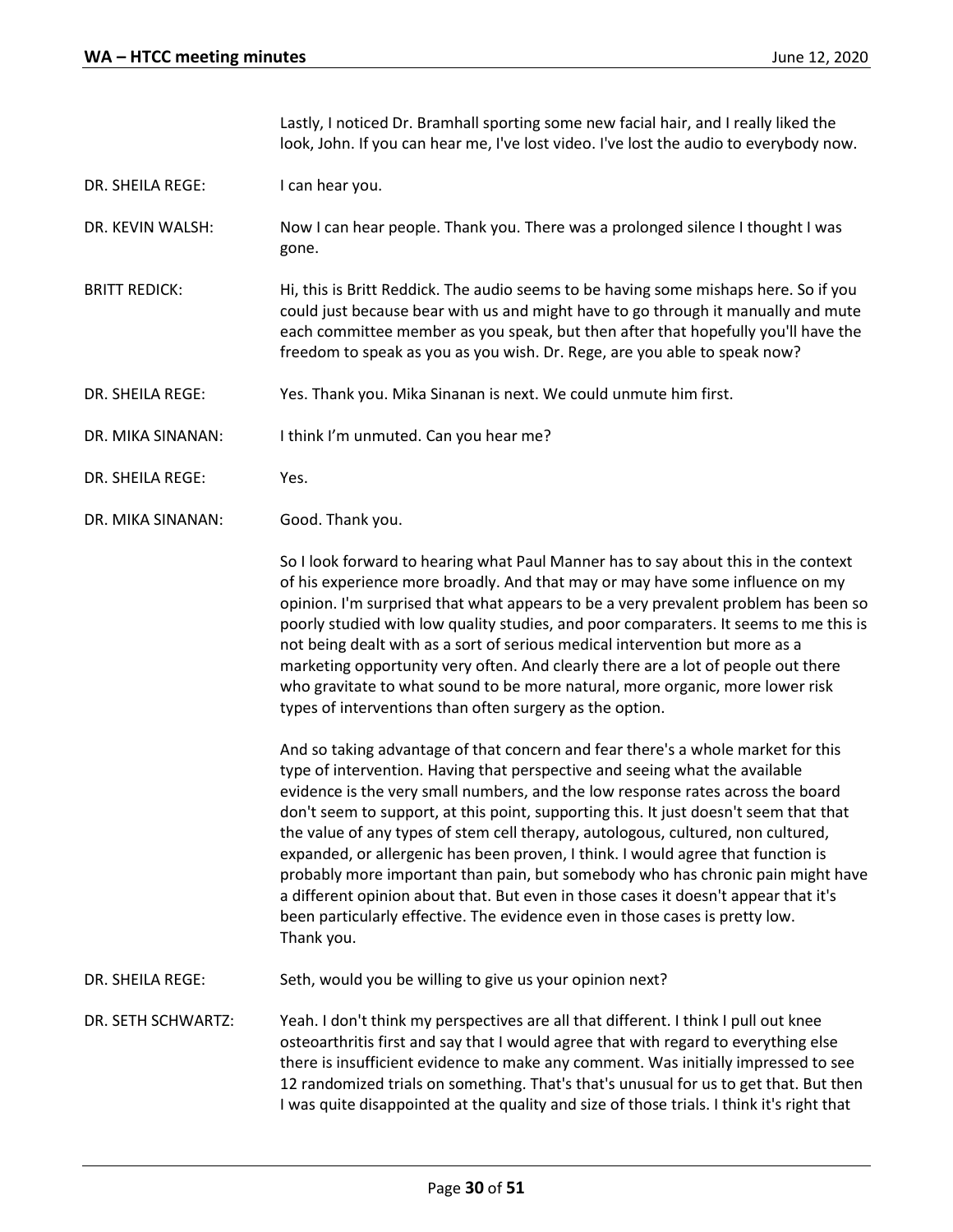the pool don't show a significant effect of this technology. I think that was challenging as what we've seen as the heterogeneity of the trial. So I don't know that it's hard to group these studies when it seems like slightly different things were done to all these patients. And it's really hard what exactly was happening. I sort of mirror Kevin's point which is that I think there there's a lot of patients are very excited about this potentially deadly less invasive technologies that could be regenerative. So I think there's a risk of sort of over excitement for something that I'm not seeing adequate proof of yet, but I will admit I'm guessing that if we had better quality. But I really want to know what that's going to look like. So I guess to summarize I think that there's really not a lot of evidence here to support its use in the (INAUDIBLE) tests, but I certainly want to see more.

## DR. SHEILA REGE: Thank you.

I think alphabetically I would go next, and I would echo others, and also surprise because so different in the cancer world where there is evidence, and I'm just also not seeing it. And our principle is, you know, determinations need to be evidence based for further the criteria of safety, effectiveness, and providing some value improving health outcomes. So echoing similar comments. Laurie, would you be willing to go next ?

DR. LAURIE MISCHLEY: Yeah. This is Laurie. So I agree with everybody else. And you know, I think that the heterogeneity of these data simply prevents us from drawing any meaningful conclusions here. And the data that we do have suggests that it's not as effective as we would probably all like it to be.

> In addition to these data I do put some weight on my clinical experience, and what patients have told me and seen. As a naturopathic physician I have certainly had my share of patients who have gone this route, and I have not been impressed with anything that I've seen. I've not personally had anybody ever come to me saying it made a meaningful long term difference. These aren't referrals of mine, but things patients have just done on their own and told me about. So between, you know, the data that we're seeing here, and what I've seen personally in clinic, I can't see. Unless the expert has something compelling to say otherwise, I don't see myself voting in favor for this.

DR. SHEILA REGE: Thank you, Laurie. Paul, actually alphabetically you would go next. if you do not mind commenting, or you could wait till the last. It's your choice. DR. PAUL MANNER: Sure. Yeah.

> So I would I would put out a few points to mention. So you know my experience with the basic science of stem cells and goes back about 20 years. And our work at the NIH was predominantly looking at getting stem cells to become chondrocytes which are the cells that are found in cartilage. And the cartilage is a little bit of a unique structure in the sense that the only cell that's in cartilage is the chondrocytes. So the chromdrocytes is responsible for making the matrix. It is responsible for repair. It is responsible for maintaining that tissue for the lifetime of the patient.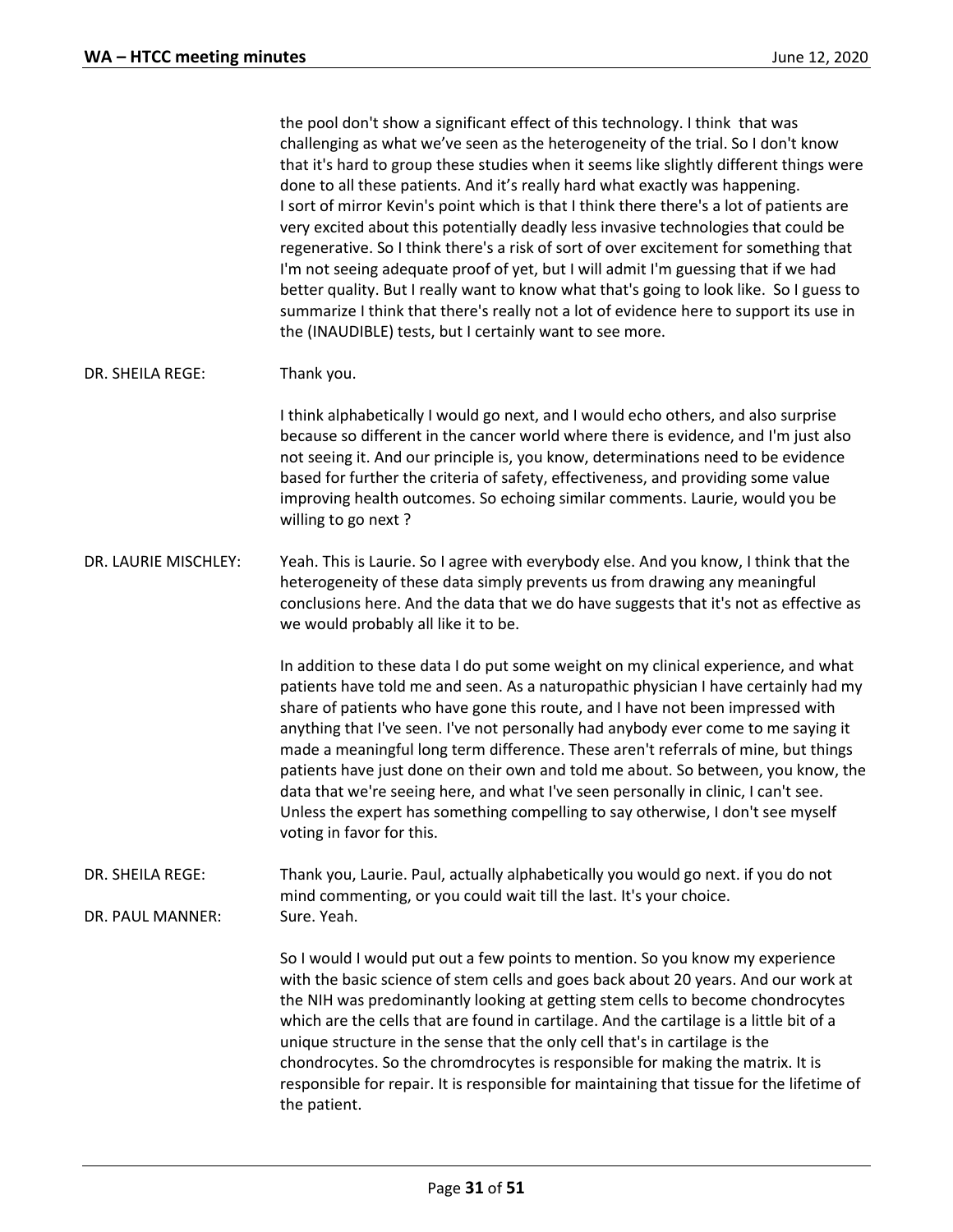And so as a consequence our work really focused on taking these incremental stem cells and driving it down the chondrocyte pathway.

So there are a few issues. First of all, whatever cell you're working with has to be clearly characterized with markers. So you have to know that the cell that you're that you're using is in fact a stem cell. And there are ways to do that there are various cell markers that you can use. So there are certain populations that you know that are stem cells. In a test tube if you take those cells and provide a very specific chemical (INAUDIBLE). Meaning cytokines, Dexamathasone put it into a bioreactor so you get the gravitational force just right. You can get those mesenchymal stem cells to become a chondrocytes in small quantities. Sort of on the order of about maybe the size of a pea, if you're really, really good at it. The problem is that as soon as you take those cells out of that (INAUDIBLE) the cells tend to revert back to an undifferentiated state. So they tend to revert back to being at best a stem cell, and more commonly what they become is a fibroblast. So the basic science simply isn't there.

When you move on to the clinical world. There's a lack of quality control. We have no idea what people are injecting. If we assume that they've got it right, and this is a stem cell that they're injecting, there is the assumption that the cells stay where you put them as opposed to being taken up by a macrophages or being by broken down. And then there's an assumption that those cells and cells remain either stem cells or the differentiated cell that you want them to be, and don't turn them into something else.

So then the next thing is the idea that simply injecting cells into a, whatever type, into the structure that you want them to be makes biologic sense. And I would put it to you that does not make sense. The body already has these mesenchymal stem cells in the bone marrow immediately adjacent to an arthritic joint. And so my thought on this would be if those stem cells were going to magically work in the joint they would have done it already. We would not have to get somebody to pull it out with a syringe and re-injected it. The stem cells would simply migrate to the area of damage and take care of things themselves.

When you look at the studies that have been done on this. First of all, all of the assessments are short term. They're almost all under a year. Some of them go up to 12 months. But almost anything is going to work for a few months if you can convince the patient that it's working. There is no objective evidence in the sense that there is no histologic data, no cell marker data, no imaging data other than an X-ray. And what you are reporting on is essentially subjective outcomes which are pain and function. And those can be influenced substantially by the fact that you have a patient that's a sunk cost. They put \$5,000 into injecting this knee. They are going to be very motivated to think that it's working even when it's doing very little. And then there is the idea that you want to please the provider know so you don't want to tell that nice doctor that what she did didn't work at all. You want to go in there and tell her that it's great.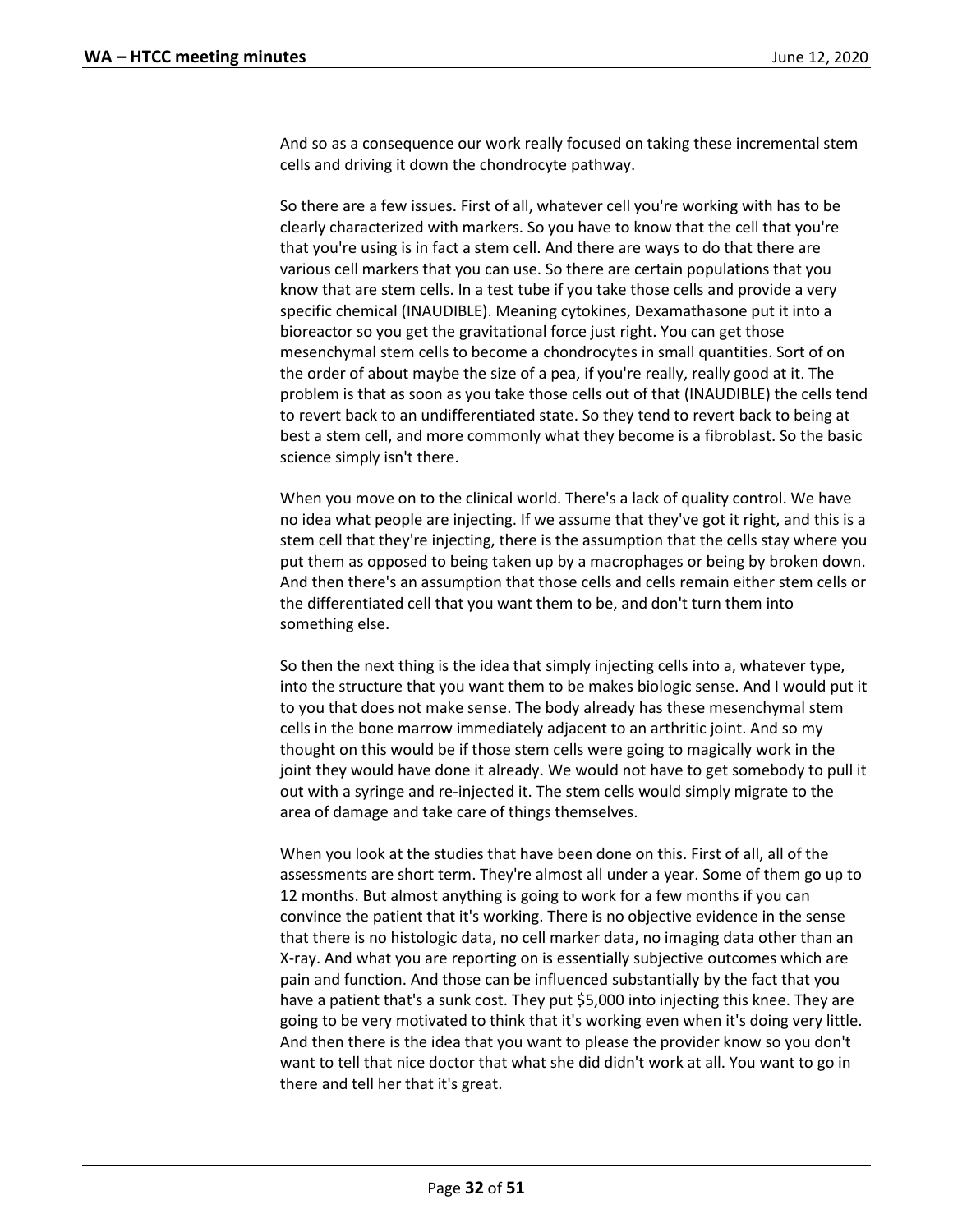A final point that I would make is that when you're discussing coverage there is an opportunity cost because the resources that you have available for health care are finite. And every dollar that you spend on a useless therapy is one dollar less that you spend on things that work. And you know, it's one thing if you're looking at something novel for something that's relatively benign, OK? if you have a kitchen spill you know why not use the Shamwow ,OK? It's cheap. The ads for it are fun. It's probably no worse than anything else. But this is different, you know. We're not talking about a small amount of resources here. We're talking about \$5,000 per joint on average. That's not a small amount of money. And to do that with no objective evidence to me sound seems like a bad idea. And that would be my take on this.

## DR. SHEILA REGE: Thank you.

Conor Kleweno, would you mind sharing your thoughts on the evidence report and the agency presentation which is kind of our discussion?

- DR. CONOR KLEWENO: Can you hear me?
- DR. SHEILA REGE: Yeah.
- DR. CONOR KLEWENO: OK, great. Yeah. Thank you, and thanks Paul. I thought that was a very elegant explanation of the basic science background on this.

And first, I just want to… I'm just glad that we are bringing this up to this committee. As we've mentioned this is a very hot topic that as providers we see come up often. You know, whether you're talking about prevalence, or dollar spent the disease burden for degenerative joint diseases is massive. And these people are somewhat a vulnerable population because they're miserable. An often-quoted study just because of the conclusion was so ironic that if you look at physical function, quality of life the only thing worse in this study from a degenerative joint disease of an ankle from high energy trauma was, you know, end stage congestive heart failure, or spinal cord injury. So in the study the degenerative joint disease of the ankle was worse than chronic coronary artery disease, chronic diabetes, chronic asthma in terms of their ability to function.

So this population is desperate, they're miserable, and they're looking for solutions. And when I hear the direct to consumer advertising for the unregulated stem cell therapy, it's quite disturbing because I feel like it is taking advantage of the somewhat vulnerable population with their disease burden. I am not surprised by the data presentation today some of which I've reviewed myself for my clinical practice. Although not in its entirety. I don't see that it is something that is supported by the data at this point. Granted, it's something that if we are able to some point inject something into a joint and cure, or change the natural history of the disease the benefits of which would be huge. You look at something, an analogy would be rheumatoid arthritis which used to be, you know, somewhat of an orthopedic surgery disease due to its natural history of end stage joint destruction. Now with DMARDs it's relatively controlled with medications. And it's completely changed the clinical course for patients.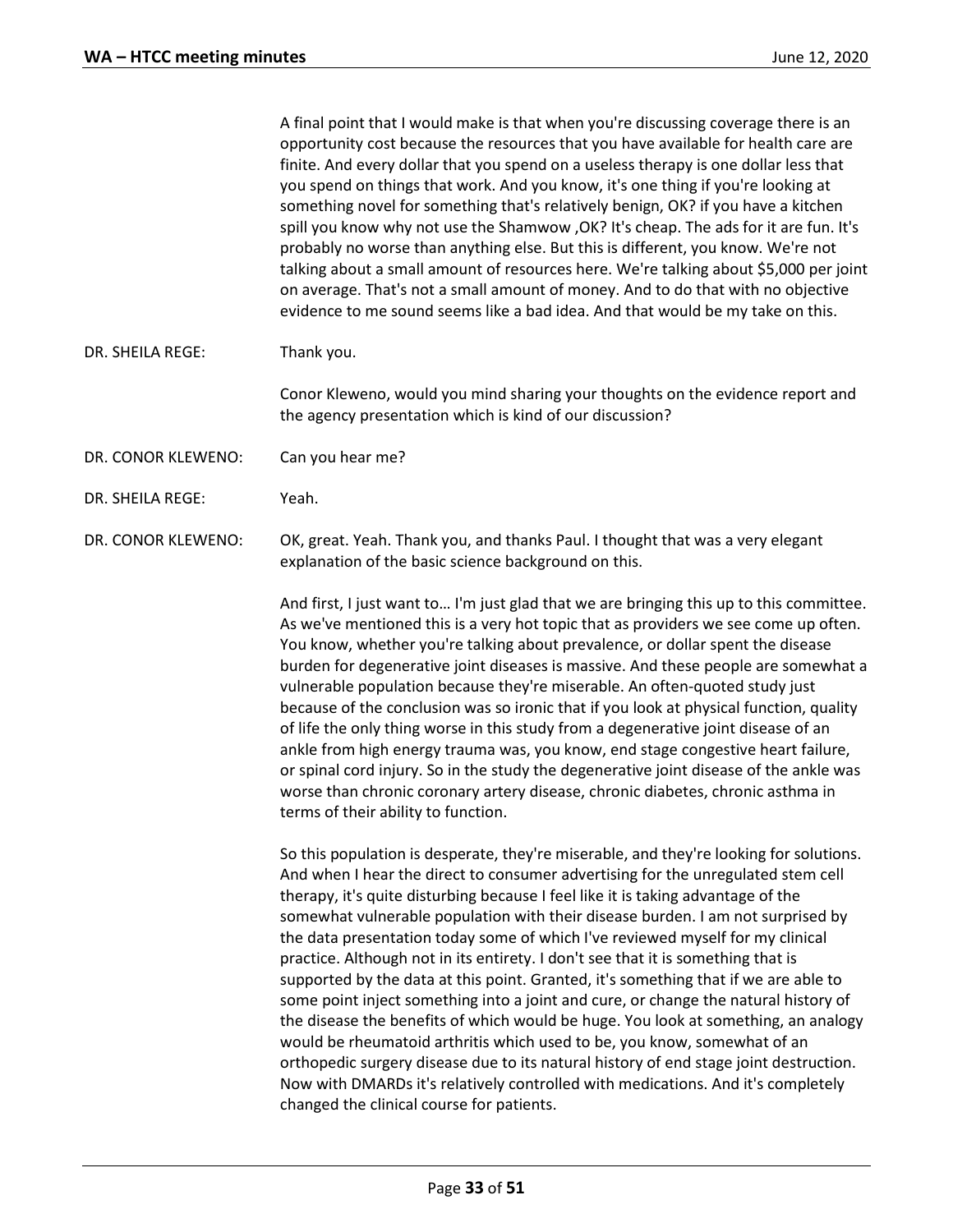So obviously everyone that sees patients with degenerative disease would be excited by a much smaller intervention that could improve function, improve pain. A comment about function versus pain. I agree with what's been said, and also about the quality of literature. Although this is an orthopedic condition. So to speak, I don't think that all of the literature presented was necessarily orthopedic literature. As Paul said that a number of these journals we've never even heard of. So I think that I would agree that at this point based on the evidence available not a compelling data to support coverage. DR. SHEILA REGE: Thank you, Connor. Chris, would you be willing to go next? DR. CHRIS HEARNE: Yeah. I don't have much to add to what's already been said. It seems that the evidence that this is effective is just not that compelling to recommend covering it right now. I am in agreement with what's been said thus far. DR. SHEILA REGE: OK. Janna, would you be willing to share any thoughts? DR. JANNA FRIEDLY: Yeah, I agree. At this point, I don't have anything substantial to add to what's already been said. And I have said I really appreciate the perspective of Dr. Manner, and understanding the basic science and the biologic plausibility. And I think if so many ways in which this can go wrong when translating from basic science to clinical application, to even controlled trials, to then out into actual clinical practice. So I I did not think that the evidence supported the intervention for any condition, or any of the types of stem cell treatment. When you drill down to the actual individual studies as well, and look at them carefully the methodology this from a research standpoint is is quite poor. And there's such a high risk of bias in terms of reporting of pain and function outcomes. I really appreciate the comments about for people who are investing personal money into these treatments that there is a strong desire to show that they work for this. And so I think that may not influence the results of these trials because I imagine these patients were not paying for the treatments in these trials. But certainly that is is true in clinical practice. DR. SHEILA REGE: Thank you. And John, you're going to be our final words on this our round-robin. DR. JOHN BRAMHALL: Yeah. It's a futuristic sounding therapy that's designed to help people who is, Dr. Kleweno mentioned, are probably pretty desperate by the time they go this route. The sort of poor cousin of this is, in a way, is platelet rich plasma injections, And a couple of our own trainees from the university system, you know, they earn a living doing that in one in Vegas, one somewhere else. They earn a living doing that. And I'm not here to criticize PIP injections, but this is a much more sophisticated sounding injection. It offers a therapy which sounds very futuristic. And, you know, looking at this slide 45 this before us, there's nothing there that stimulates excitement about the validity of the intervention. I'll reiterate what Mika said, I appreciate this format from the Aggregate Analytics company. I think this is a this is a slide that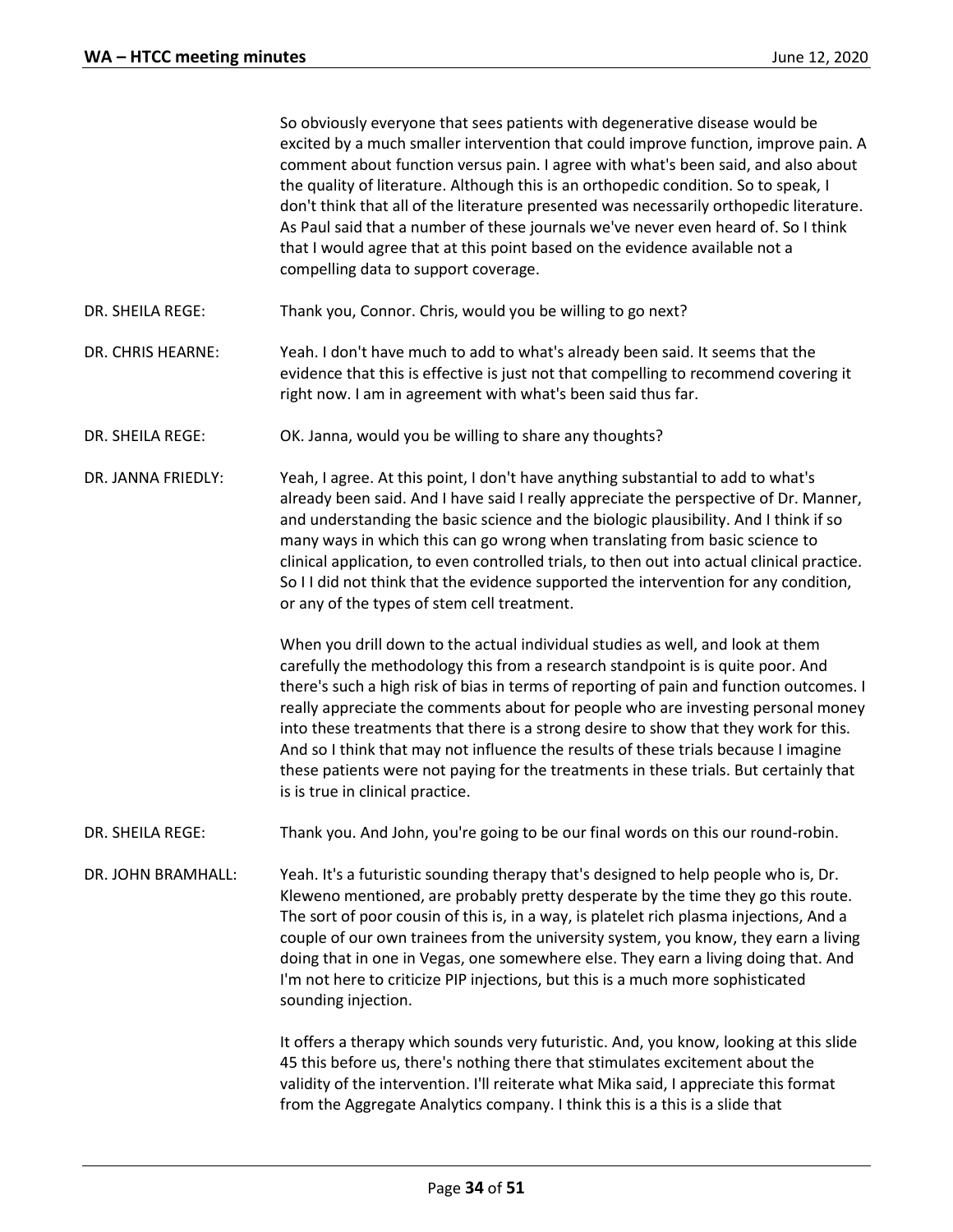encapsulates a pretty significant amount of information in a very succinct way. So thank you for that . The only question in your mind for the future.

So the present status is is dismal for anyone who really wants to try and make a case for the the the honest effectiveness of this intervention. In the future, it could be that many of the grey boxes or the black boxes on this slide could be filled in with green by providing evidence. You know, studies that are done appropriately, and properly, and sufficient power structure, and done with injector rates that are characterized in a sophisticated manner. It may well fill in some of the boxes, and may well demonstrate an effect.

But here and now, I agree with everyone else I think. I don't see that there's anything rewarding here at all. And coupled with the the sort of comments that Dr. Manner made about the… I'd say psychological. The situation that desperate patients are in who can afford to spend \$5,000, or \$10,000, or \$15,000 on a intervention that they really want something to happen. They really want something to be beneficial to them. And perhaps they aren't ready to go for a total knee replacement or something like that yet. But that that obviously is going to distort subjective assessments of success.

So I'm saying what everyone else has said. This slide here encapsulates very little evidence in support of the therapy and certainly doesn't excite us and excite me to want to spend public money on this...this intervention.

- DR. SHEILA REGE: OK, thank you. Any...any other comments? Actually, I would like right now for us to go and maybe we could project on our safety criteria so we make sure that we are...have everything listed and that would be page...page 30... Page five just for discussion document to make sure that we have listed everything before we start talking about (INAUDIBLE) and for the discussion. So that on my PDF is page 91.
- JOSH MORSE: Sheila, are you looking in the report?

DR. SHEILA REGE: Correct. I'm looking in the report just under discussion document and it's serious treatments related just to kind of make sure that we don't have any gaps before we you know, kind of help us guide us in our discussions since it seems like we're...Most of us have the same thought.

> So I just kind of wanted to make sure we were in agreement with what's been listed in our report on safety, efficacy...So we have alluded to this during the evidence report. It's page five but on my PDF it's page 91.

- JOSH MORSE: I'm looking at the Word version I apologize and...
- DR. SHEILA REGE: It's on the...I'm sorry it's the analytical tool. It's on the (INAUDIBLE)
- JOSH MORSE: Oh, gotcha. OK.
- DR. SHEILA REGE: I should have made that clear.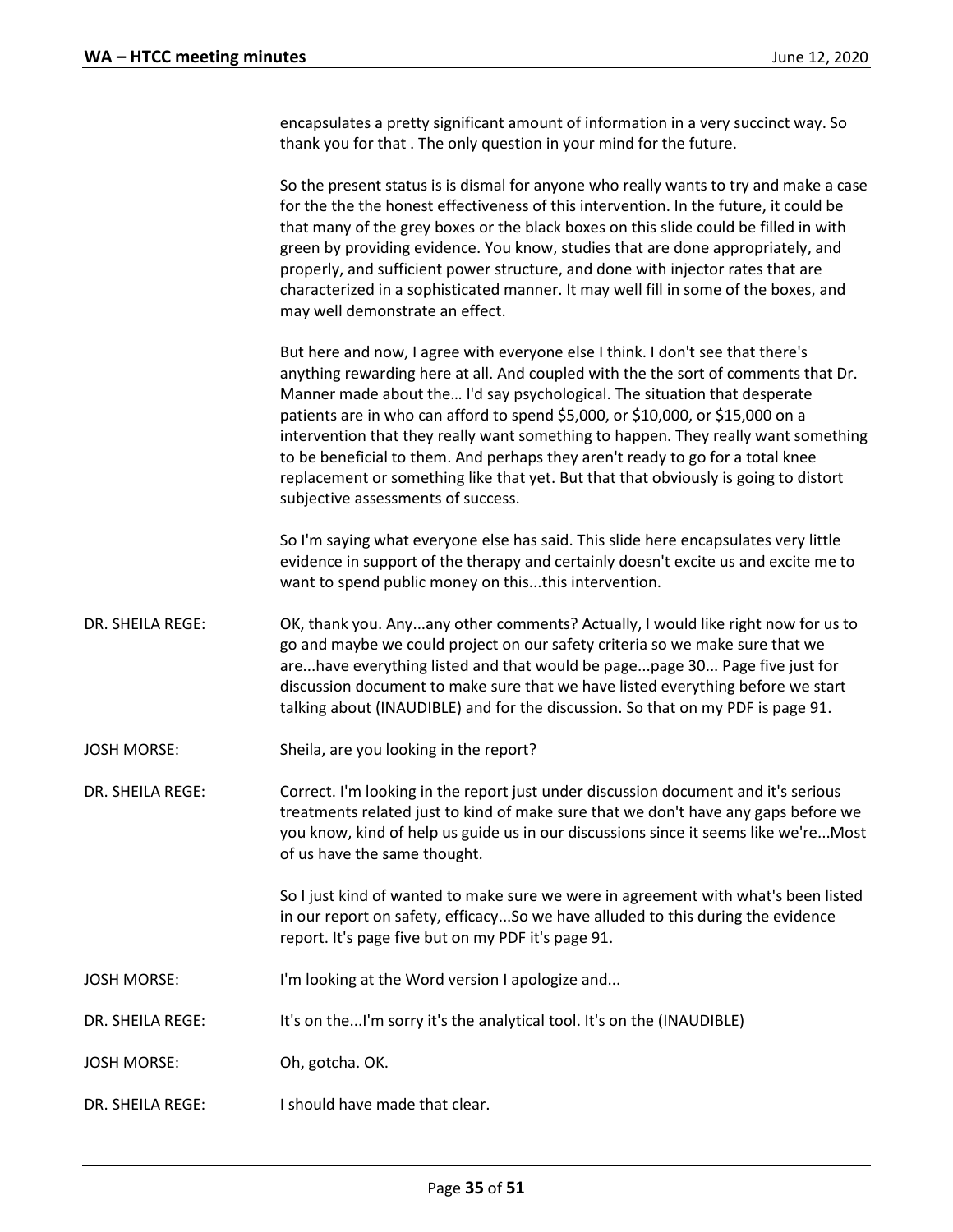| <b>JOSH MORSE:</b> | Not a problem. My apologies. |
|--------------------|------------------------------|
|--------------------|------------------------------|

There we go. And Conor and Paul who possibly have more expertise on this or any of the surgeons serious treatment-related outcomes. You know, neurologic events, nerve damage, allergic...I don't see graph versus host issues but is that not seen in orthopedics like it is in cancer? And this is open for anybody to add or comment on.

DR. PAUL MANNER: Yeah, this is Paul. You know, I would say if you're dealing with autologous cells it's unlikely. Couple reasons for that. First of all, you know, you're...you're dealing with an immune...immune incompetent patient. You have not suppressed the immune system with various and sundry awful things. There are...there is some thought that the...that the articular joint is a little bit of an immune-privileged area in the sense that you don't typically get an immune response within the joint in the absence of something like rheumatoid arthritis. I don't know if that's necessarily true or not.

> My sense is that most of the stuff that's been done clinically tends to be autologous cells. So it would be unlikely to see a graft versus host reaction.

- DR. CONOR KLEWENO: Yeah, I agree. Another thing I would add on here is that I've seen clinically is adhesive capsulitis. So no severe joints stiff...stiffness after injection of these and that may not be related to the actual you know, quote-unquote stem cells or just the process of injecting into a joint which is not necessarily benign.
- DR. SHEILA REGE: OK, so do we agree with this list about neurologic events, nerve damage, allergic (INAUDIBLE) embolism, sepsis infection, joint effusion as being a comprehensive list we haven't missed anything and then we have all cause mortality? Any discussion on safety issues?
- DR. PAUL MANNER: Yeah, this is Paul again. For me, infection would be the probably the biggest worry in terms of these treatments. I mean I would say that's true with any form of injection therapy but at least with other modalities there...there is some documented benefit. With this where there's really at this point no documented benefit you know, you can't really do a cost-benefit decision on whether to inject somebody if there really is no benefit. And an infection in a joint is basically game over when it comes to treatment.
- DR. JOHN BRAMHALL: Now, this is John here. Paul is it an appropriate time if we just ask a question about not really directly the safety issue but...I assume the hypothesis is that the injectate contains cells that then remain in the joint region where they're not distributed systemically that would be a safety issue obviously and presumably that's a function of the architecture of the anatomy of the joint capsule itself. But what I'm wondering is the hypothesis the cells that are injected that are relevant cells? Are they...Do they organize themselves into a structure into a sheet or do they simply sit in the quote joint you know, secreting collagen or something of that sort that the (INAUDIBLE) laid down in sort of a chemical fashion?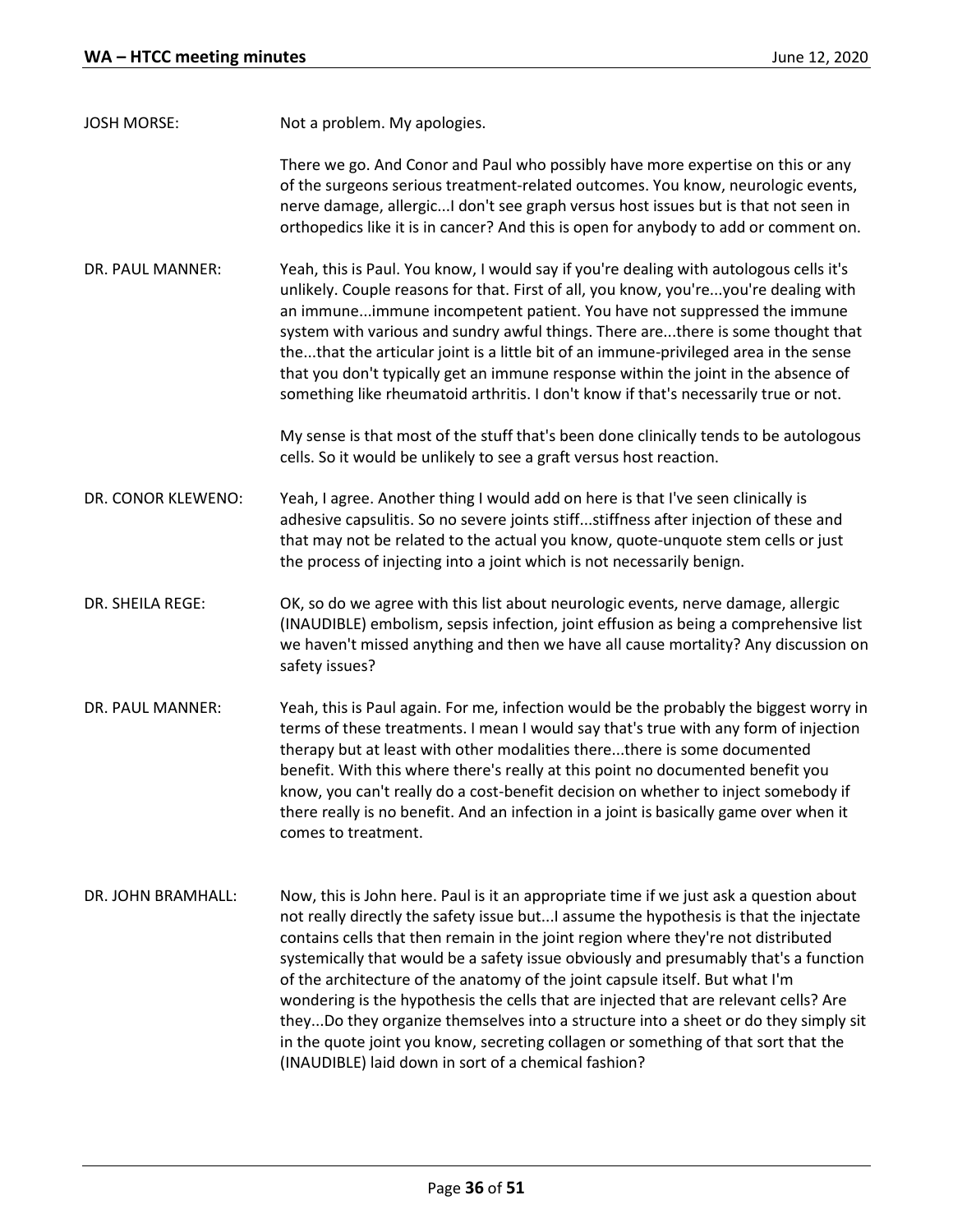I'm a bit uncertain about how to imagine what's going on or what's thought to be going on.

- DR. PAUL MANNER: I'd say that's because there is no obvious explanation of what's supposed to be going on other than...other than (INAUDIBLE) You know, you could...you could I suppose do this one of two ways. One is to put the cells into some form of matrix whether it's a collagen matrix a you know, a artificial constructed scaffold where the cells are happy and decide that they're actually in car...in cartilage and start to become chondrocytes. You know, and certainly you know, there's...there's a lot of work on scaffolds and putting cells into those scaffolds and seeing how they behave but you're quite right. The idea of inject...just taking a bunch of cells randomly and injecting them into the joint I don't know what they're supposed to do. I assume the idea is that they...some (INAUDIBLE) will seek out a spot where...where there's no cartilage sit down and start...and start making matrix but I have no idea biologically how that would ever happen.
- DR. JOHN BRAMHALL: I mean if I could just do a follow-up question. A lot of the excluded 93 articles dealt with the combination of stem cell therapy and surgery. Is there a role in your mind for that any efficacy?
- DR. PAUL MANNER: Well, again I don't really know what it is they're doing with these cells. You know, if...if they're simply opening up the joint and kind of making a paste and putting it into an affected area you know, again there's no guarantee that the paste won't simply detach from...from the area of interest as soon as you close the joint and as soon as the patient starts moving. So I...you know, I don't really know what it is they're doing with these stem cells. Part of the problem is that you know, in some ways you know, the surgeon is the method. So, I would you know, even when we're doing very well described operations that are routine you know, everybody does them a little bit differently. What they are doing in these combined treatments I quite honestly have no idea.
- DR. JOHN BRAMHALL: Thank you.
- DR. CONOR KLEWENO: And John to your question and maybe Paul can even comment more. The...when you actually when people have tried to actually graft stem cells or differentiated chondrocytes into cartilage deficits and then cover them with a biofilm or an allograft you know film, the mechanical environment is so challenging that they sort of shear off and have lost their home base to some degree. So, even when you attempt to place those things in the area of question it's a difficult mechanical environment for them to actually stay there. So to suppose that then they'll find their way themselves is an additional leap.
- DR. JOHN BRAMHALL: That's interesting. Thank you and I just...Is it....Is it…Do you understand...Do you know whether there are a number of studies where perhaps the arthroscopy after the injectate has been allowed to sort of develop and do what it's supposed to do? So six months later if a surgeon went in with an arthroscope do you think that there's any evidence in the literature that relates to observations that they might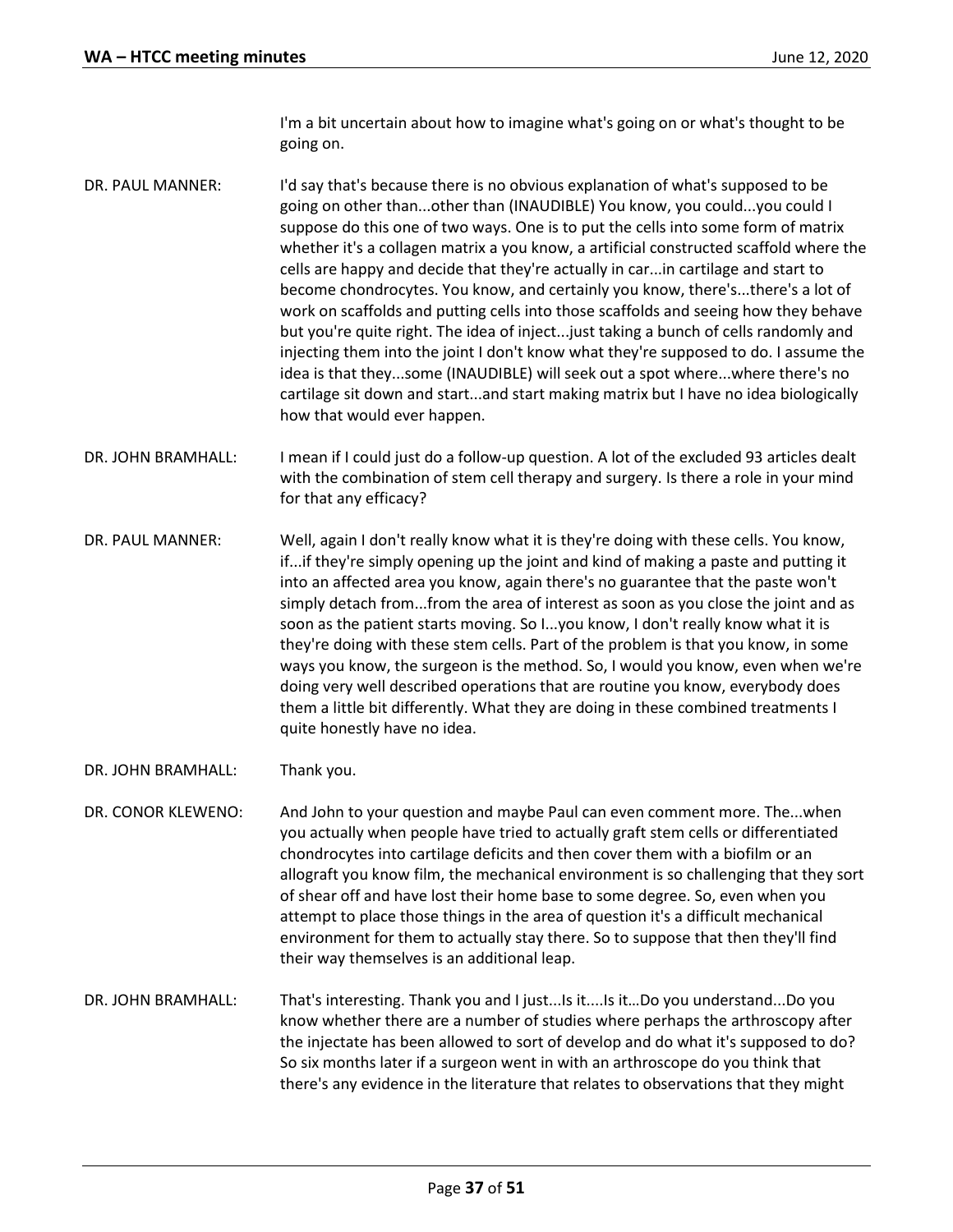make about the integrity of the capsule and the collagen deposition? I'm asking you to speculate I suppose because I don't think the data is there.

DR. PAUL MANNER: So there are a number of studies that have done sort of a second look you know, after some treatment whatever that treatment is.

> You know the problem with that is that when you just simply look at it you kind of go yeah there's...there's something there, OK? What we don't have is a biopsy or histology or cell markers saying this stuff that's been laid down is what you would find in a normal...in normal articular cartilage. That is to say, we see a lot of type 2 collagen, we see small amounts of type 9 and 10 and type 11, and we see it in an organized structure that mimics what we would see in a native joint. The few studies that have done a biopsy typically show type 1 collagen which is essentially a scar. So, what...what's probably happened is that you've had a few cells that have become fibroblasts they have laid down some scar tissue which not functionally equivalent to normal articular cartilage.

- DR. JOHN BRAMHALL: It's interesting. Thank you.
- DR. SETH SCHWARTZ: And this is Seth. I guess I would have a question in that regard. I mean we never looked at animal literature but I think (INAUDIBLE) animal models (INAUDIBLE) that work?

So, you know, there's always a problem with an animal model. You know, there are a number of models out there. I would say the main problems we have with them are animals walk on four legs for the most part people walk up two. The ration of studies tends to be short because it is expensive and difficult to keep an animal alive for years to watch them. The model of inducing of arthritis tends to not be particularly good. They tend to not be really clinically applicable and then lastly most of the time that animals are used they tend to be young animals. Meaning either the equivalent of an adolescent or at best the equivalent of a teenager where the growth plates are closed but you know, the biologic capacity of a young animal is substantially better than the biologic capacity of an old animal in which group by a less categorize myself. So there is a lot of trouble with animal models because in arthritis simply because we don't have a great animal model.

- DR. SHEILA REGE: Any other discussion on safety outcome? And my suggestion and please feel free to suggest a better alternative would be for us to imagine we were all in the room and still had our yellow cards. Next time maybe we'll have some a slab of yellow cards where on safety we go to a straw poll on stem...stem cell therapy compared to placebo in terms of safety is proven to be better more and some equivalent less and some or unproven. So I'm looking at if you say proven that it is safer compared to a placebo is how I would interpret it and if everybody is OK with that then we would start with John but please let me know if anybody thinks of a better way.
- DR. JOHN BRAMHALL: No, I think your approach is correct. It's what we would do in the room and I think if I was gonna hold up a card for safety I would hold up my "Unproven" card.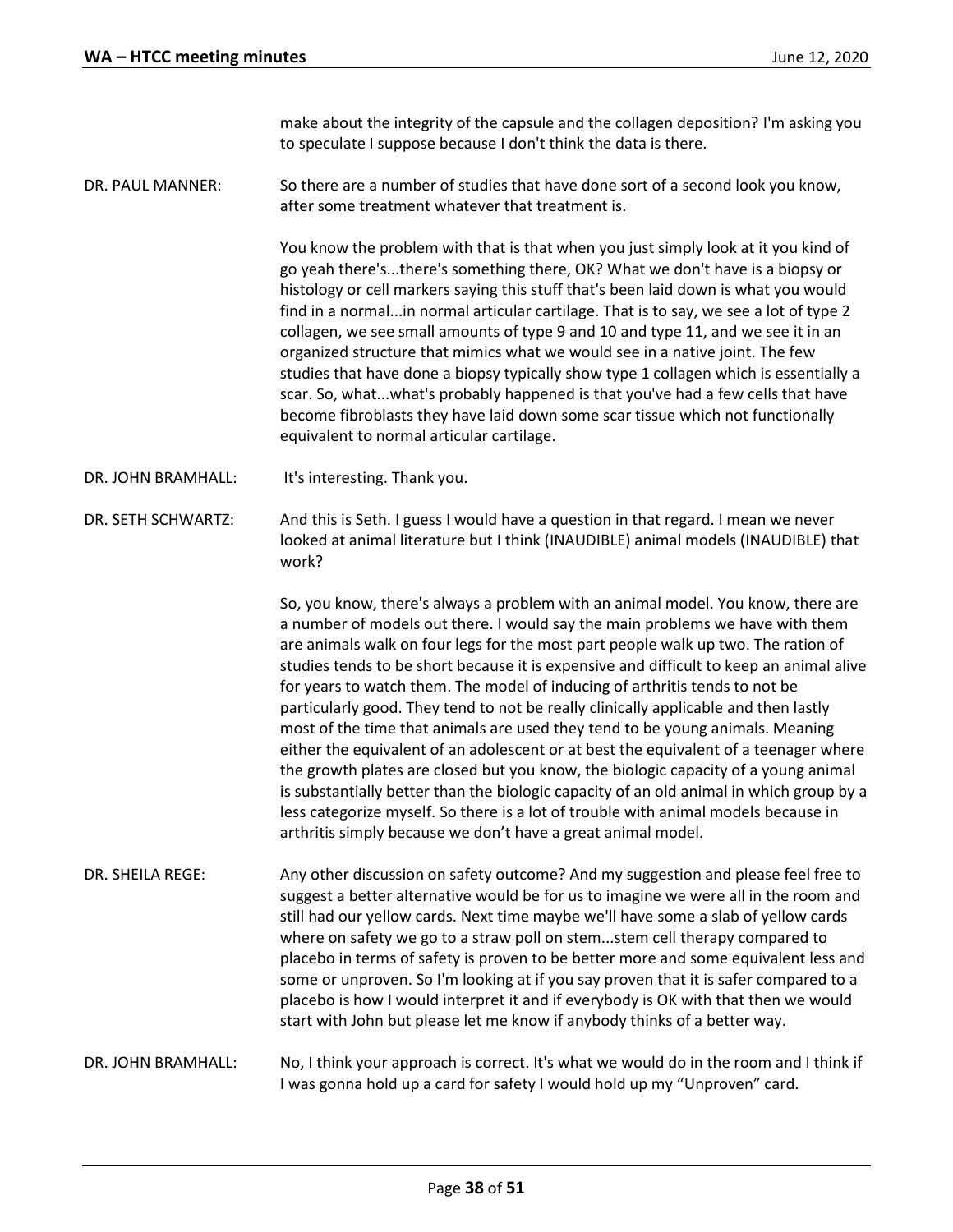| DR. SHEILA REGE:     | John goes "Unproven". Janna, would you mind going next?                                                                                                                                                                                                                                                                                                                                                                                                              |  |
|----------------------|----------------------------------------------------------------------------------------------------------------------------------------------------------------------------------------------------------------------------------------------------------------------------------------------------------------------------------------------------------------------------------------------------------------------------------------------------------------------|--|
| DR. JANNA FRIEDLY:   | I think I'll say "Less" for safety.                                                                                                                                                                                                                                                                                                                                                                                                                                  |  |
| DR. SHEILA REGE:     | (INAUDIBLE) (CROSSTALK)<br>Staff are you OK with this? Can we go on. To Chris?                                                                                                                                                                                                                                                                                                                                                                                       |  |
| <b>BRITT REDICK:</b> | Yes.                                                                                                                                                                                                                                                                                                                                                                                                                                                                 |  |
| <b>JOSH MORSE:</b>   | Yeah, I think we're OK. There is not a "Less/ Some" option. I don't think it's<br>lessThere is a "More" and "Some", but there's I think they're just different.                                                                                                                                                                                                                                                                                                      |  |
| DR. SHEILA REGE:     | I can't remember.                                                                                                                                                                                                                                                                                                                                                                                                                                                    |  |
| <b>JOSH MORSE:</b>   | Yeah.                                                                                                                                                                                                                                                                                                                                                                                                                                                                |  |
| DR. SHEILA REGE:     | Do we have "Proven"? Tell me what we have Josh? I couldn't remember.                                                                                                                                                                                                                                                                                                                                                                                                 |  |
| <b>JOSH MORSE:</b>   | Can you seeIs my screen showing? I'm showing the vote. The non-binding vote<br>which is page six. So "Unproven", "Less", "Equivalent", "More in some" or "More in<br>all". And you're voting on safety of the technology.                                                                                                                                                                                                                                            |  |
|                      | Did you say for all conditions or for knee osteoarthritis? Are you breaking this apart<br>or doing altogether?                                                                                                                                                                                                                                                                                                                                                       |  |
| DR. SHEILA REGE:     | I was going to do all together unless somebody wants us to break it apart. John what<br>did you When you said "Unproven" were you thinking of "All"?                                                                                                                                                                                                                                                                                                                 |  |
| DR. JOHN BRAMHALL:   | Yes, I was. Yes, I was looking at the cohorts of evidence that we have all cases.                                                                                                                                                                                                                                                                                                                                                                                    |  |
| DR. SHEILA REGE:     | OK, thank you.                                                                                                                                                                                                                                                                                                                                                                                                                                                       |  |
| DR. CONOR KLEWENO:   | Sheila, this is Conor. Just a clarification question. When you say placebo are you<br>implying someone's gonna inject like saline into the knee or youas opposed to<br>doing nothing or what's our comparison for safety? Because that would change, I<br>think, whether you do nothing - versus doing a sham injection into a knee in terms<br>of safety 'cause you can still get an infection of a knee if you just inject saline from<br>the needle introduction. |  |
| DR. SHEILA REGE:     | I guess I in my mind was thinking of doing nothing but I'm open to a suggestion.                                                                                                                                                                                                                                                                                                                                                                                     |  |
|                      | OK, let's go with placebo being no intervention because we said safety issue was<br>infection.                                                                                                                                                                                                                                                                                                                                                                       |  |
|                      | So John did you wanna revote? Good question.                                                                                                                                                                                                                                                                                                                                                                                                                         |  |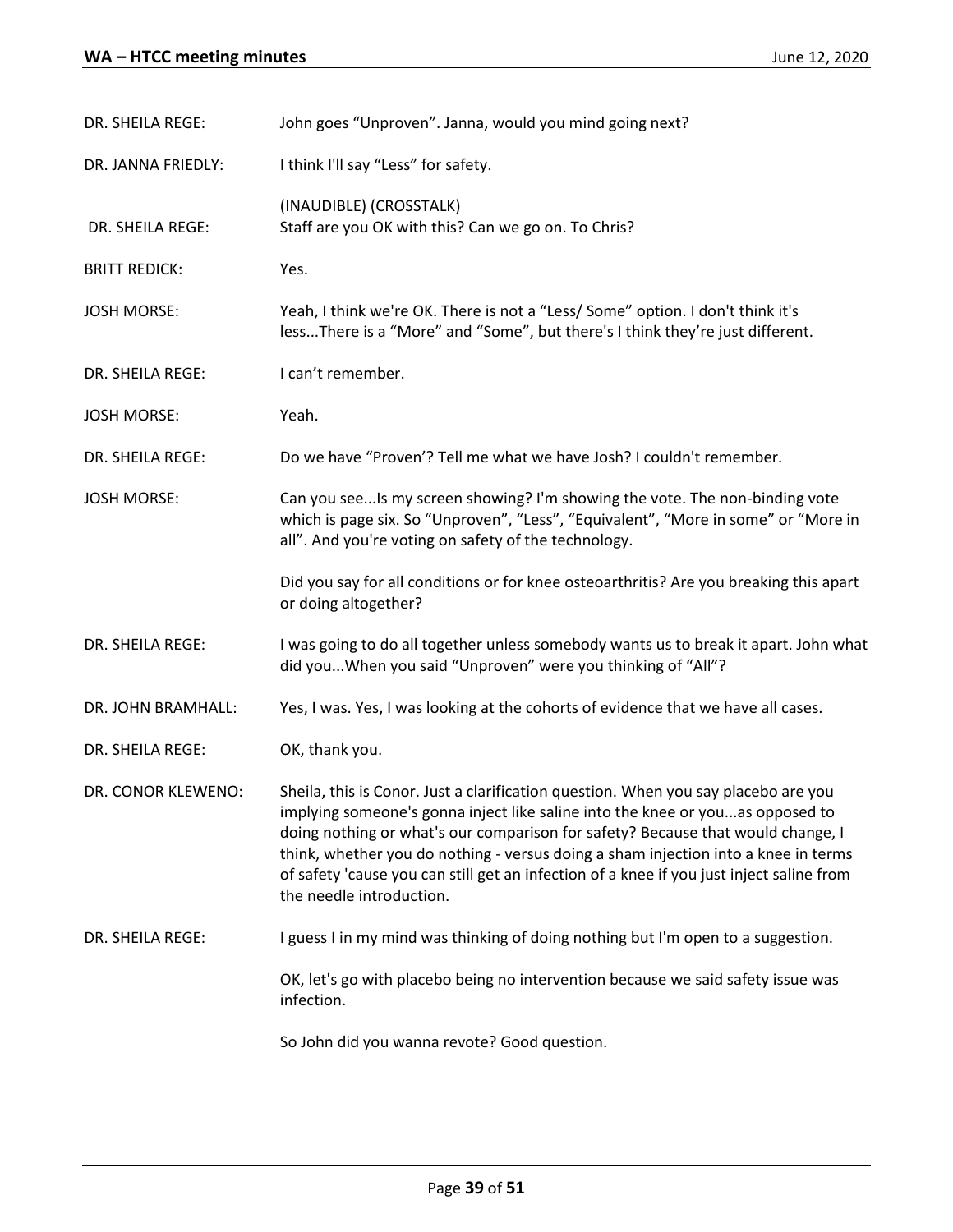| DR JOHN BRAMHALL:    | No, I mean hypothetically I can imagine that there's an increased risk but I don't<br>think it was demonstrated in the literature that we were presented. So I'm gonna<br>stick with "Unproven" for safety. |
|----------------------|-------------------------------------------------------------------------------------------------------------------------------------------------------------------------------------------------------------|
| DR. SHEILA REGE:     | Janna, I'm sorry I misled you. If you would vote again.                                                                                                                                                     |
| DR. JANNA FRIEDLY:   | It's OK. I'm still gonna say "Less" and "Some".                                                                                                                                                             |
| DR. SHEILA REGE:     | Chris?                                                                                                                                                                                                      |
| DR. CHRIS HEARNE:    | I would also say "Less" and "Some".                                                                                                                                                                         |
| DR. SHEILA REGE:     | Conor?                                                                                                                                                                                                      |
| DR. KEVIN WALSH:     | Excuse me. I just wanna remind you that Josh told us that "Less" and "Some" is not<br>a category. So you can choose                                                                                         |
| DR. JANNA FRIEDLY:   | I am sorry. I apologize. "Less".                                                                                                                                                                            |
| DR. CONOR KLEWENO:   | Yeah, this is Conor. I'd say 'Less".                                                                                                                                                                        |
| DR. SHEILA REGE:     | Paul I know you don't officially have a word but I'm kind of curious what you would<br>vote it if you were to vote.                                                                                         |
| DR. PAUL MANNER:     | For safety I would say "Unproven". I simply don't think there's enough proof one<br>way or the other for safety.                                                                                            |
| DR. SHEILA REGE:     | Laurie?                                                                                                                                                                                                     |
| DR. LAURIE MISCHLEY: | I'll say "Unproven".                                                                                                                                                                                        |
| DR. SHEILA REGE:     | Sheila, I would say "Unproven" also. Seth?                                                                                                                                                                  |
| DR. SETH SCHWARTZ:   | I'd say "Less".                                                                                                                                                                                             |
| DR. SHEILA REGE:     | Mika?                                                                                                                                                                                                       |
| DR. MIKA SINANAN:    | "Unproven".                                                                                                                                                                                                 |
| DR. SHEILA REGE:     | Kevin?                                                                                                                                                                                                      |
| DR. KEVIN WALSH:     | "Less".                                                                                                                                                                                                     |
| DR. SHEILA REGE:     | Tony?                                                                                                                                                                                                       |
| DR. TONY YEN:        | "Unproven".                                                                                                                                                                                                 |
| DR. SHEILA REGE:     | Shall we get a summary of our thoughts on safety?                                                                                                                                                           |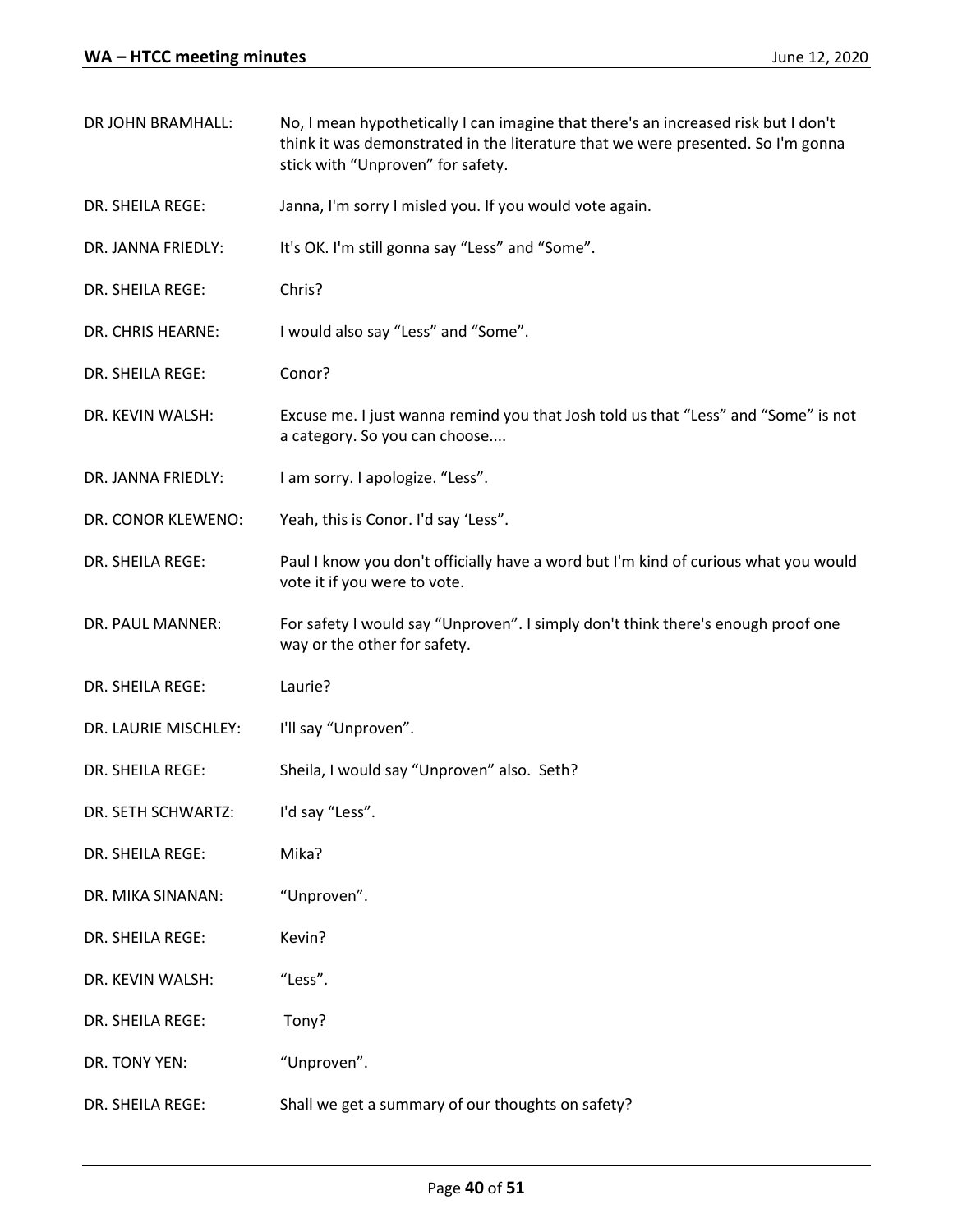| <b>BRITT REDICK:</b> | So, this is Brit Redick. There were five votes for "Unproven" and five in "Less" for the<br>last category.                                                                                                                                                                                                                                                                                                                               |
|----------------------|------------------------------------------------------------------------------------------------------------------------------------------------------------------------------------------------------------------------------------------------------------------------------------------------------------------------------------------------------------------------------------------------------------------------------------------|
| DR. TONY YEN:        | Sheila, this is Tony. Can I ask you a quick procedural question over here? Because<br>underneath "Unproven" it says "No" and underneath it "Less" says "Yes".                                                                                                                                                                                                                                                                            |
| DR. SHEILA REGE:     | And I had not noticed that till Tony. So I would ask Josh why?                                                                                                                                                                                                                                                                                                                                                                           |
|                      | Josh is reflecting on the form and those questions. Let me get back to you on that.                                                                                                                                                                                                                                                                                                                                                      |
| DR. TONY YEN:        | Yeah, The reason why I'm asking Josh is that it seems like my my general sense is<br>that the folks who may have stated 'Less" is that they feel that it is less safe. It<br>sounds to me like a "No" rather than a "Yes" for (INAUDIBLE)                                                                                                                                                                                                |
| <b>JOSH MORSE:</b>   | I agree with you. I wouldI don't think we've referred to those parentheticals in a<br>while so it's a good question and again I'm gonna reflect on what the meaning is<br>there. I think you've identified your use of the terms "Unproven" and "Less" are<br>pretty clear.                                                                                                                                                              |
| DR. TONY YEN:        | Yeah.                                                                                                                                                                                                                                                                                                                                                                                                                                    |
| <b>JOSH MORSE:</b>   | You're doing a comparison I'm not exactly sure how we apply a yes or no to the<br>question you're asking yourselves.                                                                                                                                                                                                                                                                                                                     |
| DR. TONY YEN:        | OK, thank you.                                                                                                                                                                                                                                                                                                                                                                                                                           |
| DR. JOHN BRAMHALL:   | Well, I think it Josh I think it's I mean the way I had read it in the past is that the<br>answer noSo the question is is there sufficient evidence and then the answer is<br>well if you don't think there's any evidence or sufficient evidence you would say<br>"no" and if there is sufficient evidence to make a decision you would say "yes" and<br>then the question is what is the decision that is supported by the technology? |
| <b>JOSH MORSE:</b>   | There you go Dr John Bramhall.                                                                                                                                                                                                                                                                                                                                                                                                           |
|                      | (CROSSTALK)                                                                                                                                                                                                                                                                                                                                                                                                                              |
| DR. JOHN BRAMHALL:   | It does make it does make some sense if you look at it that way. To me.                                                                                                                                                                                                                                                                                                                                                                  |
| DR. TONY YEN:        | That helps. That helps thank you.                                                                                                                                                                                                                                                                                                                                                                                                        |
| DR. SHEILA REGE:     | Any other discussion on safety? If notIf we could go back and I'm sorry I'm going<br>back and forth to page five on "Efficacy" because that's the next one. We're gonna<br>do the yellow cards on and we have a list here. Function, pain, objectivity. Is that<br>pretty comprehensive or any discussion on that - on terms of the evidence?                                                                                            |
|                      | (CROSSTALK)                                                                                                                                                                                                                                                                                                                                                                                                                              |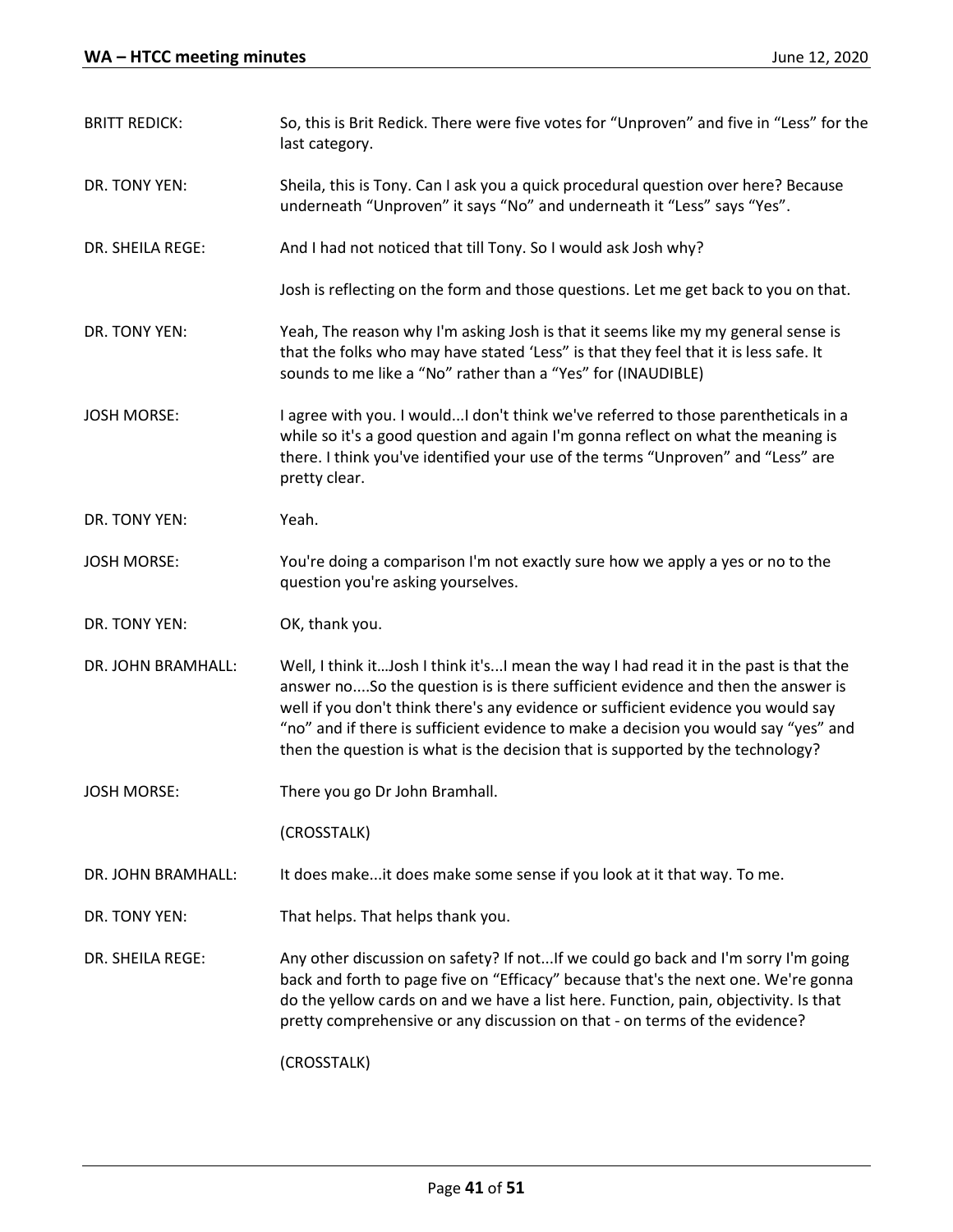| DR. MIKA SINANAN:  | It seems to me that those are all potential categories. Many of them were not<br>addressed in many of the studies. Function and pain seems to be the most<br>commonly addressed ones.                                                                                                                                                                                                                                                                                                         |
|--------------------|-----------------------------------------------------------------------------------------------------------------------------------------------------------------------------------------------------------------------------------------------------------------------------------------------------------------------------------------------------------------------------------------------------------------------------------------------------------------------------------------------|
| DR. SHEILA REGE:   | And Ibased on that Micah I wonder if we should only kind of because that's all we<br>got was discussed. We should not be looking at the others. Medication, use, return<br>to normal activities, time to recover because we didn't really have data on that and<br>you know, everything below that.                                                                                                                                                                                           |
| DR. MIKA SINANAN:  | I agree. We don't have data on those.                                                                                                                                                                                                                                                                                                                                                                                                                                                         |
|                    | So I think unless anyany discussion on that that all the evidence that we reviewed<br>was function and pain.                                                                                                                                                                                                                                                                                                                                                                                  |
| DR. JOHN BRAMHALL: | Yes, I agree Sheila. I mean again I take this as a little worksheet for each of us<br>individually if we were using a file you know, a three-ring binder and we would each<br>of us then I think make our own decision about whether we thought the time to<br>recover is the most important thing or quality of life or patient satisfaction and we<br>would just sort of rank those subjectively independently of whether there's<br>evidence to support or deny. That's the way I take it. |
|                    | So I wouldI would say well OK the most important thing is to get back walking<br>function is the big thing and then I would ask the question is there any evidence that<br>the intervention supports or detracts from function? That's what I would take from<br>this is a little worksheet to help us sort of come to a coordinated conclusion in the<br>end.                                                                                                                                |
| DR. SHEILA REGE:   | I agree. So anyany more discussion on that otherwise we'll pretend we're back in a<br>room and all the voting members have our yellow cards and again it is going to be<br>unproven, less, equivalent, more and some, more and all and this time I'm going to<br>go with Tony if you would not mind.                                                                                                                                                                                          |
| DR. TONY YEN:      | Sure. "Unproven".                                                                                                                                                                                                                                                                                                                                                                                                                                                                             |
| DR. SHEILA REGE:   | Kevin?                                                                                                                                                                                                                                                                                                                                                                                                                                                                                        |
| DR. KEVIN WALSH:   | "Unproven".                                                                                                                                                                                                                                                                                                                                                                                                                                                                                   |
| DR. SHEILA REGE:   | Mika?                                                                                                                                                                                                                                                                                                                                                                                                                                                                                         |
| DR. MIKA SINANAN:  | "Unproven".                                                                                                                                                                                                                                                                                                                                                                                                                                                                                   |
| DR. SHEILA REGE:   | Seth?                                                                                                                                                                                                                                                                                                                                                                                                                                                                                         |
| Dr. SETH SCHWARTZ: | "Unproven".                                                                                                                                                                                                                                                                                                                                                                                                                                                                                   |
| DR. SHEILA REGE:   | Sheila, "Unproven".                                                                                                                                                                                                                                                                                                                                                                                                                                                                           |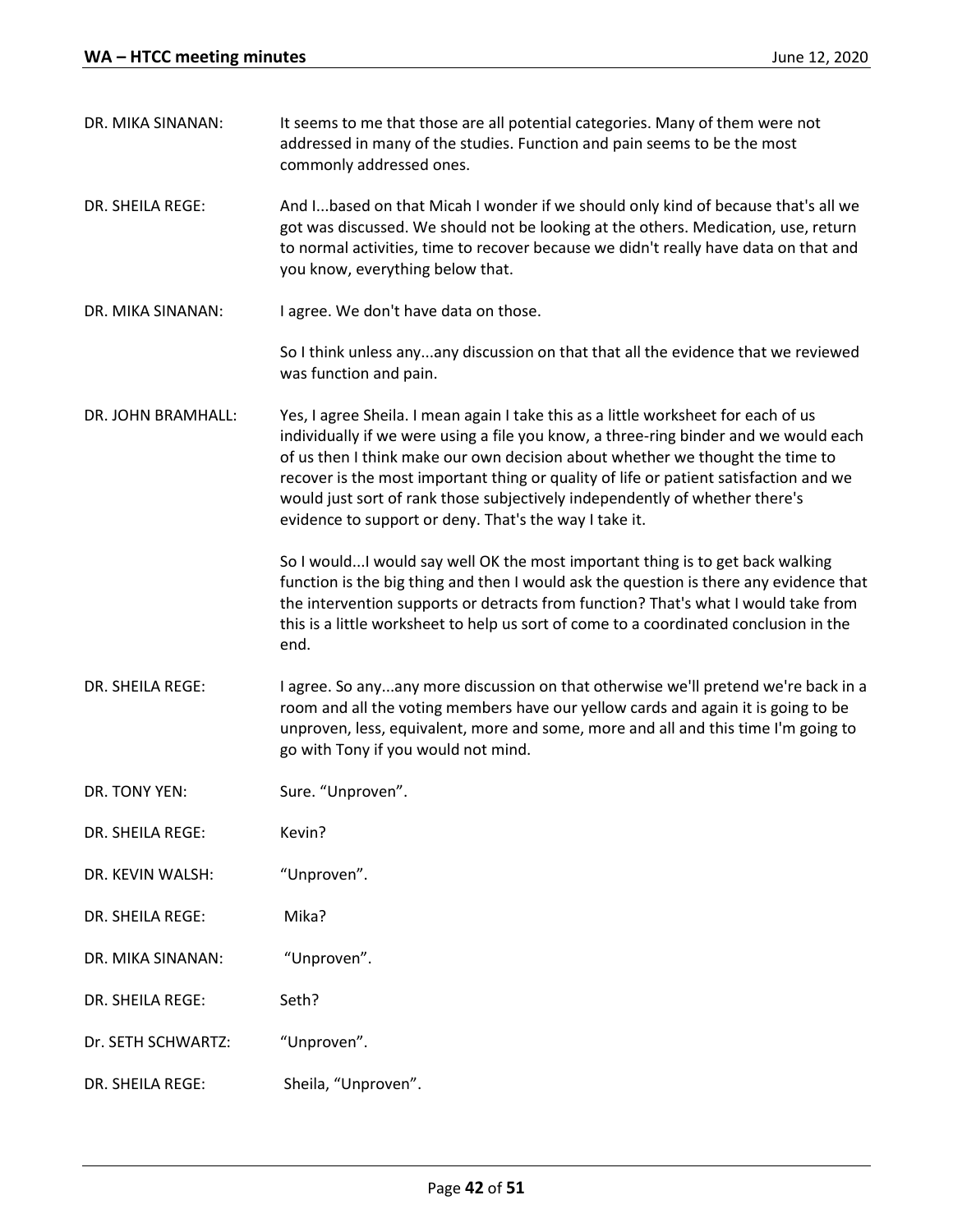| DR. SHEILA REGE:     | Laurie?                                                                                                                                                                                                                    |
|----------------------|----------------------------------------------------------------------------------------------------------------------------------------------------------------------------------------------------------------------------|
| DR. LAURIE MISCHLEY  | "Unproven".                                                                                                                                                                                                                |
| DR. SHEILA REGE:     | Connor?                                                                                                                                                                                                                    |
| DR. CONOR KLEWENO:   | "Unproven".                                                                                                                                                                                                                |
| DR. SHEILA REGE:     | Chris?                                                                                                                                                                                                                     |
| DR. CHRIS HEARNE:    | "Unproven".                                                                                                                                                                                                                |
| DR. SHEILA REGE:     | Janna?                                                                                                                                                                                                                     |
| DR. JANA FRIEDLY:    | "Unproven".                                                                                                                                                                                                                |
| DR. SHEILA REGE:     | John?                                                                                                                                                                                                                      |
| DR. JOHN BRAMHALL:   | "Unproven".                                                                                                                                                                                                                |
| DR. SHEILA REGE:     | If we could get a tally of the voting members on efficacy/ effectiveness.                                                                                                                                                  |
| <b>BRITT REDICK:</b> | Ten votes for "unproven".                                                                                                                                                                                                  |
| DR. SHEILA REGE:     | OK. On cost or cost/ effectiveness anyany discussion on whether the dataI did<br>not see much in the data but open to discussion before we a the straw vote.                                                               |
|                      | OK, John would you like to go first as a voting member on pulling up your yellow<br>card, "Unproven", "Less", "Equivalent", "More in some", "More and all"?                                                                |
| DR. JOHN BRAMHALL:   | I think there's no evidence that the technology is cost effective. Because there's no<br>evidence that it's effective physiologically, so "Unproven".                                                                      |
| DR. SHEILA REGE:     | Thank you. Janna?                                                                                                                                                                                                          |
| DR. JANNA FRIEDLY:   | "Unproven".                                                                                                                                                                                                                |
| DR. SHEILA REGE:     | Chris?                                                                                                                                                                                                                     |
| DR. CHRIS HEARNE:    | "Unproven".                                                                                                                                                                                                                |
| DR. SHEILA REGE:     | Conor?                                                                                                                                                                                                                     |
| DR. CONOR KLEWENO:   | I guess always depends on what we're comparing, but yeah, "Unproven".                                                                                                                                                      |
|                      | Because there is evidence that it costs money, but not evidence that it provides<br>efficacy. (LAUGHTER) So depend, you know, depending on how we're interpreting.<br>But if we wanna say "Unproven", that's fine with me. |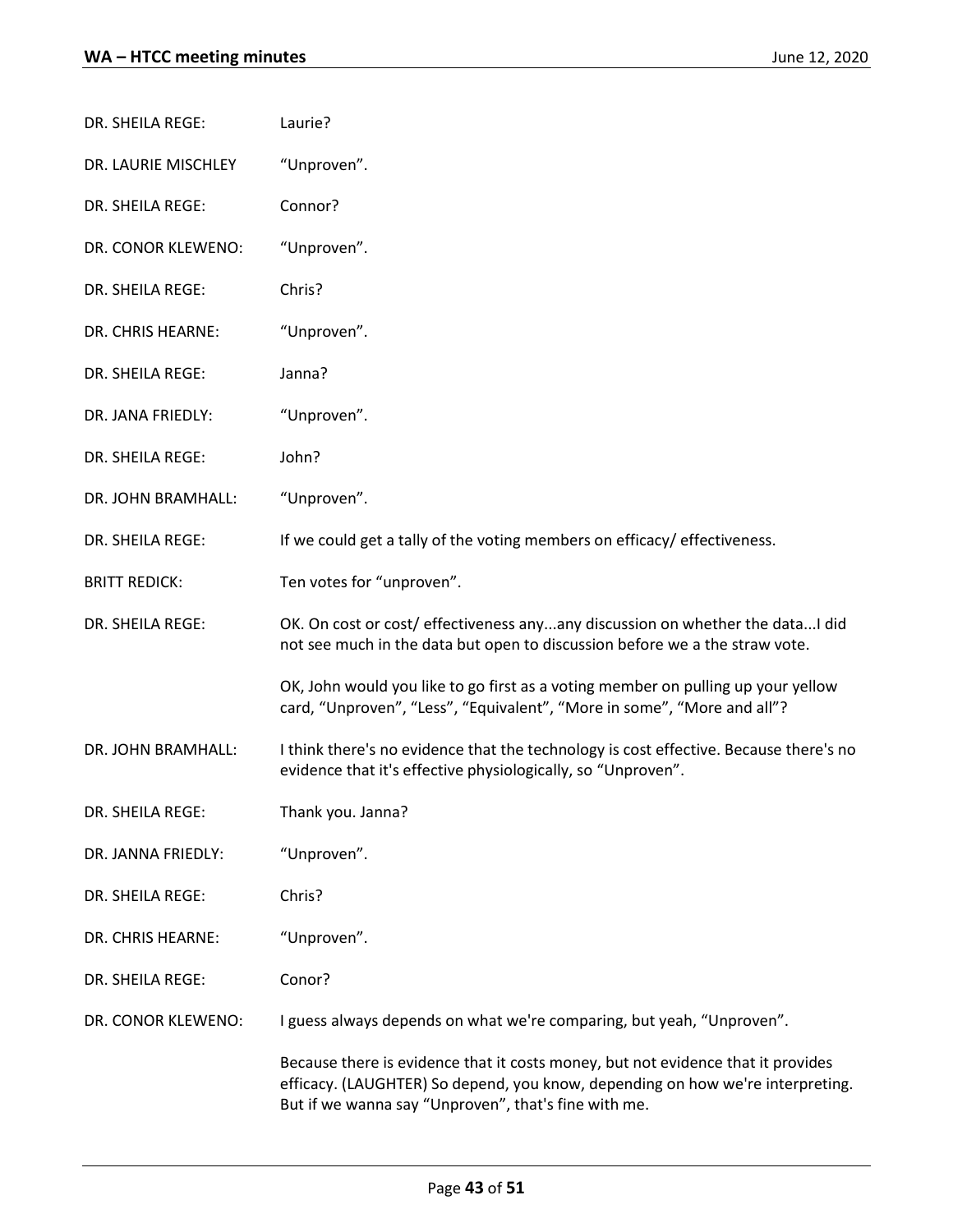| DR. SHEILA REGE:     | Laurie?                                                                                                                                                                                                                                                                                                                                                                                                                                                                                                                                                                                                        |
|----------------------|----------------------------------------------------------------------------------------------------------------------------------------------------------------------------------------------------------------------------------------------------------------------------------------------------------------------------------------------------------------------------------------------------------------------------------------------------------------------------------------------------------------------------------------------------------------------------------------------------------------|
| DR. LAURIE MISCHLEY: | The way I understand the question, I would say "Less", based on lack of<br>effectiveness and the cost price tag attached to it.                                                                                                                                                                                                                                                                                                                                                                                                                                                                                |
| DR. SHEILA REGE:     | Sheila, I go "Unproven". Seth?                                                                                                                                                                                                                                                                                                                                                                                                                                                                                                                                                                                 |
| DR. SETH SCHWARTZ:   | "Unproven".                                                                                                                                                                                                                                                                                                                                                                                                                                                                                                                                                                                                    |
| DR. SHEILA REGE:     | Mika?                                                                                                                                                                                                                                                                                                                                                                                                                                                                                                                                                                                                          |
| DR. MIKA SINANAN:    | "Unproven".                                                                                                                                                                                                                                                                                                                                                                                                                                                                                                                                                                                                    |
| DR. SHEILA REGE:     | Kevin?                                                                                                                                                                                                                                                                                                                                                                                                                                                                                                                                                                                                         |
| DR. KEVIN WALSH:     | "Unproven".                                                                                                                                                                                                                                                                                                                                                                                                                                                                                                                                                                                                    |
| DR. SHEILA REGE:     | Tony.                                                                                                                                                                                                                                                                                                                                                                                                                                                                                                                                                                                                          |
| DR. TONY YEN:        | "Unproven".                                                                                                                                                                                                                                                                                                                                                                                                                                                                                                                                                                                                    |
| DR. SHEILA REGE:     | OK, would you like, can we get a summary?                                                                                                                                                                                                                                                                                                                                                                                                                                                                                                                                                                      |
| <b>BRITT REDICK:</b> | Yes. There were nine votes for unproven and one vote for less, for cost.                                                                                                                                                                                                                                                                                                                                                                                                                                                                                                                                       |
| DR. SHEILA REGE:     | OK. Let's move on to the next page. We kind of just a little more time for discussion,<br>see if there's any differences of opinions. And remember, we are charged with using<br>evidence for a coverage decision. And so, open to discussion at this point. Any<br>questions? It's a really quiet group this morning.                                                                                                                                                                                                                                                                                         |
| DR. MIKA SINANAN:    | Sheila, Mika Sinanan. Question. I am worried a little bit about the internal<br>inconsistency of saying that effectiveness is "Unproven" and cost effectiveness is<br>"Unproven". And yet, for a significant portion of our group, "Safety" is "Less". Do<br>we, in fact, have enough data to say that safety is "Less"? If we're saying the data is<br>insufficient, to say the other two are "Unproven"?                                                                                                                                                                                                     |
| DR. JANNA FRIEDLY:   | This is Janna. Since I voted "Less", I guess, I can at least share what I was thinking. I<br>think if there is, in my mind, reports of adverse events that you wouldn't expect<br>with a comparison to no treatment. So things like in infection around the injection<br>site or things like that, that you would not expect from no treatment or from<br>alternative treatments like physical therapy or other things. Then I think, in my<br>mind, you can still say that there is less safety, even if you have unproven outcomes<br>and cost effectiveness. At least that's the way I was interpreting it. |
| DR. MIKA SINANAN:    | So, thank you. Just to be clear, one safety event would be sufficient evidence under<br>that analysis. Is that right?                                                                                                                                                                                                                                                                                                                                                                                                                                                                                          |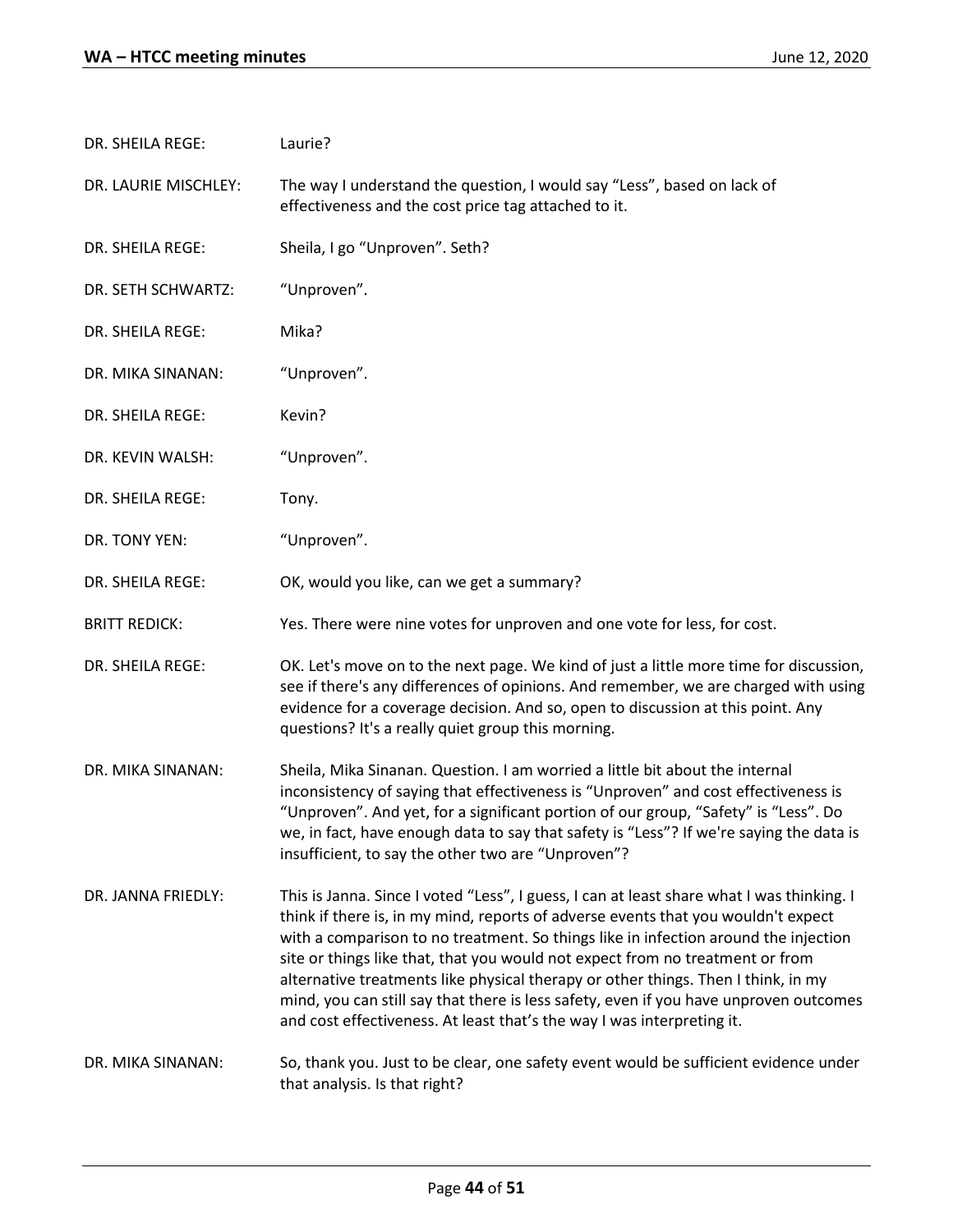| DR. JANNA FRIEDLY: | Well, one isolated one, I probably wouldn't. But that wasn't necessarily the case<br>here.                                                                                                                                                                                                                                                                                                                                                                                                                                                                                                                                                                                                                                                                                |
|--------------------|---------------------------------------------------------------------------------------------------------------------------------------------------------------------------------------------------------------------------------------------------------------------------------------------------------------------------------------------------------------------------------------------------------------------------------------------------------------------------------------------------------------------------------------------------------------------------------------------------------------------------------------------------------------------------------------------------------------------------------------------------------------------------|
| DR. MIKA SINANAN:  | O.k. Thanks.                                                                                                                                                                                                                                                                                                                                                                                                                                                                                                                                                                                                                                                                                                                                                              |
| DR. JANNA FRIEDLY: | But I'd also feel fine, saying "Unproven" as well, but that was my rationale for the<br>"Less".                                                                                                                                                                                                                                                                                                                                                                                                                                                                                                                                                                                                                                                                           |
| DR. CONOR KLEWENO: | Same here, if we're comparing like, as I said earlier, for comparing versus placebo.<br>And if you assume a placebo is a injection of saline, then I would say "Unproven".                                                                                                                                                                                                                                                                                                                                                                                                                                                                                                                                                                                                |
|                    | If you're comparing to nothing, then I think that even if it's a you know, case reports<br>of injection-related infection versus sort of what the baseline population risk of<br>spontaneous arthritis from bacteremia or that kind of thing, you wouldn't expect<br>them to be related there. So that's why I went with less, if we're assuming that what<br>we're comparing to is nothing. If we're comparing to a placebo injection, then I think<br>I would say unproven.                                                                                                                                                                                                                                                                                             |
| DR. MIKA SINANAN:  | So, Conor, thank you. Mika Sinanan again, I'm just not sure we have the data on the<br>untreated population to say all. We have is the data on the treated population, but<br>we don't have the untreated population data. So I don't see that we can actually say<br>we have a, we can assume. Yes, I understand, but we don't have the data to say<br>that.                                                                                                                                                                                                                                                                                                                                                                                                             |
| DR. SHEILA REGE:   | Mika you're correct because I was using more just the fact that this had to be<br>injected. And that's why I compared it to a placebo based on our safety profile we<br>had outlined.                                                                                                                                                                                                                                                                                                                                                                                                                                                                                                                                                                                     |
|                    | Any other thoughts on that, any discussion?                                                                                                                                                                                                                                                                                                                                                                                                                                                                                                                                                                                                                                                                                                                               |
| <b>JOSH MORSE:</b> | Well this is Josh and I would, I would I reflect on that question and think about is<br>it, is this safe? Is it safe versus the ben, you know, in context of the benefit? I don't<br>know if that helps. Presumably, if you're doing this to my painful knee, there is some<br>assumed likelihood of a benefit.                                                                                                                                                                                                                                                                                                                                                                                                                                                           |
| DR. CONOR KLEWENO: | Well, I think, back to Mika's point, I don't think we were presented with a baseline<br>incidence of knee infection. But you know, back to what Paul said earlier or maybe<br>Paul can comment, if you have an injection and get an infection from that, that is<br>less safe than not getting an infection, even if you still get arthritis. Because the<br>complication, which will change your natural history of what kind of knee<br>replacement and when, etc. And so, there is clearly some sort of incidence of a<br>general population for risk of getting knee arthritis or knee infection, septic arthritis<br>of the knee. I mean, I don't know if those presented today, obviously, but there is<br>some baseline incidence level that you would compare to. |
| DR. MIKA SINANAN:  | I mean, my take on this would be, you know, if you're looking purely at cost<br>effectiveness, if something is ineffective, you know, and there's any cost to it<br>clinically, then it's not cost effective. And it would be less effective than doing                                                                                                                                                                                                                                                                                                                                                                                                                                                                                                                   |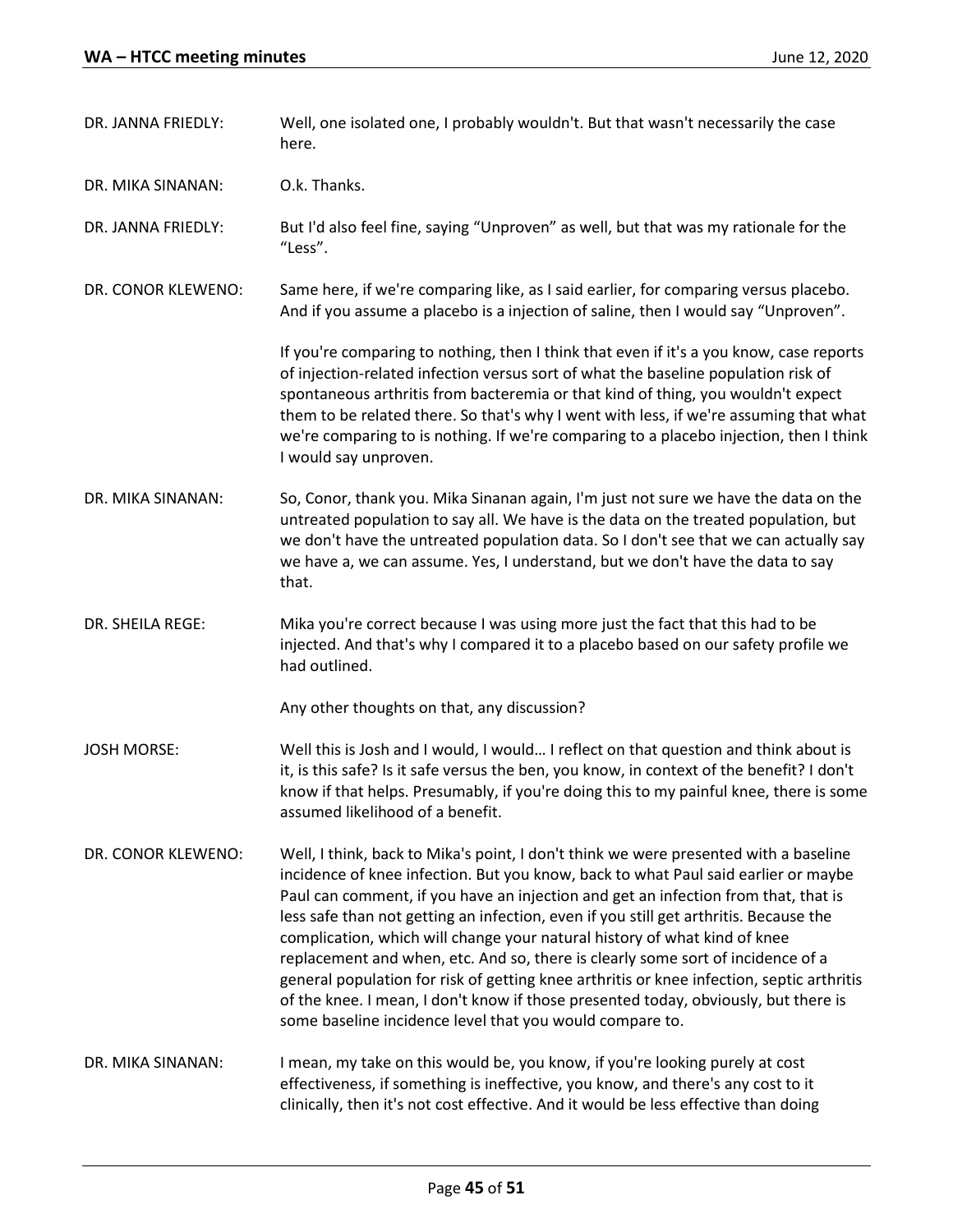nothing, but you know, that's you know, that might be more semantics than anything else.

- DR. SHEILA REGE: Mika, would you like to go back and look back or re-vote on the straw poll on the yellow card, based on this discussion or?
- DR. MIKA SINANAN: No, I did. Thank you for the question. You know, so much of this is dependent on whether there's any benefit. And since we have, I think essentially agreed that the efficacy is "Unproven", I don't think we can actually say, there's a cost effectiveness. If it's "Unproven". if we said it was "Less", then yes, we could vote on cost effectiveness. And if we said, it was "Less" for advocacy, then we could vote on safety. But if it's unproven for efficacy, it, I think, internally requires to - at least the way I'm thinking about it that, that we can't say that it is proven to be less safe or proven to be less cost effective. We just don't have the…
- DR. KEVIN WALSH: Can I offer an opinion? I wanna… I think we're way down a logic rabbit hole. I feel like we're meant to just look at each question separately, and not apply the degree of logic to which this is leading.
- DR. SETH SCHWARTZ: Yeah, and this is Seth, I think, you know, we are getting a little deep. I think when I used to recall these questions, we would say, is this technology less safe under any circumstances? And that's why when we went for more for, when we talked about effective, we had more, and some and more in all. Because it seemed like a very blunt instrument to say, well, if it's more in like one random condition, then we have to rate it more overall. So we made that differentiation. We haven't really done that for the less. So it's more broad. So if we're saying, could this be less than some circumstance, then the answer may be yes. It may require, I mean, but I agree that data's really soft on this, and it's hard to extrapolate. I think part of the other reason I interpreted this, and I'm one of the people that said less, is because the studies were so small. And there's so much potential for harm in this that may, some of it may be theoretical.

But it's significant, and when we're looking at studies that have 20 people in them for our safety data, it's true, it's unproven.

But the fact that there is even some suggestion, and that limited of a data set would suggest to me that there's the real potential for this to be more harmful. So that was the way I voted. I don't know that we need to be any more specific because we're not looking at precise data on safety. We catch a much, much wide cast, a much wider net, and are willing to look at much lower quality evidence to show safety outcomes in this situation.

DR. CONOR KLEWENO: Right, they weren't phase one trials as you say.

And then to go one step further, you know, given where we are on effectiveness and cost effectiveness, I'm not sure that we need to beat this dead horse. I think we kind of all know which direction this is heading at this stage.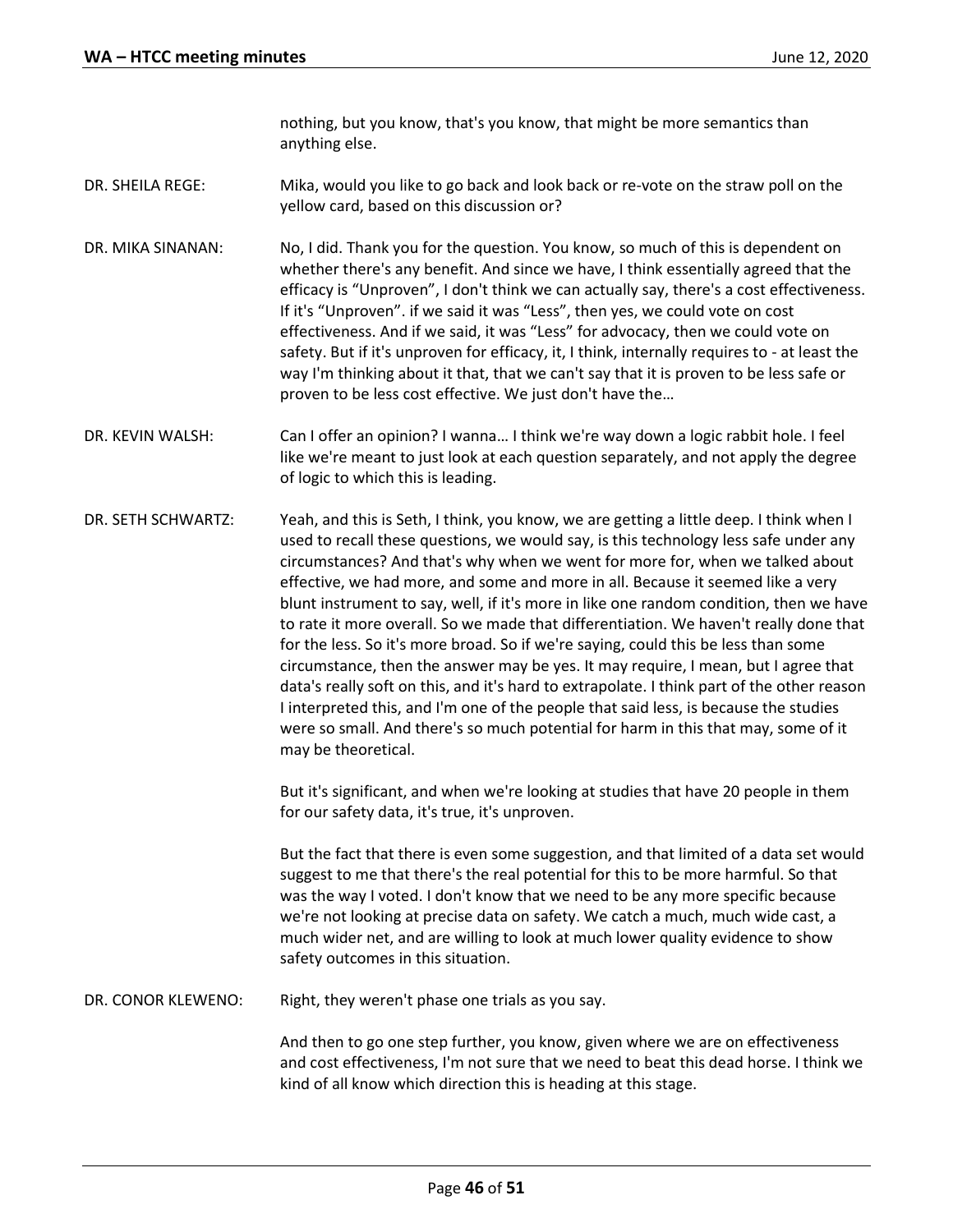| DR. MIKA SINANAN:    | Yeah, Mika, again. Sheila, I don't think we need to re-vote on it. I was just giving you<br>my thinking about why I voted the way I did.                                                                                                                                                                                                                                            |
|----------------------|-------------------------------------------------------------------------------------------------------------------------------------------------------------------------------------------------------------------------------------------------------------------------------------------------------------------------------------------------------------------------------------|
| DR. SHEILA REGE:     | No. And it's important because you know, we just need to make sure we're all<br>comfortable with moving on from our straw vote.                                                                                                                                                                                                                                                     |
|                      | So now we would need to go to our vote, which would be a second vote based on<br>the evidence and the technology safety, efficacy and cost effectiveness. It is either<br>the choices are not covered; unconditionally; or covered under certain<br>circumstances. And I cannot remember how I went last time. So Tony, I'm gonna<br>have you in the spotlight first, if that's OK. |
| DR. TONY YEN:        | Would you like me to give you my vote right now?                                                                                                                                                                                                                                                                                                                                    |
| DR. SHEILA REGE:     | If you are comfortable, and if everybody's OK with doing a vote.                                                                                                                                                                                                                                                                                                                    |
| DR. TONY YEN:        | Sure, I'm comfortable. I would actually vote to "Not cover".                                                                                                                                                                                                                                                                                                                        |
| DR. SHEILA REGE:     | OK, Kevin?                                                                                                                                                                                                                                                                                                                                                                          |
| DR. KEVIN WALSH:     | "Not cover".                                                                                                                                                                                                                                                                                                                                                                        |
| DR. SHEILA REGE:     | Mika?                                                                                                                                                                                                                                                                                                                                                                               |
| DR. MIKA SINANAN:    | "Not cover".                                                                                                                                                                                                                                                                                                                                                                        |
| DR. SHEILA REGE:     | Seth?                                                                                                                                                                                                                                                                                                                                                                               |
| DR. SETH SCHWARTZ:   | "Not cover".                                                                                                                                                                                                                                                                                                                                                                        |
| DR. SHEILA REGE:     | Sheila? "Not cover".                                                                                                                                                                                                                                                                                                                                                                |
|                      | Laurie?                                                                                                                                                                                                                                                                                                                                                                             |
| DR. LAURIE MISCHLEY: | "Not cover".                                                                                                                                                                                                                                                                                                                                                                        |
| DR. SHEILA REGE:     | Conor?                                                                                                                                                                                                                                                                                                                                                                              |
| DR. CONOR KLEWENO:   | "Not cover".                                                                                                                                                                                                                                                                                                                                                                        |
| DR. SHEILA REGE:     | Chris?                                                                                                                                                                                                                                                                                                                                                                              |
| DR. CHRIS HEARNE:    | "Not cover".                                                                                                                                                                                                                                                                                                                                                                        |
| DR. SHEILA REGE:     | Janna?                                                                                                                                                                                                                                                                                                                                                                              |
| DR. JANNA FRIEDLY:   | "Not cover".                                                                                                                                                                                                                                                                                                                                                                        |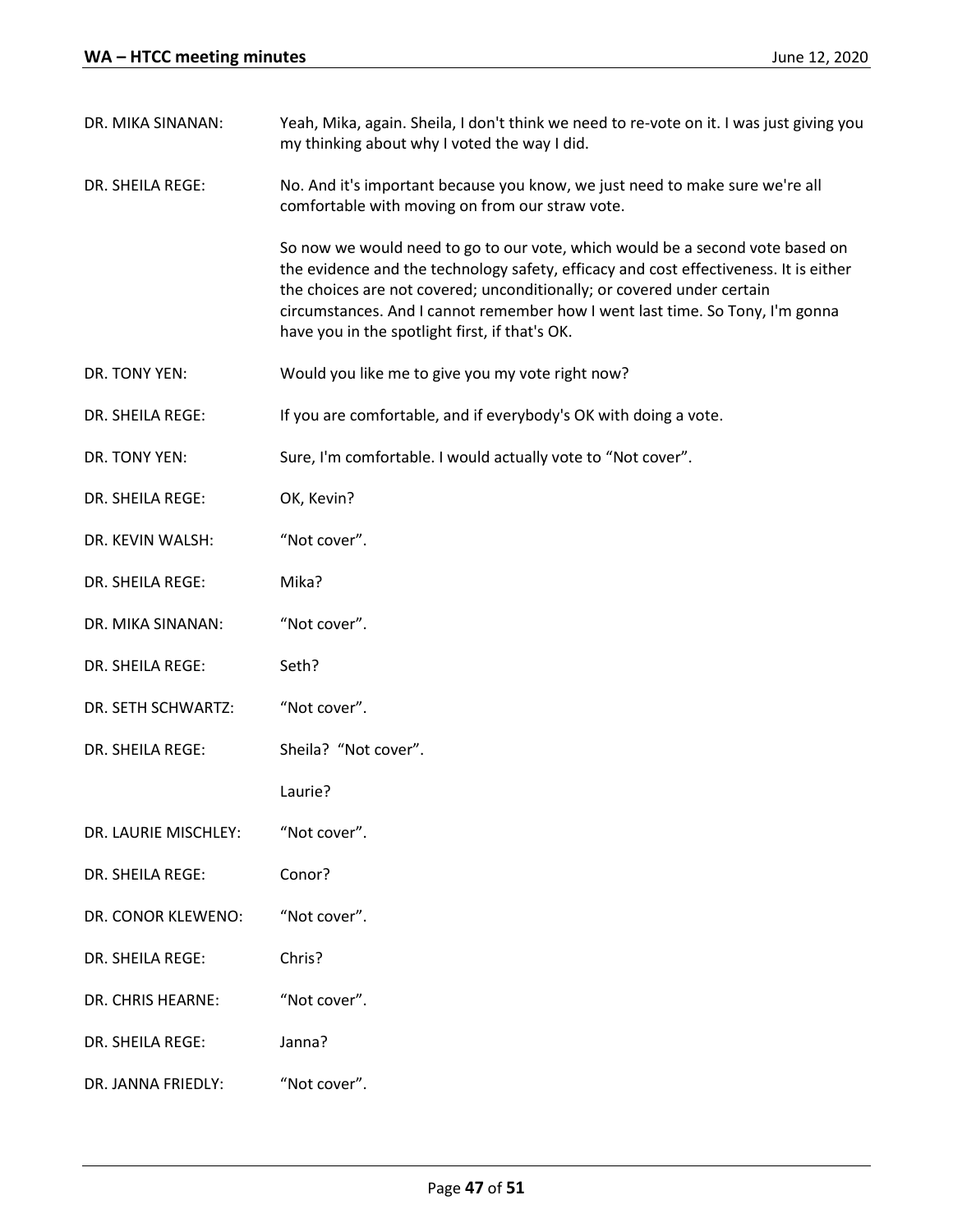| DR. SHEILA REGE:     | John?                                                                                                                                                                                                                                                                                                                                                                                                                                                                                                                                                                                                                                                                                                                                                                                                                                                                                                                                                                                                                                                       |  |
|----------------------|-------------------------------------------------------------------------------------------------------------------------------------------------------------------------------------------------------------------------------------------------------------------------------------------------------------------------------------------------------------------------------------------------------------------------------------------------------------------------------------------------------------------------------------------------------------------------------------------------------------------------------------------------------------------------------------------------------------------------------------------------------------------------------------------------------------------------------------------------------------------------------------------------------------------------------------------------------------------------------------------------------------------------------------------------------------|--|
| DR. JOHN BRAMHALL:   | "Not cover".                                                                                                                                                                                                                                                                                                                                                                                                                                                                                                                                                                                                                                                                                                                                                                                                                                                                                                                                                                                                                                                |  |
| DR. SHEILA REGE:     | OK, if we could have a summary of our vote.                                                                                                                                                                                                                                                                                                                                                                                                                                                                                                                                                                                                                                                                                                                                                                                                                                                                                                                                                                                                                 |  |
| <b>BRITT REDICK:</b> | This is Britt. And there were ten votes to "Not cover".                                                                                                                                                                                                                                                                                                                                                                                                                                                                                                                                                                                                                                                                                                                                                                                                                                                                                                                                                                                                     |  |
| DR. SHEILA REGE:     | OK. Any further discussion? But then we need to also go to any identified Medicare<br>decisions, expert guidelines. It seems like we're all consistent.                                                                                                                                                                                                                                                                                                                                                                                                                                                                                                                                                                                                                                                                                                                                                                                                                                                                                                     |  |
|                      | So if we would move on to identify Medicare coverage and guidelines, and that's<br>been projected that there's no national coverage determination. And then clinical<br>practice guidelines. And I know that's been discussed in our evidence report.<br>Anybody wanna add anything? And we're projecting from the Interventional Pain<br>Physicians, 2019.                                                                                                                                                                                                                                                                                                                                                                                                                                                                                                                                                                                                                                                                                                 |  |
|                      | And I do recall, and I don't know, Josh, help me here. The FDA also had some<br>cautionary on some of the on you know, because on some of the treatments that<br>were potentially harmful and some unscrupulous. And I don't know if that's<br>something we've often added or if that's appropriate to add in for discussion.                                                                                                                                                                                                                                                                                                                                                                                                                                                                                                                                                                                                                                                                                                                               |  |
| <b>JOSH MORSE:</b>   | Thanks, Dr Rege. I don't know. I think related to the professional society guidelines,<br>the FDA doesn't fit under that umbrella. But I don't think once you've concluded on<br>the society guidelines and the national coverage determination. If you'd like to add<br>that to the record, I think that wouldn't be harmful.                                                                                                                                                                                                                                                                                                                                                                                                                                                                                                                                                                                                                                                                                                                              |  |
| DR. SHEILA REGE:     | So we'll go through, keep going on the interventional. And this is all in the PDF we<br>have. And Conor, we look for you to kind of make sure we're not missing any<br>guidelines, keep going. And it's all in our package too. And I think I reviewed this<br>before, and I thought we were pretty consistent. But any discussion on this?                                                                                                                                                                                                                                                                                                                                                                                                                                                                                                                                                                                                                                                                                                                 |  |
| DR. JOHN BRAMHALL:   | No. But I would just comment that I've come across this discipline in the<br>professional society of anesthesia domain previously. And I've been struck. I may be<br>a cynical person, but I've been struck by the sort of disconnect between the ASA. So<br>the American Society of Anesthesiology will have a sort of position statement and<br>will often defer to subgroups. And there's a subgroup referenced here in our table,<br>the interventional pain subgroup. But who knew it there's an interventional pain<br>subgroup, subgroup, which is the society for spinal injection? And I have been struck<br>in the past by the disconnect between there's a consensus view of the overarching<br>specialty and the specific view of these subdivisions, where you know, it's like, it's<br>what we do. And therefore, we want to have freedom to do it and we'll constrain it<br>with the usual sort of rubric about selection of patients and aseptic therapy, and<br>what have you without necessarily having a reference to the effectiveness. |  |
|                      | So that's not, it's just a comment that in the anesthesia world, there are subdivisions<br>of subdivisions of people that do this apparently for a living, and are reluctant to                                                                                                                                                                                                                                                                                                                                                                                                                                                                                                                                                                                                                                                                                                                                                                                                                                                                             |  |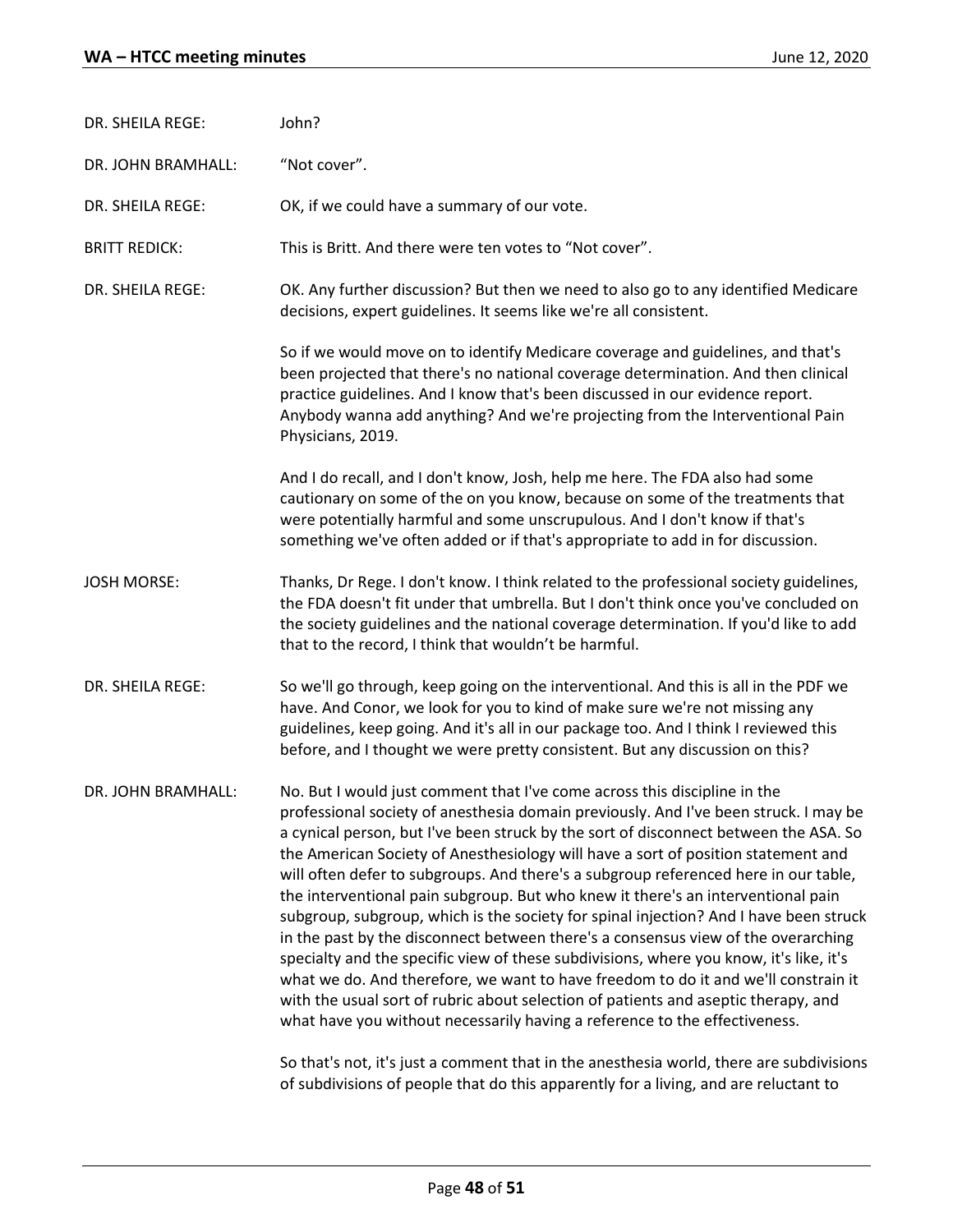have constraints put on by the national society in its entirety. Maybe the same thing is in subdivisions of the orthopedic world, I don't know. DR. PAUL MANNER: It is. DR. JOHN BRAMHALL: And I'm sorry if I sound disparaging of the well, you know, there's no evidence, right. I sound disparaging and that there's a venal sort of a side to all this, but this seems like it's a little, a little bit strange disconnect. DR. SHEILA REGE: Very true. I think our state should be commended on trying to you know, have physicians and just healthcare providers do what we're doing. I think just looking at the data and looking at the evidence and trying to discuss these issues. So I must commend Washington State and HTCC. Any anything else? Anything that would make us change our mind or have a comment regarding our decision? And if not, I would take a motion that we are comfortable with having reviewed the national guidelines, since we're not in the room together. MIKA SINANAN: So moved. Mika,Sinanan. DR. SHEILA REGE: Second? DR. TONY YEN: Second, Tony Yen. DR. SHEILA REGE: Then all in favor that we are comfortable that we have reviewed the national guidelines. (VOTING) Anybody is a nay, please speak now? So that means that we are feel that we are consistent with Medicare decisions and expert guidelines. Josh, if you would let us know. Well, actually, before the next step, I wanted to bring up the fact that I know that the FDA has had some warnings about you know, some unscrupulous providers, stem cell products that are both unapproved and unproven. I actually did find some in Seattle and they on their websites have IRBs that I tried to track and I was having trouble. And I also have patients that have really paid out of pocket, out of their savings, because this is debilitating, knee pain or any kind of joint pain, musculoskeletal pain. So, I will forward a Josh kind of something from the STA website, but it's just a consumer update. Any other discussion on that before we go to next steps? Josh, I will turn it over to you. JOSH MORSE: OK, thank you all very much. That concludes the stem cell topic for today. The only update I have for you is it relates to the July meeting. It is scheduled for, staring at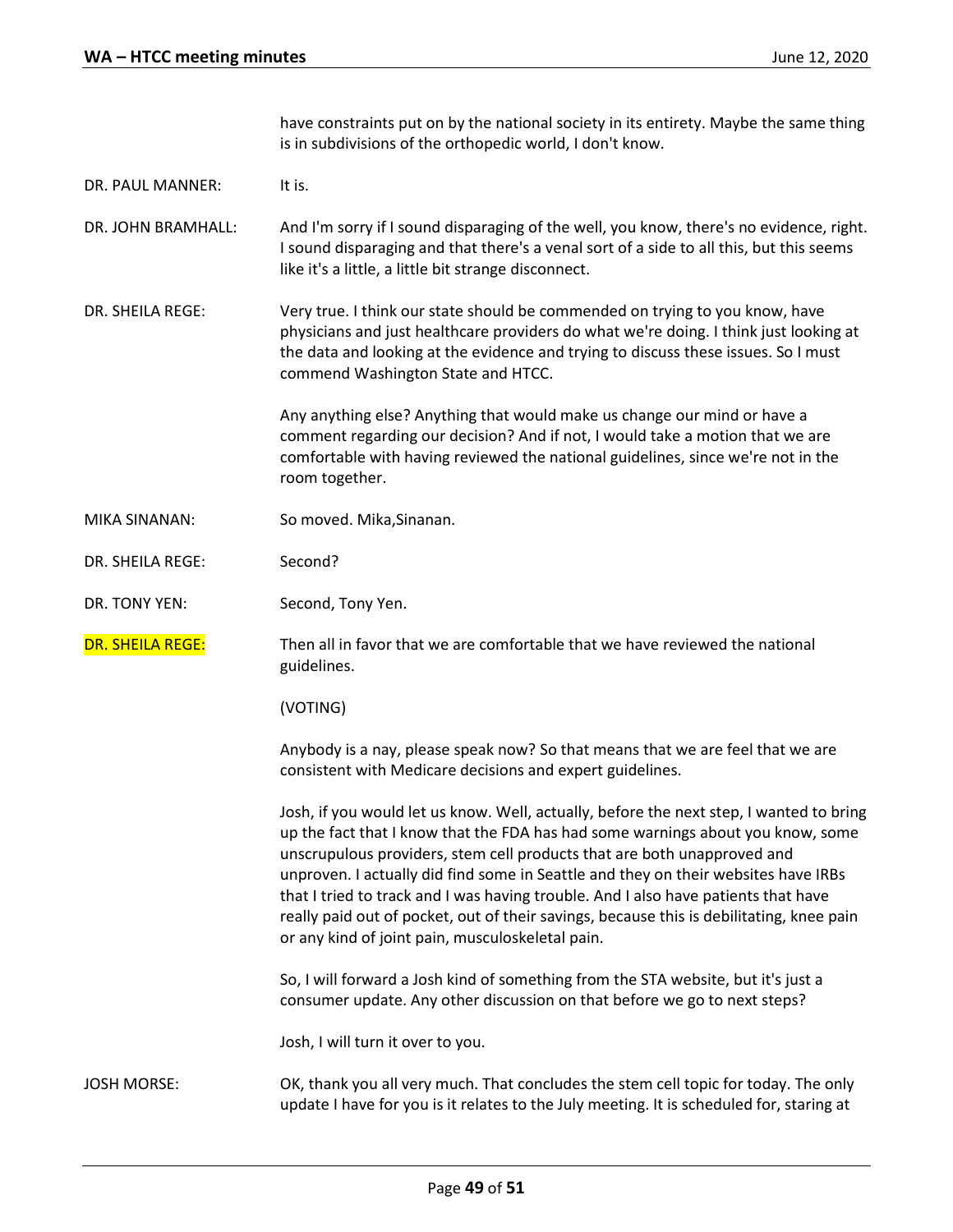my calendar, Friday, July 10th. We'll be meeting at 9:00 in the morning. And if you haven't already, I think, Brit sent out invites for that earlier today. We'll be using the same technology. We'll be doing a webinar.

The decision that you've made today, the draft decision to non-cover stem cell therapies for musculoskeletal conditions, will be published early next week for a two-week comment period before that July meeting.

And then on the agenda for the July meeting will be the minutes from today, the decision from today, and the two draft decisions from May 15th. So we'll have a little bit more than usual for the July meeting. And if you have any questions or suggestions for me you wanna bring up right now, I'm happy to consider them or you can email me after the meeting, if you have any thoughts. So that's all I have for you today.

- UNIDENTIFIED: Great, thank you so much.
- DR. SHEILA REGE: We have a little time. I would like to ask this committee, and we've discussed. We've gone back and forth about audio versus having video. And there was some talk about whether the presenters should have their video on. Would members of this committee feel very strongly that that would be helpful or it doesn't or it's not as important. And you've seen, I mean, I got disconnected at one point too, kind of with this virtual meeting format. So I just like a discussion on that. Because depending on what we communicate, then our next meeting, our staff is gonna try and ask, you know, do we want ours? Do we want it optional? What would we like? And John and Mika, you were on. And now, I don't see you, so. (CROSSTALK)
- DR. SETH SCHWARTZ: And I would just say that while John looks beautiful, I think we should avoid video until hairdressers are open around the country.
- DR. SHEILA REGE: So for the July meeting, then it'll be the same and format. Is any anybody with a strong feeling about that?
- DR. JOHN BRAMHALL: I think this is fine. I mean, Sheila, we spend a lot of time looking at the actual data, presentations. And you know, that takes up, I mean, just in terms of real estate on this on the screen, the slides are the important thing. I think, and a lot of the Zoom meetings that we all attend, it's automatically uses video if people wish to use it. But this was fine, this was a nice way of doing it. And I think we recognize each other from our voices quite nicely.
- DR. MIKA SINANAN: Agreed.
- DR. LAURIE MISCHLEY: This is Laurie, I agree.
- DR. SHEILA REGE: OK, anybody else? So it sounds like we're all in agreement. Thank you everybody. And again, if there's any other suggestions, thank you for letting me pick on people. And next time, I may try and go from the middle, which I think Laurie is gonna be you and me or Seth. So we'll try and figure that out for next time.